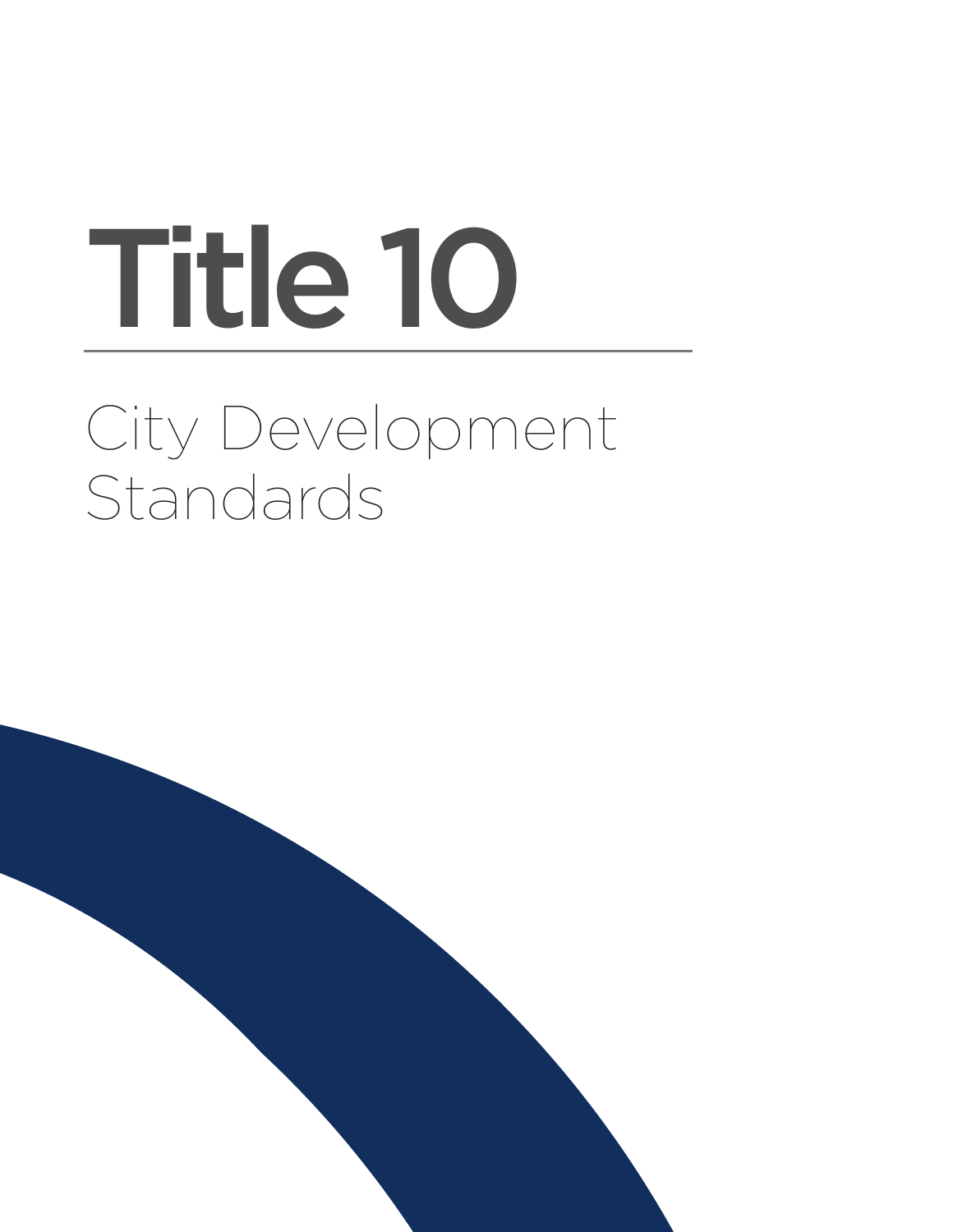## **Title 10**

## CITY DEVELOPMENT STANDARDS

## **Section 1110.01** PURPOSE

These regulations are adopted to secure and provide for the following objectives:

- A. To establish standards for logical, sound and economic development of the City.
- B. To prevent premature subdivisions that have inadequate water supply, drainage, sewage facilities or other public service and which may impose later expenditure of public funds to correct.
- C. To provide adequate and convenient spaces for traffic, utilities, access of fire-fighting apparatus, recreation, light and air, and the avoidance of congestion of the population.
- D. To require and secure all improvements such as pavements, sidewalks, sanitary sewers, storm sewers and water lines in accordance with the specifications of the City.
- E. To coordinate the arrangement of streets or highways in a manner which will promote safe and convenient vehicular and pedestrian movements and insuring the proper design of new streets in relationship to existing or proposed highways and the thoroughfare plan.
- F. To provide for the equitable handling of all subdivision plats by providing uniform procedures and standards for observance by both the approving authority and subdivider.
- G. To promote the public health, safety, comfort, convenience, prosperity and general welfare of the present and future population.

## **Section 1110.02** MINOR SUBDIVISION

- A. Purpose
	- (1) The purpose of the minor subdivision process is to allow for small subdivisions of land, consolidation of lots, or transfer of a portion of a lot to an adjacent lot where there will not be the creation of a new street, dedication of right of way, or a need for any public improvements.
- B. Applicability
	- (1) For the purposes of these regulations, a minor subdivision is a lot split, lot consolidation, or transfer of land between adjacent property owners that complies with all of the following requirements:
		- i. The subdivision shall not result in or create more than five lots, including the remainder of the original parcel;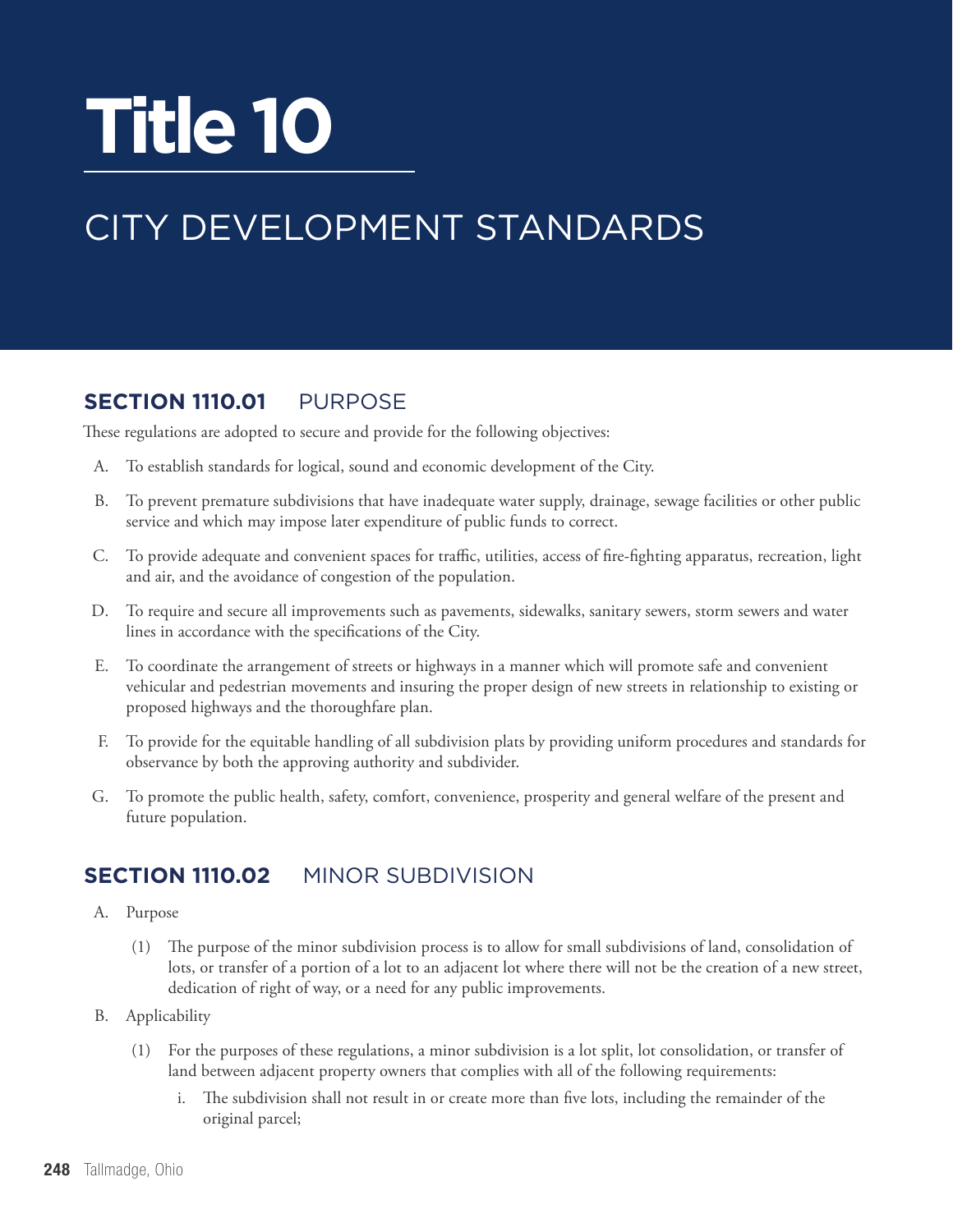- ii. The subdivision shall be in compliance with all applicable site development standards in this code or with any approved variance from such standards;
- iii. All lots resulting from the minor subdivision shall have frontage and access on an existing street and shall not require the construction, expansion, or improvement of any street;
- iv. The subdivision shall not require any public improvements or the dedication of rights-of-way;
- The property has been surveyed and a survey sheet or record plan, in the form provided for in this code, and a full legal description of the changes resulting from the split, are submitted with the application; and
- vi. No landlocking of parcels shall occur as a result of the minor subdivision.
- (2) A minor subdivision also includes the recombination of land, consolidation of lots, transfer of property from one lot to an adjacent lot, and for the dedication of additional land for the widening of existing streets, where no new lots are created.
- (3) In the event a variance is required to meet the criteria, BZA must review and approve the variance prior to minor subdivision review.
- C. Sale of Land in Subdivisions; Start of Construction
	- (1) No owner, or authorized agent, of any land located within a subdivision shall transfer, sell, agree to sell or negotiate to sell any land by reference to, by exhibition of, or by the use of, a plan or plat of a subdivision, nor proceed with any construction work before such plan or plat has been approved and recorded in the manner prescribed in these regulations. Any sale or transfer contrary to the provisions of this section is void. The description of such lot or parcel by metes and bounds in the instrument of transfer or other documents used in the process of selling or transferring shall not exempt the transaction from the provisions of these regulations.
	- (2) The Zoning Administrator shall not issue zoning permits for any structure or activity on a lot in a subdivision for which a plat has not been approved and recorded in the manner prescribed in these regulations.
	- (3) In the event, a variance is required to meet the criteria, BZA must review and approve the variance prior to minor subdivision review.

#### D. Minor Subdivision Review Procedure

The review procedure for a minor subdivision shall be as follows:

- (1) Step 1 Application
	- i. The applicant shall submit an application in accordance with 1102.07, and with the provisions of this section.
	- ii. The application shall include a deed or other instrument of conveyance in compliance containing an accurate and current legal description based on a boundary survey, of each proposed new lot.
	- iii. If the minor subdivision involves the transfer of land area from one lot to an adjacent lot, both property owners shall be required to authorize the application and deeds, or other instruments of conveyance shall be submitted for both lots.
- (2) Step 2 Review and Comment by Applicable Agencies
	- i. Upon determination that the application for a minor subdivision is complete, the Zoning Administrator may transmit copies of the application for review by applicable agencies including,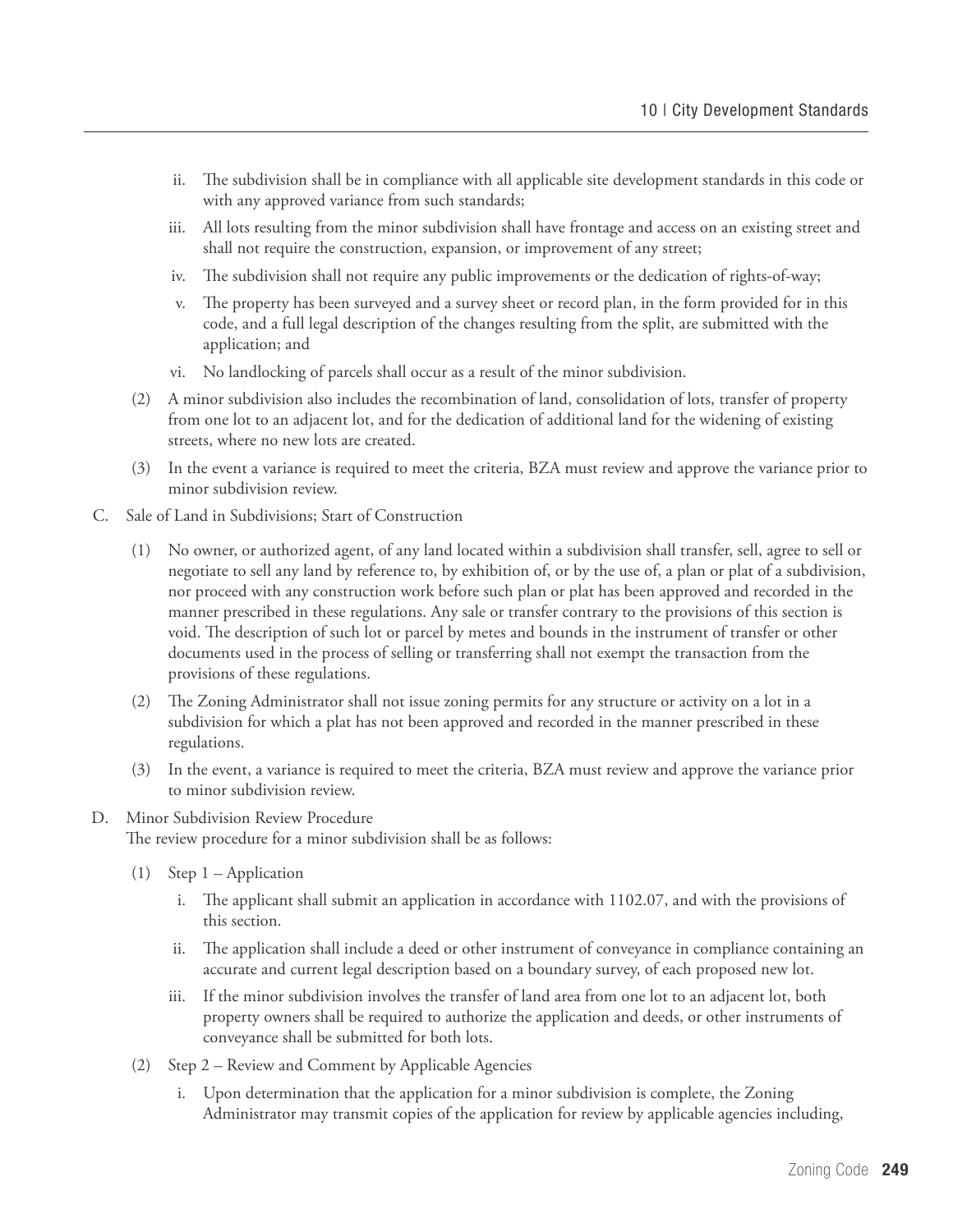but not limited to, the City Engineer and any other agencies having authority over streets, water, sewer, gas, or other utilities and other public improvements.

- ii. Such agencies may supply comments, recommendations, and approvals as applicable, to the Zoning Administrator for consideration prior to the Zoning Administrator's decision (Step 3).
- (3) Step 3 Review and Decision by the Zoning Administrator
	- i. Within seven days of the determination that the application (Step 1) is complete, the Mayor shall review the application and approve or deny the application for a minor subdivision based on the review criteria established below. An extension on the decision may be granted with approval from the applicant.
	- ii. In reviewing the minor subdivision, the Zoning Administrator, on recommendation of the City Engineer, and/or the Public Service Director, may require the addition of easements and/or setbacks as part of a transfer of land area between two lots.
	- iii. If the application for a minor subdivision is denied, the Zoning Administrator shall provide the applicant with written finding for the denial.
	- iv. If the application is approved, the Mayor shall be required to sign the minor subdivision/plat.

#### E. Review Criteria

In order to approve a minor subdivision, the Zoning Administrator shall determine the following:

- (1) That the minor subdivision complies with all applicable provisions of this code;
- (2) That the minor subdivision complies with all other applicable regulations and plans of the City; and
- (3) That the applicable review agencies have no objections that cannot be resolved by the applicant.
- F. Recording
	- (1) The Mayor shall sign and date the minor subdivision/plat.
	- (2) The subdivider shall then be responsible for submitting the signed conveyance with the Summit County Auditor for the transfer of property and to the Summit County Recorder for the recording of the lots as legal lots of record and providing a copy of said minor subdivision/plat to the Planning and Zoning Department after recording.
	- (3) In the case of a transfer of land between two adjacent lots, the recording of the revised lots shall take place simultaneously.

## **Section 1110.03** MAJOR SUBDIVISION

- A. Purpose
	- (1) The purpose of the major subdivision process is to provide a method of review for any subdivision that exceeds the scope of a minor subdivision and which includes multiple lots, the creation or expansion of new streets, and/or the installation of public improvements.
- B. Applicability
	- (1) Any subdivision of land or replat of an existing subdivision that does not meet the applicability requirements of a minor subdivision in Section 1110.02 B.: Applicability, shall be subject to the requirements of this section.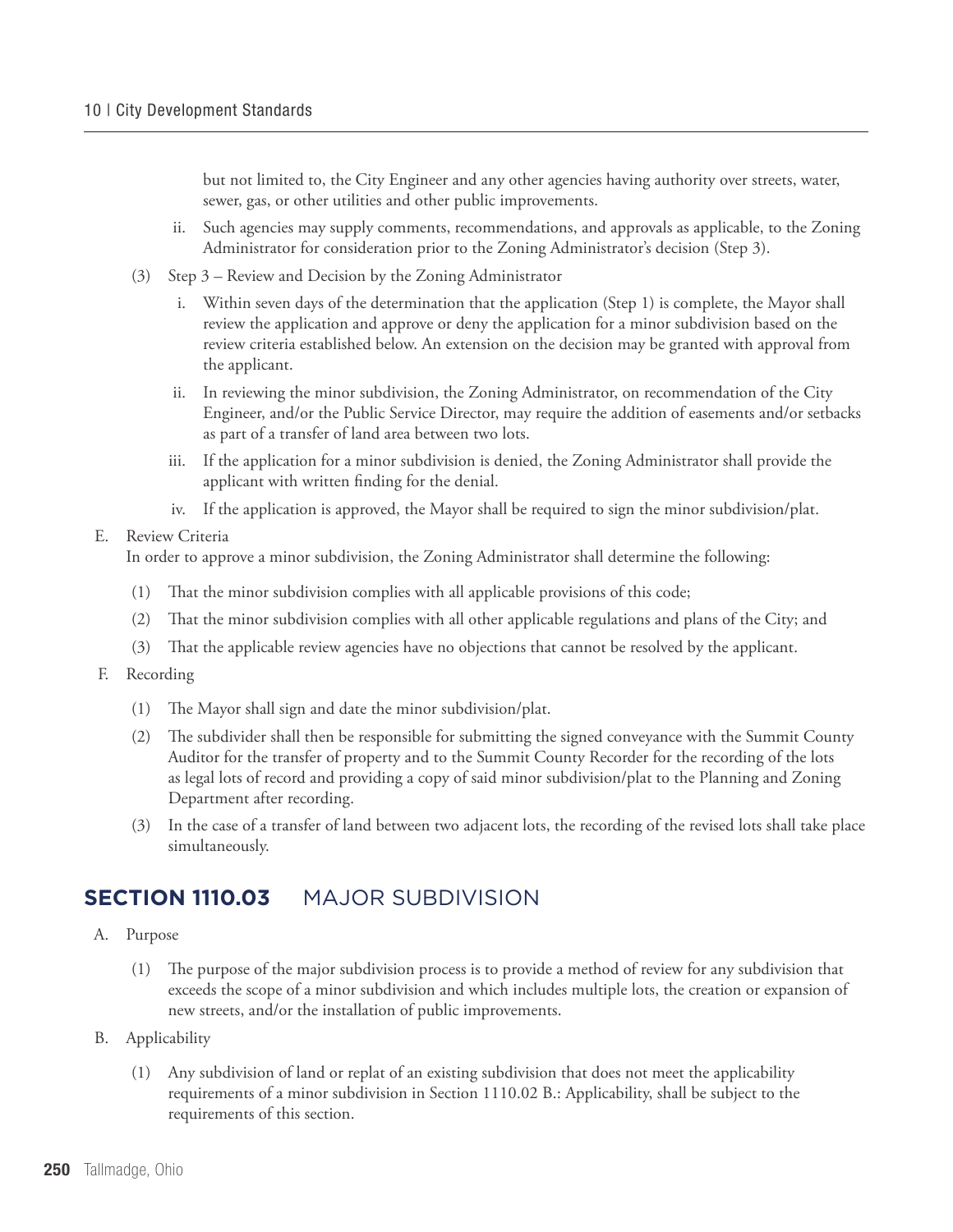- C. Sale of Land in Subdivisions; Start of Construction
	- (1) No owner, or authorized agent, of any land located within a subdivision shall transfer, sell, agree to sell or negotiate to sell any land by reference to, by exhibition of, or by the use of, a plan or plat of a subdivision, nor proceed with any construction work before such plan or plat has been approved and recorded in the manner prescribed in these regulations. Any sale or transfer contrary to the provisions of this section is void. The description of such lot or parcel by metes and bounds in the instrument of transfer or other documents used in the process of selling or transferring shall not exempt the transaction from the provisions of these regulations.
	- (2) The Zoning Administrator shall not issue zoning permits for any structure or activity on a lot in a subdivision for which a plat has not been approved and recorded in the manner prescribed in these regulations.
- D. Major Subdivision Review Procedure

The review procedure for a major subdivision shall be as set forth below. The preliminary plat option is conducted for the developer's benefit. With the submission of the preliminary plat for review, the applicant waives any rights to an approval until such time as application is made for final subdivision plat review and is submitted to PZC (Step 5) for review and approval, as detailed in these regulations.

- (1) Step 1 Application and Filling of the Preliminary Plat
	- i. The applicant shall submit an application along with a preliminary plat in accordance with 1102.07 and with the provisions of this section.
	- ii. The preliminary plat shall be prepared, signed, and sealed by an engineer or surveyor who is qualified and registered in the State of Ohio.
	- iii. Upon determination by the Zoning Administrator that the application is complete, the preliminary plat shall be accepted as being officially filed.
	- iv. The Zoning Administrator shall notify property owners within 500' of the proposed plat within 14 days of the public meeting.
- (2) Step 2 Staff Review and Staff Report on the Preliminary Plat
	- i. Upon determination that the application for a major subdivision is complete, the Zoning Administrator shall transmit copies of the application for review by applicable agencies including, but not limited to, the City Engineer, Fire Department, Police Department, agencies having jurisdiction for water, sanitary sewer and/or soil and water, or other agencies the Zoning Administrator deems appropriate.
	- ii. Such agencies shall supply comments and recommendations to the Zoning Administrator prior to the regularly scheduled PZC meeting where the preliminary plat will be reviewed.
	- iii. Prior to PZC meeting where the preliminary plat is scheduled for review, the Zoning Administrator shall review the preliminary plat and prepare a staff report.
- (3) Step 3 Review and Decision on the Preliminary Plat by PZC
	- i. In accordance with the applicable submission, PZC shall review the preliminary plat application at its next regularly scheduled meeting, or at a special meeting, after the application is determined to be complete.
	- ii. In making its decision, PZC shall approve, approve with conditions, or deny the preliminary plat. PZC may grant variances to the preliminary plat. PZC may also continue the meeting if questions regarding the plat are not satisfactorily addressed by the applicant.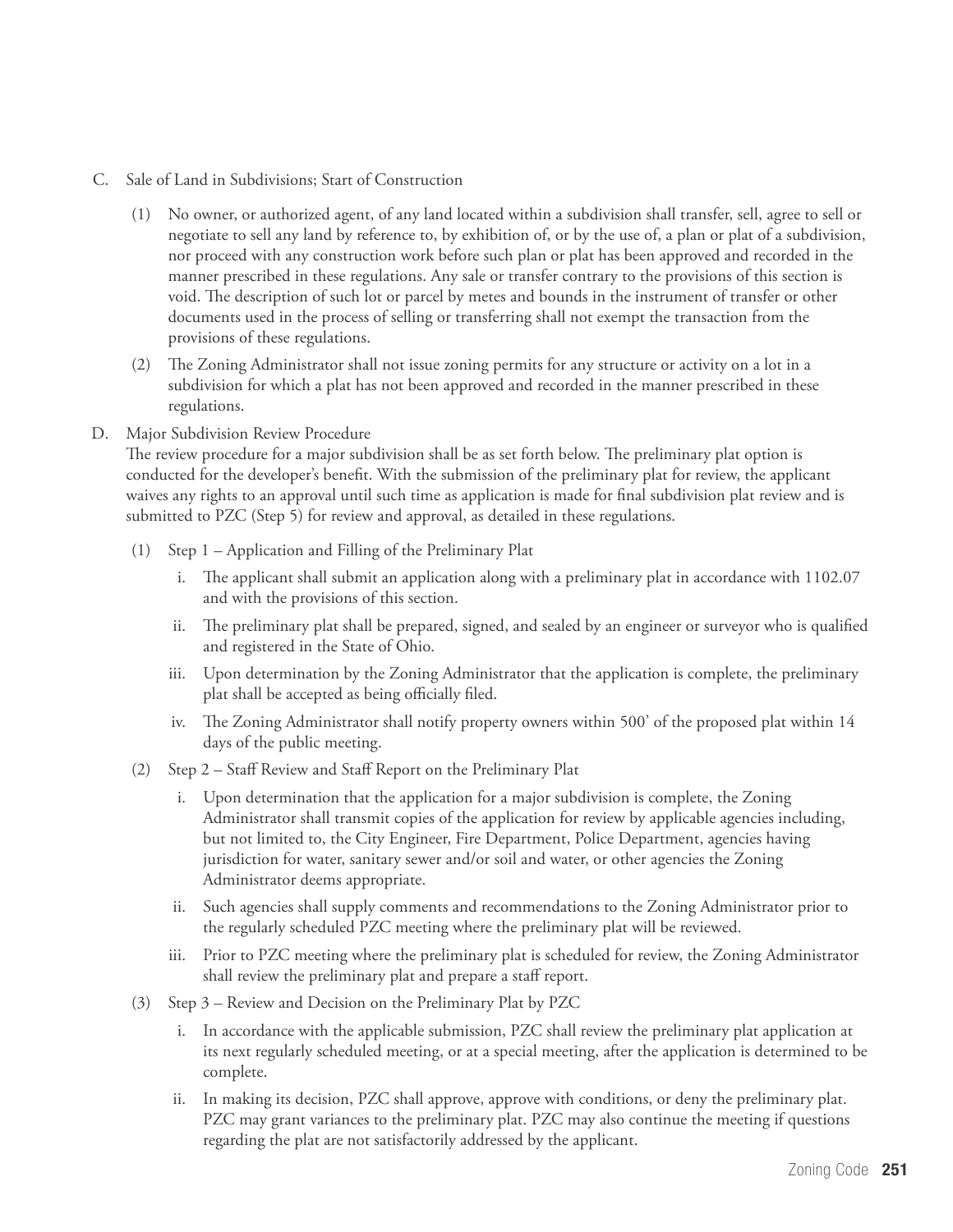- iii. PZC shall make a decision within 60 days of the filing of the preliminary plat (Step 2) unless PZC and subdivider agree to an extension of this time frame.
- iv. If PZC denies the preliminary plat, the applicant shall not move forward in the review process until a preliminary plat is approved by PZC. Denial of the plat does not bar the applicant from reapplying a new preliminary plat.
- v. Approval of the preliminary plat by PZC does not constitute approval of the subdivision but is merely an authorization to proceed with the preparation of the improvement plans and final plat.
- (4) Step 4 Submission of Improvement Drawings
	- i. The applicant shall submit all necessary improvement drawings for review within one year of the decision on the preliminary plat unless an alternative schedule is approved as part of the preliminary plat approval or the subdivider can show just cause for extending the deadline. For phased subdivisions, the deadline shall apply to the first phase of the subdivision. Failure to submit the improvement plans within this time frame shall void the preliminary plat approval and the subdivider will be required to submit a new application in accordance with these regulations.
	- ii. The applicant shall submit improvement drawings and specifications incorporating all changes in the preliminary plat approval for review and approval by the Director of Public Service. In cases where the applicant proposes to develop the subdivision in phases, the improvement plans and final plat shall be submitted for each individual phase.
	- iii. The improvement drawings shall be prepared, signed, and sealed by an engineer or surveyor who is qualified and registered in the State of Ohio.
	- iv. Upon determination that the submission of the improvement drawings is complete, the Zoning Administrator shall transmit copies of the application for review by applicable agencies including, but not limited to the City Engineer, Fire Department, Police Department, agencies having jurisdiction for water and/or sanitary sewer, or other agencies the Zoning Administrator deems appropriate.
	- v. Construction of Improvements
		- Applicants shall have the choice to construct all public improvements prior to the approval of the final plat, without a financial guarantee, but such public improvements must be completed and then inspected and approved by the City before the City can approve the final plat. The improvements shall be constructed within a reasonable time as determined by the City, but not to exceed two years.
		- (b) All required subdivision improvements shall be maintained in a satisfactory condition by the subdivider during any interim period between their construction and final approval and acceptance of the subdivision by the City. See Section 1110.08 Installation of Public Improvements and Financial Guarantees.
		- (c) If the applicant requests approval of a final plat prior to installation of the public improvements, the applicant shall be required to provide a financial guarantee in accordance with the regulations of this code at the time the final plat is submitted for review.
- (5) Step 5 Submission of the Final Plat
	- i. The applicant shall submit the final plat in accordance with Section 1102.07, and with the provisions of this section within 2 years of approval on the preliminary plat.
	- ii. If a preliminary plat has been previously approved, the final plat shall have incorporated all changes in the preliminary plat approval.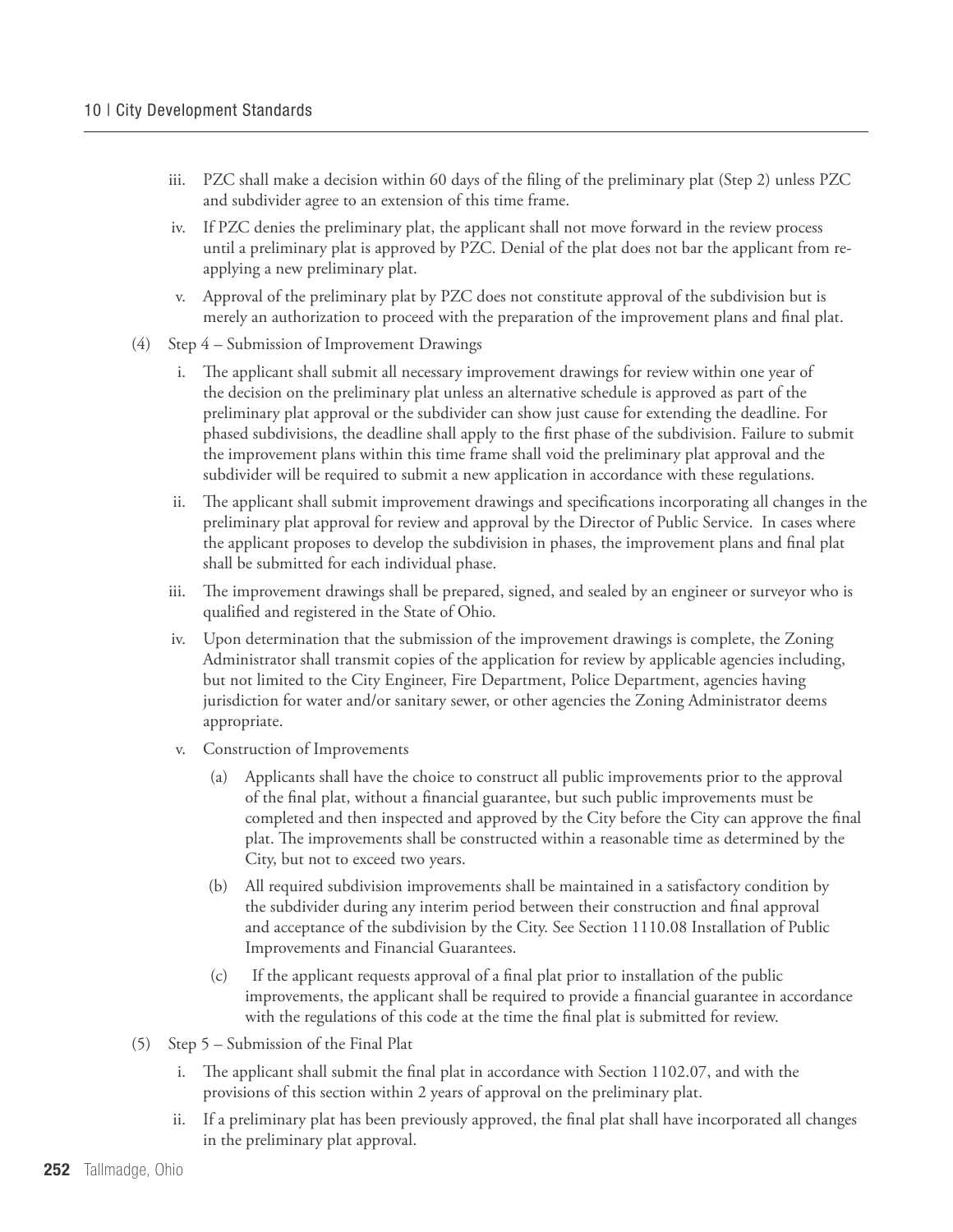- iii. If the applicant proposes to provide a financial guarantee for the public improvements in-lieu of installing all public improvements prior to approval of the final plat, the applicant shall be required to provide all information required as part of Section 1110.08 Installation of Public Improvements and Financial Guarantees.
- iv. Upon determination by the Zoning Administrator that the final plat has been properly submitted, the final plat shall be accepted as being filed.
- v. In cases where the applicant proposes to develop the subdivision in phases, the final plat and improvement drawings shall be submitted for each individual phase.
- The final plat shall be prepared, signed, and sealed by an engineer or surveyor who is qualified and registered in the State of Ohio.
- vii. The final plat shall include the following certifications in the illustrated form:
	- (a) Certification of a registered surveyor using the following standard form:

### CERTIFICATE OF SURVEYOR

I hereby certify that this plat is a true and complete land survey made (under my supervision), (by me), on date and that all survey monuments shown have been set.

(SEAL)

REGISTERED SURVEYOR #

(b) An acknowledgment by the owner or owners, adopting the plat, offering streets for dedication, and establishing utility easements and other public area; using the following standard form:

#### OWNERS' CONSENT AND OFFER OF DEDICATION

 1. We, the undersigned, being all the owners, and lien holders of the lands herein platted, do hereby voluntarily consent to the execution of this plat and do offer for dedication the streets, parks and public grounds as shown thereon to the public use forever.

 2. All easements shown hereon are for the construction, operation, maintenance, repair, replacement, or removal of water, sewer, gas, electric, telephone or other utility lines or services, and for the express privilege of removing any and all trees, shrubs, bushes, buildings or other obstructions to the free use of said utilities and for providing ingress and egress to the property for said purposes and are to be maintained as such forever.

WITNESS WITNESS

 $\overline{a}$ 

 $\overline{a}$ 

WITNESS WITNESS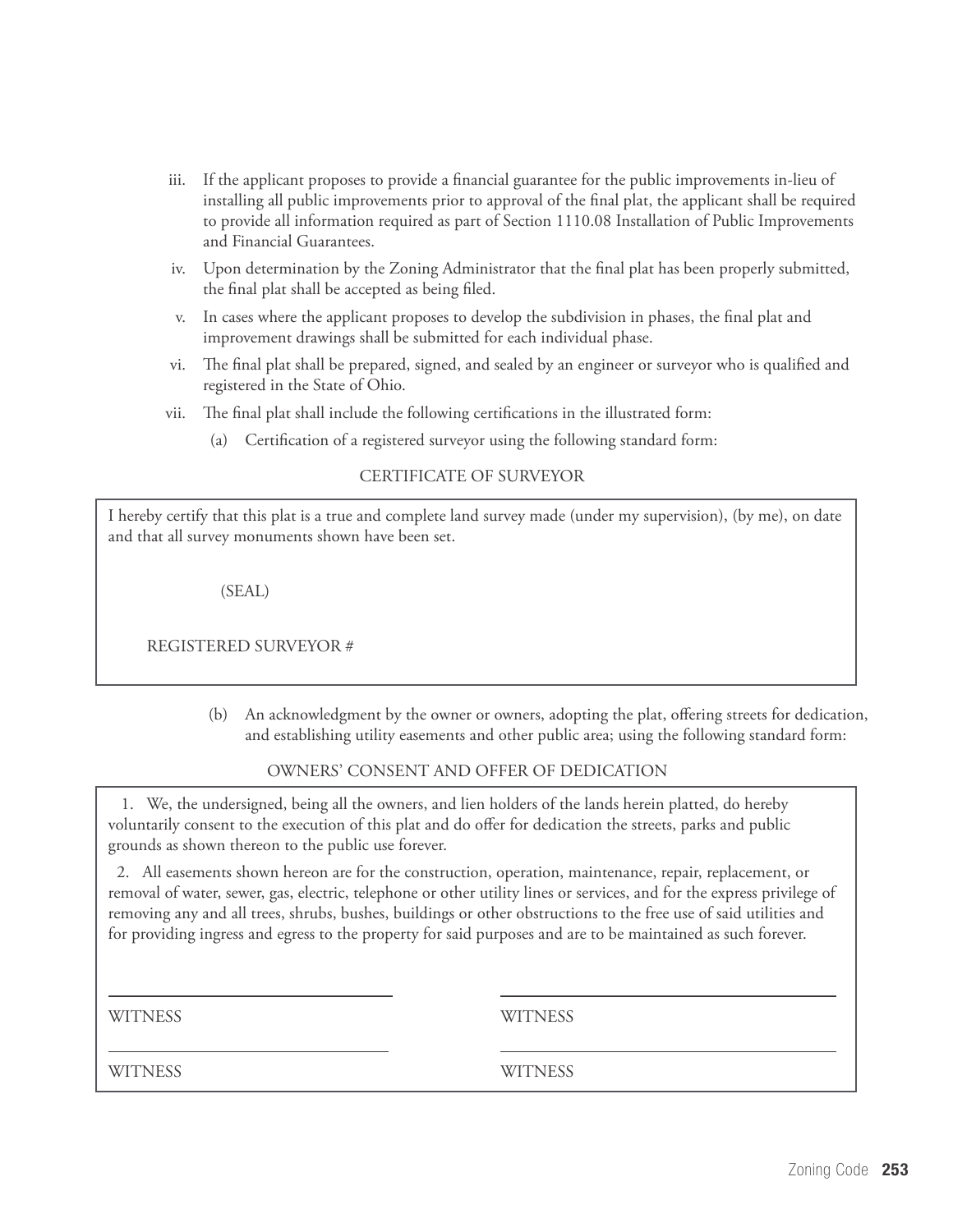(c) A certificate of Notary Public relative to subsection (b)(11) hereof in accordance with the following standard form:

#### CERTIFICATE OF NOTARY PUBLIC

| STATE OF OHIO, COUNTY OF SUMMIT, SS                                                                                                                                                                                                                                                                                                                         |
|-------------------------------------------------------------------------------------------------------------------------------------------------------------------------------------------------------------------------------------------------------------------------------------------------------------------------------------------------------------|
| Be it remembered that on this ________ day of __________, 20                                                                                                                                                                                                                                                                                                |
| before me the undersigned, a Notary Public in and for said County and State, personally came_______<br>and acknowledged the signing and execution of the foregoing plat to be their<br>and <u>the contract of the contract of</u><br>voluntary act and deed.<br>IN TESTIMONY WHEREOF, I have set my hand and notary seal on the day and date above written. |
| My Commission expires                                                                                                                                                                                                                                                                                                                                       |
| NOTARY PUBLIC in and for                                                                                                                                                                                                                                                                                                                                    |

SUMMIT COUNTY, OHIO

(d) A signature block for the Commission in accordance with the following standard form:

APPROVED BY THE PLANNING AND ZONING COMMISSION OF THE CITY OF TALLMADGE, OHIO, this\_\_\_\_\_\_\_\_day of , 20 .

CHAIRMAN

SECRETARY

 $\overline{a}$ 

 $\overline{a}$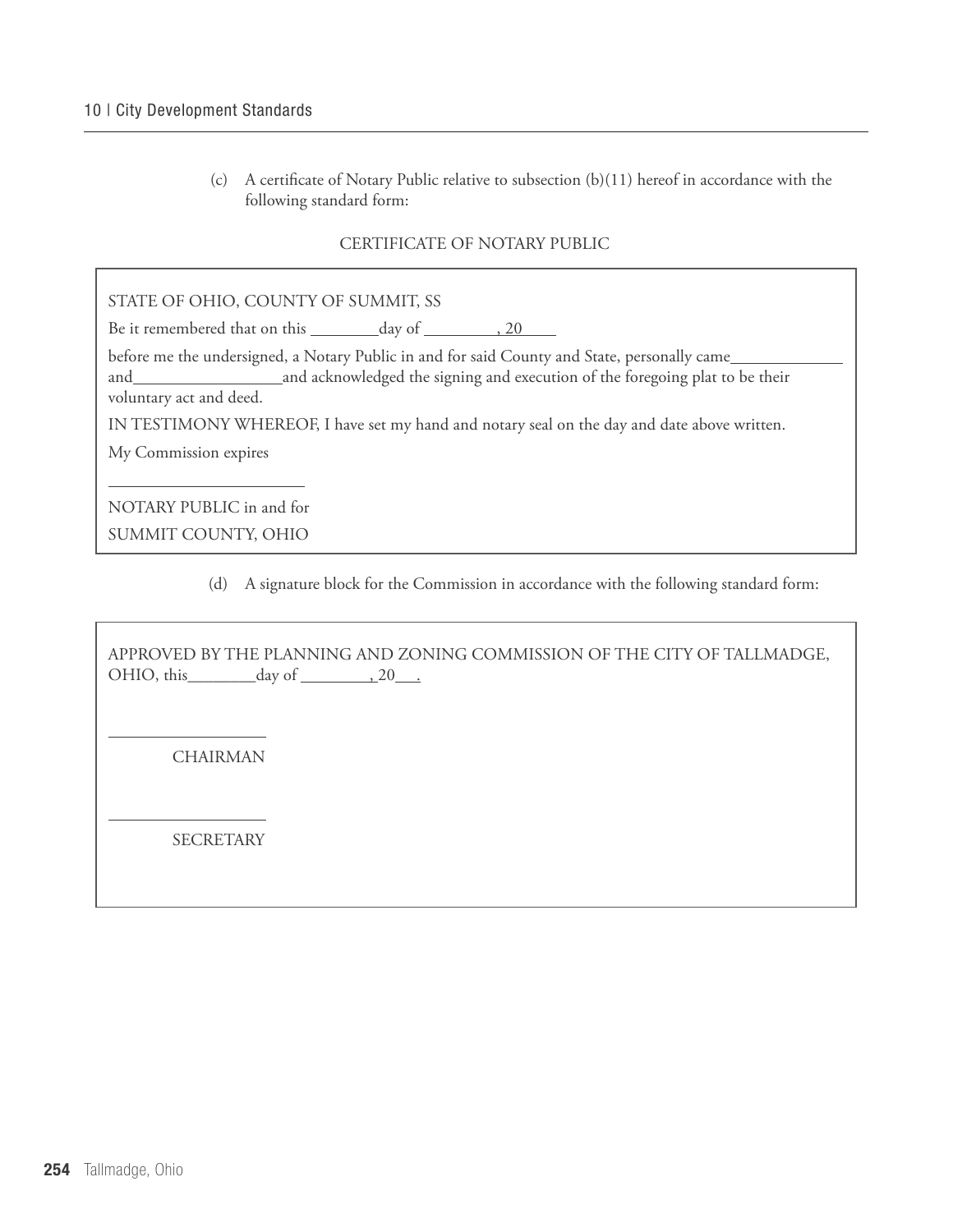(e) A signature block for Council in accordance with the following standard form:

ACCEPTED BY THE CITY COUNCIL OF TALLMADGE, OHIO, at its regular session this  $\_\_day\$  of  $\_\_$ , 20 $\_\_$ 

PRESIDENT

 $\overline{a}$ 

 $\overline{a}$ 

CLERK OF COUNCIL

(f) A signature block for the City Engineer in accordance with the following standard form:

APPROVED BY  $\qquad \qquad$ , City Engineer on this day  $\qquad \qquad$  of  $\qquad \qquad$ , 20  $\qquad$ ,

- (g) Reserve a block three inches by five inches for the official stamp of the County Auditor and County Recorder in the area of the aforementioned certifications.
- (6) Step 6 Staff Review and Staff Report on the Final Plat
	- i. Upon determination that the submission of the final plat and improvement drawings is complete, the Zoning Administrator shall transmit copies of the application for review by applicable agencies including, but not limited to the City Engineer, Fire Department, Police Department, agencies having jurisdiction for water, sanitary sewer and/or soil and water, or other agencies the Zoning Administrator deems appropriate.
	- ii. Such agencies shall supply comments and recommendations to the Zoning Administrator prior to the regularly scheduled PZC meeting where the final plat will be subject to review.
	- iii. Prior to PZC meeting where the final plat is scheduled for review, the Zoning Administrator shall review the final plat and prepare a staff report.
- (7) Step 7 Review and Decision on the Final Plat by PZC
	- i. In accordance with the applicable submission deadlines, PZC shall review the final at its next regularly scheduled meeting, or at a special meeting, after the final plat is submitted and determined to be complete.
	- ii. PZC shall approve, approve with conditions, or deny the final plat. PZC may grant variances to the final plat. PZC may also continue the meeting if questions regarding the plat are not satisfactorily addressed by the applicant.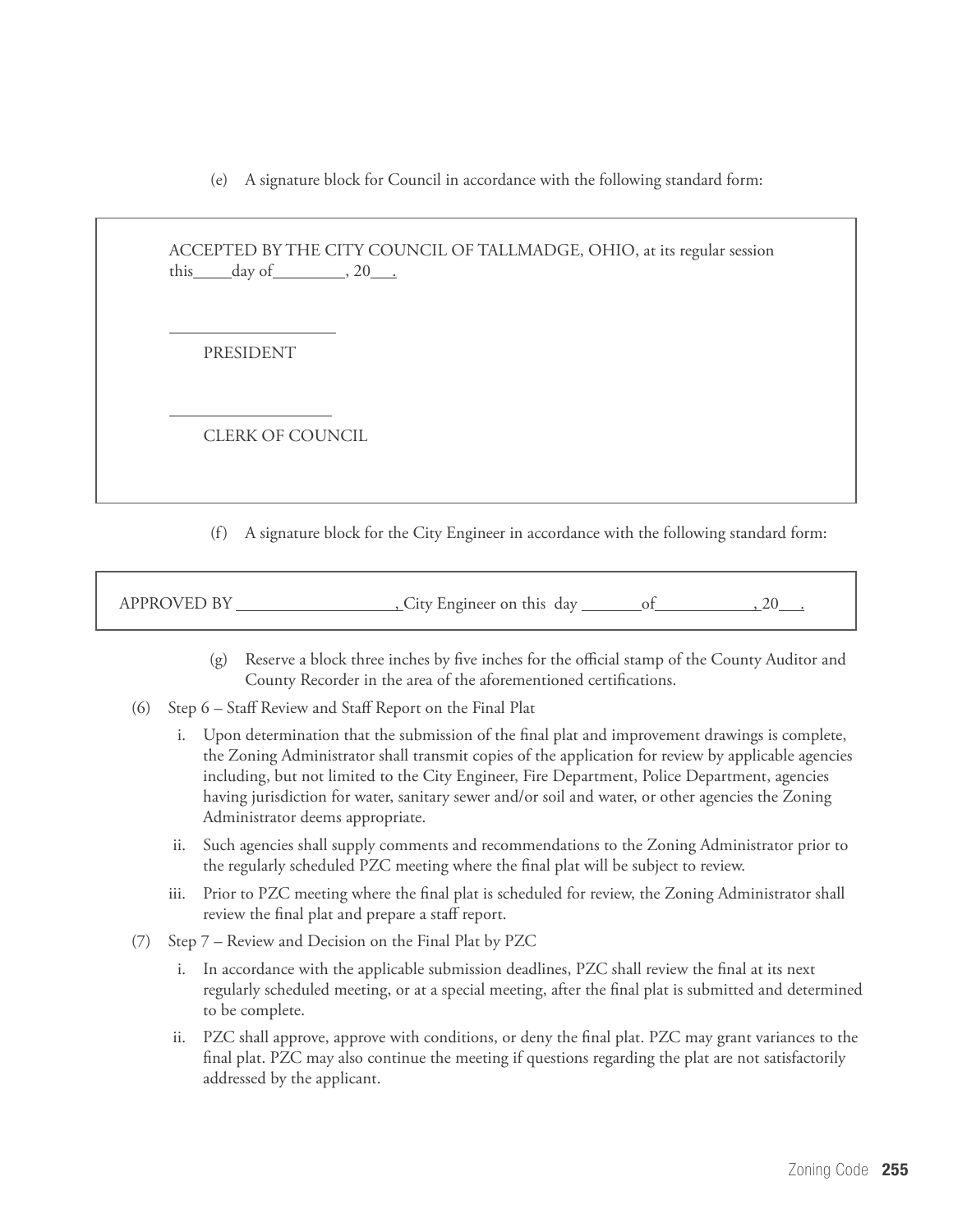- iii. PZC shall make a decision within 60 days of the filing of the final plat (Step 5) unless PZC has continued the meeting as authorized in Paragraph (A) above or if PZC and subdivider agree to an extension of this time frame.
- iv. If PZC denies the final plat, the applicant shall not move forward in the review process until a final plat is approved by PZC.
- v. In the event PZC denies the final plat or approves with conditions, PZC shall provide the subdivider with a statement in writing setting forth the reasons for the denial or the conditions of approval.
- vi. PZC, with approval of City Council, may give final approval on the final plat and improvement drawings before all required public improvements are installed, provided that a financial guarantee (See Section 1110.08 Installation of Public Improvements and Financial Guarantees.) is provided and accepted by City Council.
- vii. Approval of the final plat by PZC shall not be an acceptance by the public of the offer of dedication of any street, or other public ways or open space on the final plat unless they are accepted by City Council in the form of the adoption of an ordinance.
- viii. No final plat shall be recorded until all areas offered for parks, open space, fee in lieu or public rights-of-way been accepted by City Council.

### (8) Step 8 – Acceptance of Improvements by City Council The City, through action by City Council, may accept public improvements made by a subdivider which meet the following conditions:

- i. The public improvements have been made in accordance with the requirements of this code, and any other manuals or documents referenced in Section 1110.07 B. Construction Procedures and Materials.
- ii. Installation of the public improvements has been completed in accordance with the approved improvement plans and applicable design standards.
- iii. All final inspections required by these regulations have been carried out by the City, and said public improvements were found to be acceptable by the City; and
- iv. After all public improvements have been installed to the satisfaction of the City, the subdivider shall submit an original copy of as-built improvement drawings (showing how all public improvements were actually installed) to the City on mylar and a digital copy of the same drawings in a format acceptable to the City.
- v. After all public improvements have been installed in accordance with the approved improvement plans and these regulations and the subdivider has complied with this section, City Council may, by ordinance, accept the public improvements for maintenance with any applicable guarantee.
- vi. If the applicant proposes to provide a financial guarantee for the public improvements in-lieu of installing all public improvements prior to approval of the final plat, the applicant shall be required to provide all information required as part of Section 1110.08 Installation of Public Improvements and Financial Guarantees.
- (9) Step 9 Disposition of Approved Plat and Recordation
	- i. After approval of the original drawing of the final plat by PZC, such final plat shall be transmitted to City Council or other appropriate public body for necessary acceptance of all public dedications.
	- ii. After approval of the final plat and after acceptance of all land to be dedicated on the plat by City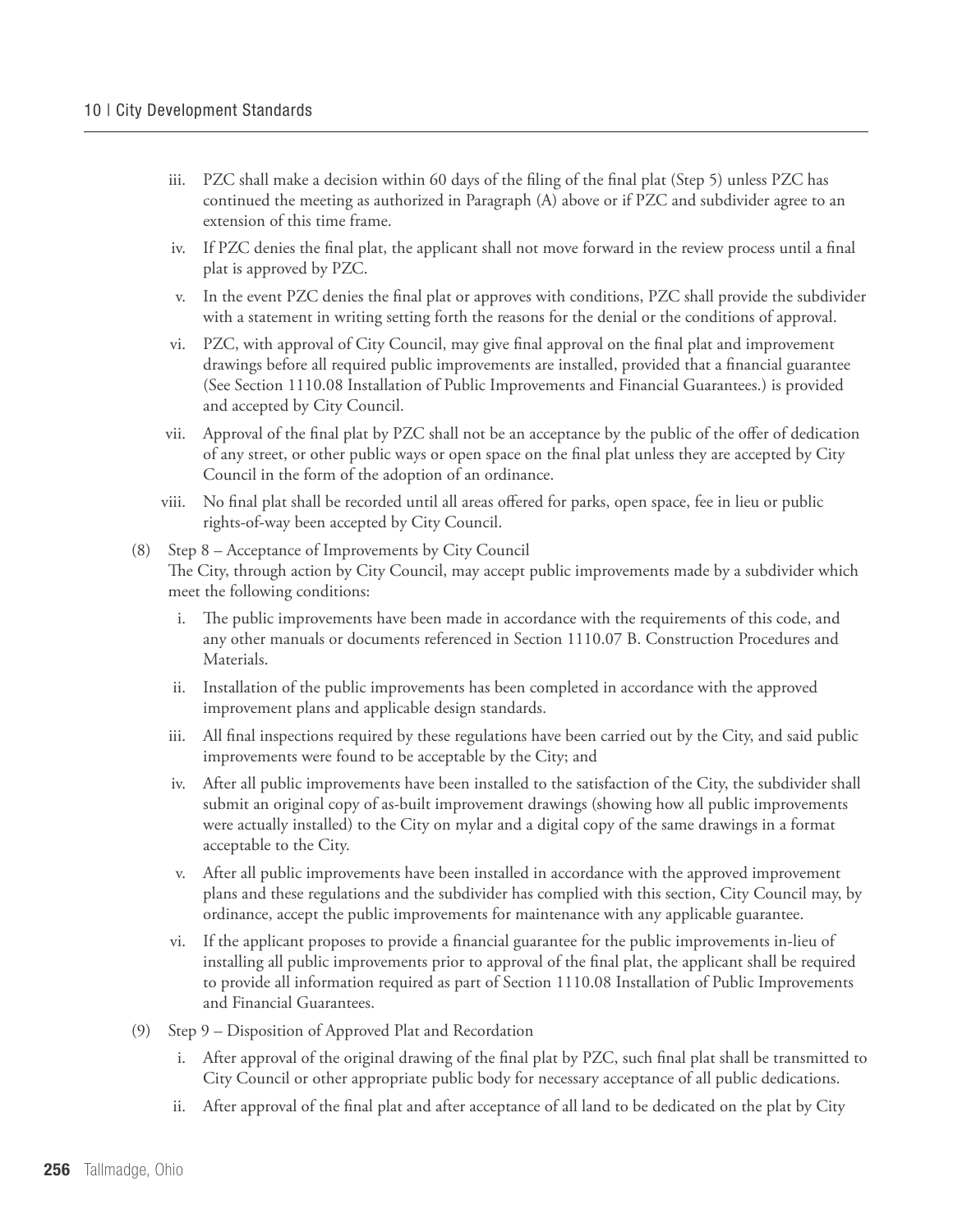Council or other appropriate public bodies, the original tracing/mylar and three signed prints shall be returned to the subdivider for filing with the Summit County Recorder. The plat shall be filed within 60 days after date of final approval and after all necessary certifications have been noted thereon. Failure to record the approved final plat within the 60 days shall result in the final plat being considered void.

- iii. The subdivider shall also furnish to the Department of Planning & Zoning the original tracing/ mylar of the plat and digital copy of the plat in a format acceptable to the City. Such information shall be submitted within five working days after the plat recording.
- E. Deed Restrictions. All deed restrictions shall run with the land and be enforceable by the owner of any of the property lying within the subdivision. Restrictions shall be so written that they may be amended to meet changing conditions. All covenants and restrictions shall indicate the proposed use of the land.

#### F. Review Criteria

In order to approve a major subdivision, PZC, shall determine the following:

- (1) That the major subdivision complies with all applicable provisions of this code.
- (2) That the major subdivision does not conflict with other regulations, plans, or policies of the City; Chapter 1102 Administration and Procedures and Section 1110.03 Major Subdivisions Subsection (G): Amendments and Withdrawal of Application
- (3) That applicable review agencies have no objections that cannot be resolved by the applicant; and
- (4) That the final plat and improvement drawings conform to the approved preliminary plat, if submitted and approved.
- G. Amendments and Withdrawal of Application
	- (1) No changes, erasures, modifications, or revisions shall be made in any plat of a subdivision after final approval has been given by PZC and an endorsement is made in writing on the plat, unless the plat is first resubmitted and the changes approved by PZC.
	- (2) If the applicant finds, in the process of preparing improvement drawings, that the approved preliminary plat, if submitted, is not workable and changes in layout are required, the applicant shall inform the Zoning Administrator. The Zoning Administrator may require that a revised preliminary plat be submitted for re-approval following the review procedure in Section 1110.03 D. Major Subdivision Review Procedure, above if the changes significantly alter the design of the subdivision.
	- (3) During the final plat process, the City may be authorized to allow minor changes related to the public improvements or design where there is minimal impact to the overall design of the subdivision. This shall not give the City the authority to vary the requirements of this code.
	- (4) Before approval of the final plat, the submitted plat may be withdrawn or modified. If modified, the review process shall be repeated. If the application is withdrawn, any application fees shall be forfeited.
	- (5) If during the course of construction, any changes or modifications are encountered that are not in conformance with the original approved improvement drawings, the subdivider shall submit the modified improvement drawings (which have now become as-built drawings) to the City , who, if in agreement with such modifications, shall affix their signature to these drawings indicating approval of the modifications.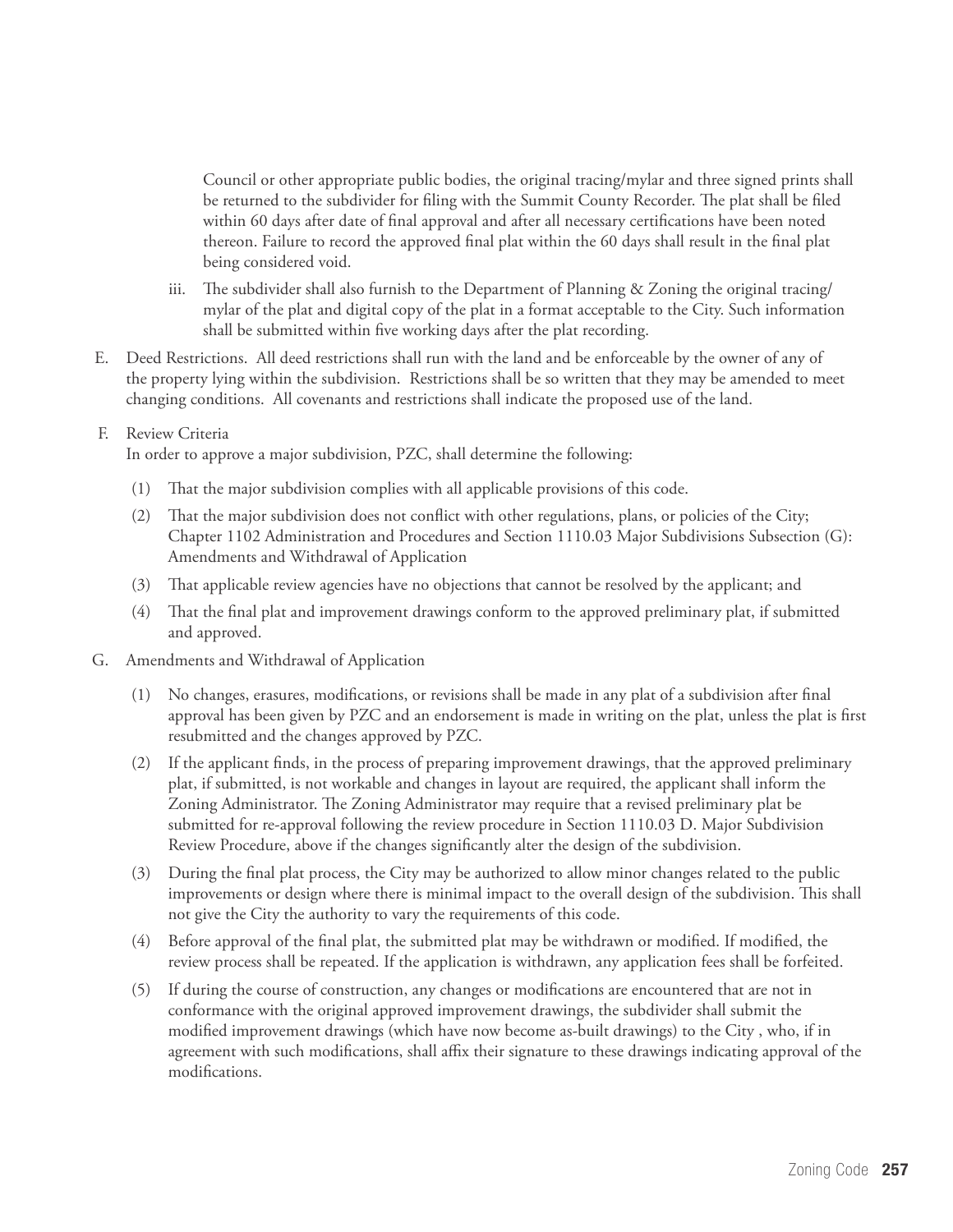## **Section 1110.04** SUBDIVISION MODIFICATIONS

- A. Purpose
	- (1) The purpose of a subdivision modification is to allow a subdivision that conforms to the spirit and standards that apply to the subdivision of land including standards for improvements but which does not fully conform to the regulations within this code, due to land size, shape, title limitations or topography. Subdivision modifications are intended for those cases where strict application of a particular requirement will create a practical difficulty or extraordinary hardship prohibiting the use of land in a manner otherwise allowed under these regulations. It is not intended that modifications be approved merely to remove inconveniences or financial burdens that the requirements of these regulations may impose on property owners or subdivider in general.
- B. Applicability
	- (1) If the proposed subdivision requires a deviation from the minimum site development standards (e.g., lot area, lot width, etc.) or other standards identified in Section 1103 Zones and Overlays, the applicant will be required to apply for and receive all the necessary variance (See Chapter 1102.09.) approvals through prior to approval of a preliminary plat.
	- (2) If the applicant seeks a modification of standards required by this code Subdivision Design, then the request for a modification shall be accomplished through the procedure outlined in this section.
- C. Subdivision Modification Review
	- (1) A request for a subdivision modification shall be reviewed as part of the preliminary plat review procedure.
	- (2) PZC shall review the request and may approve, approve with conditions, or deny the request to modify any or all of the modifications.
	- (3) In approving a modification, PZC may impose conditions on the approval as it determines are required to ensure compliance with the provisions and purpose of these regulations.
	- (4) If the preliminary plat is denied or if the approval of the preliminary plat expires, so does the approval of the subdivision modification. Any future request for preliminary plat approval that includes the same modifications shall require a new review and decision on the request for modifications.
- D. Review Criteria
	- (1) The review criteria for a subdivision modification shall be the same as those for a variance as established in Section 1102.09 B. Standards for Granting a Variance.
- E. Plat Revision after Approval
	- (1) No changes, erasures, modifications, or revision shall be made in any plat of a subdivision after approval has been given by the PZC and an endorsement is made in writing on a plat, unless the plat is first resubmitted and the changes approved by the PZC. A fee shall be charged in accordance with the fee schedule approved by City Council.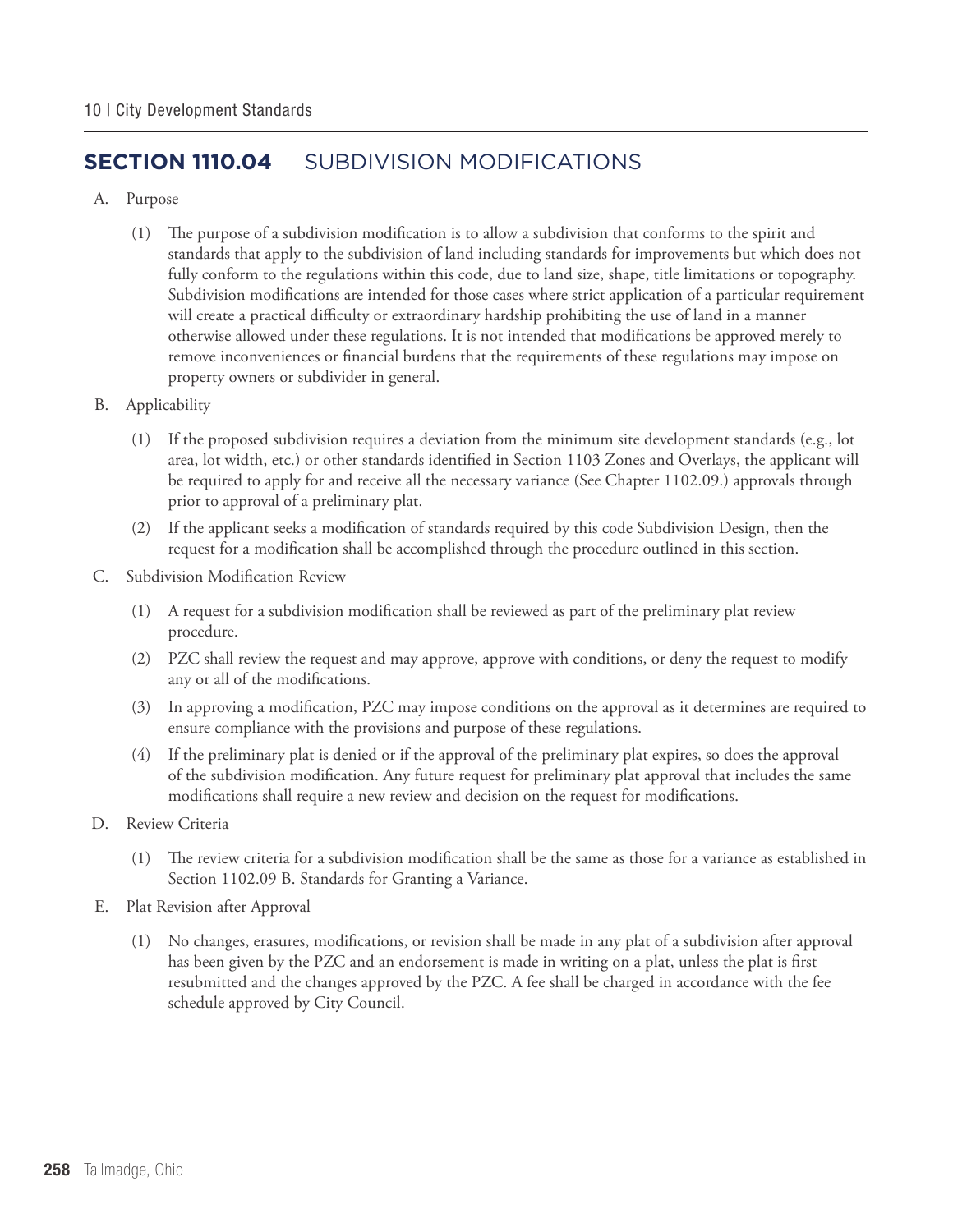## **Section 1110.05** VACATION OF STREETS, ALLEYS OR EASEMENTS

Whenever a request is made to vacate a street, alley or easement, the applicant shall

- A. File a Vacation Plat indicating the street, alley or easement to be vacated, prepared by a registered surveyor to the Planning & Zoning Department. Legal descriptions shall accompany the plat. The petition for vacation requires the signatures of all property owners that abut the requested vacation. If such signatures of all property owners that abut the requested vacation are not received, then a Public Notice of Consideration to Vacate has to be advertised in the newspaper of general circulation for four consecutive weeks. The cost of the advertising shall be paid by the petitioner. PZC will review and make recommendation to Council. Upon their findings, Council will request legislation and give it three (3) separate readings if the vacation is to proceed. Anyone wishing to address Council must do so at the scheduled Public Meeting .
- B. When any street, alley, or public highway, or a portion thereof, is vacated or narrowed by the City pursuant to the provisions of any section of Chapter 723 of the Revised Code, and the relocation of any conduits, cables, wires, towers, poles, sewer lines, steam lines, pipelines, gas and water lines, tracks, or other equipment or appliances of any railroad or public utility, whether owned privately or by any governmental authority, located on, over, or under the portion of the street, alley, or highway affected by such vacation or narrowing, is not required for purposes of the municipality, including urban renewal, any affected railroad or public utility shall be deemed to have a permanent easement in such vacated portion or excess portion of such street, alley, or highway for the purpose of maintaining, operating, renewing, reconstructing, and removing said utility facilities and for purposes of access to said facilities. When, in the opinion of Council, there is good cause for vacating or narrowing a street or alley, or any part thereof, and that such vacation or narrowing will not be detrimental to the general interest, it may, by ordinance and without petition therefor, vacate or narrow such street or alley or any part thereof.
- C. After approval of the vacation plat by City Council, the original tracing/mylar and three signed prints shall be returned to the subdivider for filing with the Summit County Recorder. Failure to record the approved vacation plat within the 60 days shall result in the final plat being considered void.
- D. The petitioner shall also furnish to the Department of Planning & Zoning the original tracing/mylar of the plat and digital copy of the plat in a format acceptable to the City. Such information shall be submitted within five working days after the plat recording.

## **Section 1110.06** SUBDIVISION DESIGN

#### A. Purpose

The purpose of this section is to further the overall purpose of this code and to:

- (1) Establish standard requirements, conditions, and procedures for the design and review of subdivisions.
- (2) Provide for the orderly subdivision of land.
- (3) Encourage the wise use and management of land and natural resources throughout the City.
- (4) Ensure that adequate public infrastructure, facilities and services are available concurrent with development.
- (5) Encourage a beneficial relationship between the uses of land and circulation of traffic throughout the City, and to provide for the proper location and design of streets; and
- (6) Provide adequate utility systems to support the future needs of the system; and
- (7) To prevent pollution of air, streams and ponds and to ensure that development subject to these regulations is sensitive to and compatible with environmental consideration.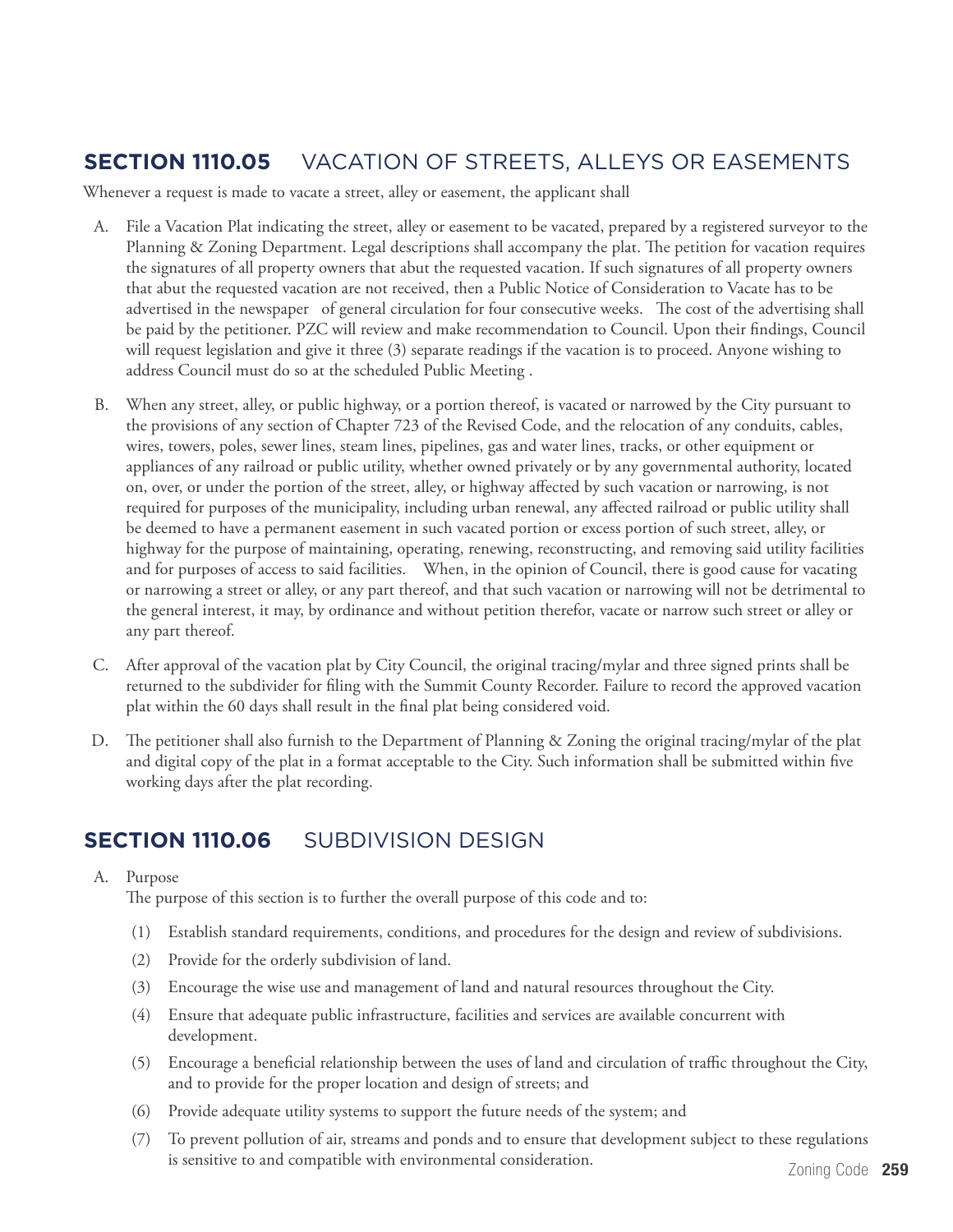(8) To ensure the ability of the natural environment to adequately support such development without significant negative consequences and to ensure critical natural resources including prime agricultural soils are preserved, conserved and/or protected.

## **Section 1110.07** GENERALLY APPLICABLE DEVELOPMENT STANDARDS

- A. Suitability of Land for Development
	- (1) Natural Land Use. Subdivisions should be planned to take advantage of the topography of the land, to economize in the construction of drainage facilities, to reduce the amount of grading, and to minimize destruction of trees and topsoil.
	- (2) Flood Hazard. If any portion of the land within the subdivision is subject to flooding or other hazards, due consideration shall be given to such problems in the design of the subdivision. While portions of a lot may be within a flood prone area, no residential occupancy, accessory buildings nor such other use that may increase danger to health, life or property or aggravate the hazard of the flooding shall be permitted. Furthermore, defined flood plains shall not be filled.
- B. Construction Procedures and Materials
	- (1) The design and construction of improvements shall be in accordance with the City Development Standards and other pertinent regulations. The work shall be done under City supervision and inspection.
- C. Lot Setback Identification
	- (1) The determination of front, side, and rear setbacks shall be determined by the lot configuration and relationship to the street or streets, and as illustrated below:





*Regular-shape lot and setbacks.*

*Corner lot and setbacks.*

*Cul-de-sac lot and setbacks.*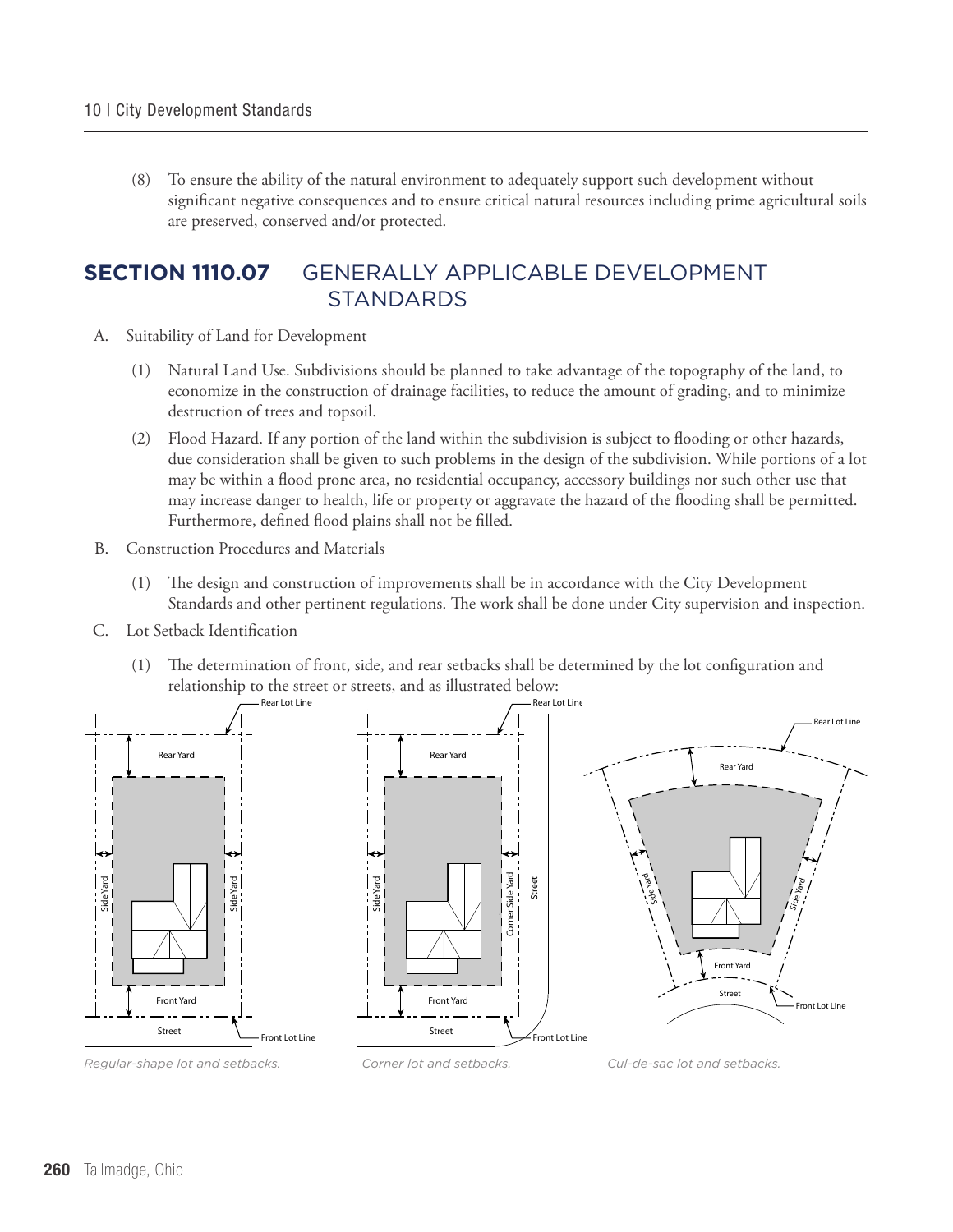

*Double-frontage lot and setbacks. Flag lot and setbacks.*







*Triangle-shape lots and setbacks Irregular-shape lots and setbacks*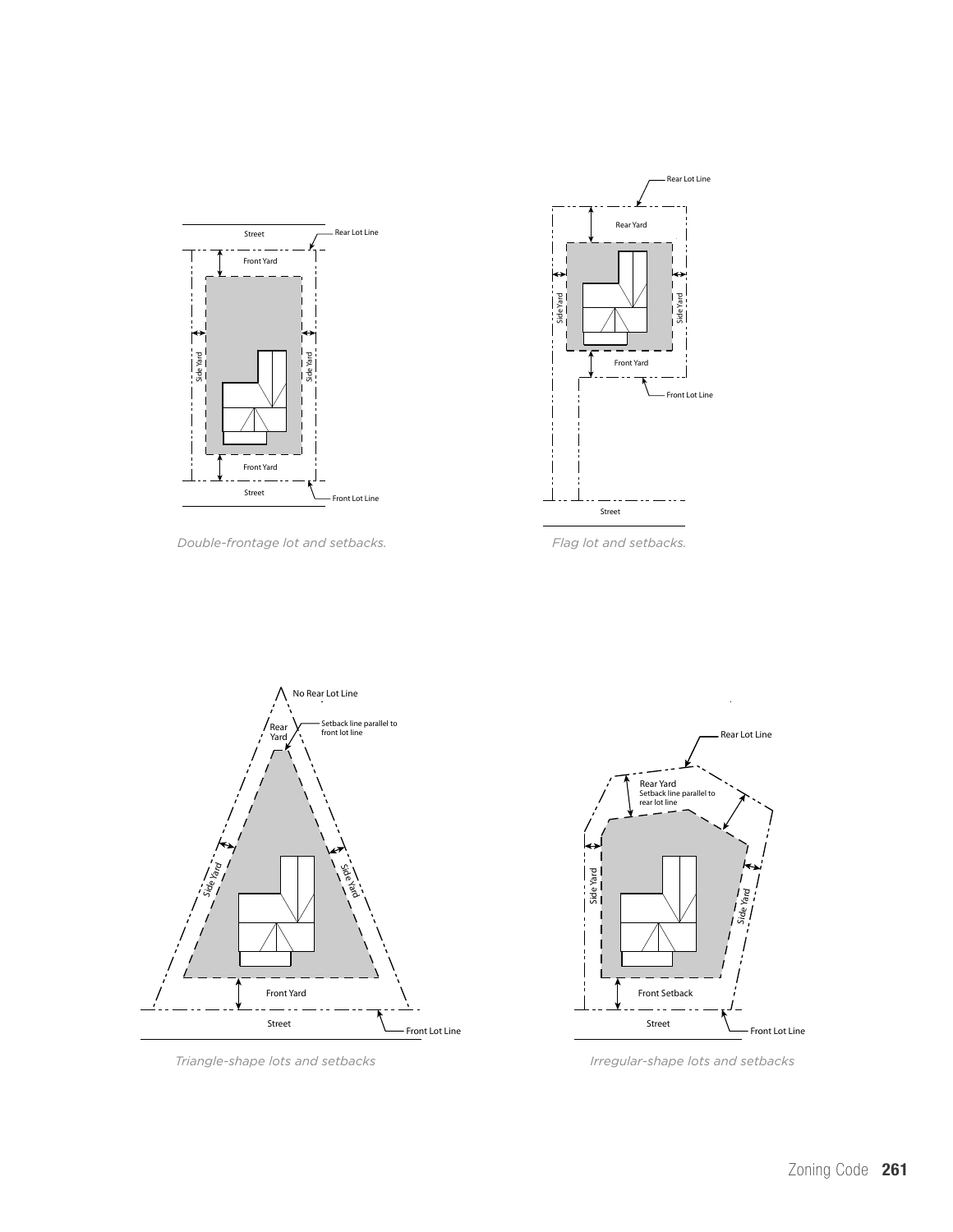## **Section 1110.08** INSTALLATION OF PUBLIC IMPROVEMENTS AND FINANCIAL GUARANTEES

The conditions associated with financial guarantees shall be enumerated in the applicable ordinance as adopted by City Council.

- A. Pre-Construction Meeting
	- (1) After the subdivider has received approval of the final plat consisting of construction plans, and not less than two weeks prior to the start of construction or site development, a pre-construction meeting shall be held between the subdivider and City staff. The subdivider shall submit a request for the meeting with the City.
	- (2) At the pre-construction meeting, the subdivider must do the following:
		- i. Provide a construction schedule detailing when all required improvements will be complete and an itemized cost estimate of the required improvements; and
		- ii. Pay inspection fees as estimated by the City prior to any inspections. The funds will be held in escrow by the City and disbursed as the City is billed for the services. Any unused fees will be returned upon completion of all inspections. If inspection fees are incurred in excess of the original estate by the City, additional deposits will be required.
- B. Protection of Streets, Utilities and Other Installations
	- (1) The subdivider shall provide the City with a plan for the routing of construction equipment and traffic with the objective of alleviating any need to traverse adjacent off-site residential streets. In exceptional cases, where no reasonable alternative exists or can be provided, construction equipment may be permitted the use of collector streets for a predetermined time period. The contractor shall be permitted to operate only pneumatic-tired equipment over any paved street surfaces and shall be responsible for correction of any damage to street surfaces in any manner resulting from the contractor's operation. During the period of use, such streets shall be kept reasonably free of debris, based on periodic inspections by the City and in accordance with approved sedimentation and erosion control measures.
	- (2) The subdivider and their contractors shall protect all City infrastructure within the Road Right of Way such as pavement, sidewalks and utilities against all damage prior to final acceptance of the work including damage created by the contractor's construction equipment and vehicles, as well as general traffic. As soon as curing and sealing are completed, the contractor shall clean the pavement free of all debris and construction equipment.
	- (3) The subdivider and their contractors shall at all times take proper precautions for the protection of utility lines, the presence of which can be determined by contacting the Ohio Utilities Protection Service (OUPS). The subdivider shall be financially responsible for the repair of any damage to such utility lines. Contractors are responsible for "pot-hole" hydro-excavating when it is determined that any utility location is in close proximity and unable to be otherwise properly located.
- C. Financial Guarantees for Public Improvements
	- (1) A subdivider may execute and file a written financial guarantee with the City in lieu of actual installation or completion of the required public improvements when requesting approval of a final plat.
	- (2) The financial guarantee shall be an obligation for the faithful performance of any and all work and the construction and installation of all public improvements required to be done by the subdivider, together with all engineering and inspection costs and fees incurred by the City.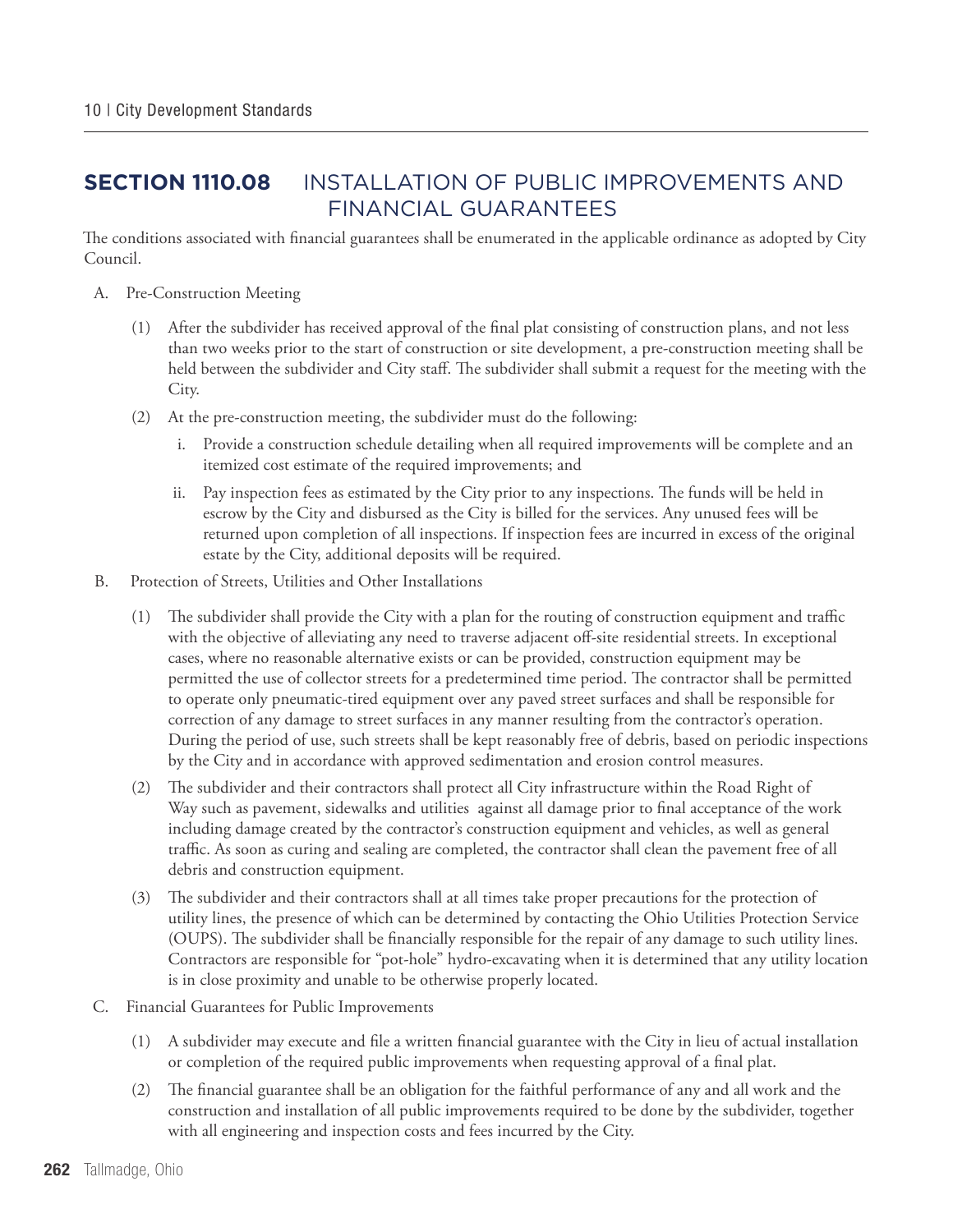- (3) The guarantee shall contain the further condition that should one of the following conditions exist, the City may, at its option, cause all required work to be done and public improvements constructed by using the financial guarantee.
	- i. The installation of all required public improvements as called for in these regulations has not taken place within the time period agreed on with the City, and the subdivider has failed to establish reasonable cause for such delay to the satisfaction of City Council and thereby to receive a time extension; and/or
	- ii. The subdivider has not constructed the required public improvements in accordance with the minimum standards specified by these regulations, and the subdivider is unwilling to modify and upgrade said public improvements within a six-month time period of notice so as to be in compliance with the provisions of these regulations.
- (4) The parties executing the guarantee shall be firmly bound for the payment of all necessary costs therefor.
- (5) The guarantee may take the form of a bond, cash deposit, or an irrevocable letter of credit as further outlined in Chapter 1102 Administration and Procedures.
- (6) The amount of the financial guarantee for installation of public improvements shall be based on an engineer's cost estimate, approved by the City, for 100 percent of the cost to complete the unfinished public improvements.
- (7) Where applicable, engineering, plan review, and construction review fees, etc., shall be required to be a part of the engineer's cost estimate.
- (8) After a period of two years from the date of submittal, the City may require that a revised engineer's estimate and bond be submitted that reflects updated unit prices.
- (9) Unit prices used in the engineers cost estimate shall be based upon unit costs associated with public contracting (i.e., prevailing wage rates).
- (10) Guarantees, as identified in Section 1102 Administration and Procedures, shall be made payable to the City of Tallmadge and be acceptable to the City and the City's legal counsel.
- (11) Incomplete public improvements that the City determines will constitute a safety hazard or maintenance issue or will prevent the effective functioning of the public improvements, shall be required to be completed prior to the approval of a final plat.
- (12) Reduction of Financial Guarantees After the improvements are installed, tested, and approved, the subdivider may request the following reduction and reimbursement:
	- i. As improvements are installed, the subdivider may make a written request to the City Engineer for a reduction in the bond for up to 75 percent of the estimated cost of the completed improvement. The reduction will be granted if the installation of the applicable improvement is complete to the satisfaction of the City and approved by the Director of Public Service. However, in no event will the financial guarantee be reduced by more than 75 percent until final completion and acceptance of all improvements. No more than two reduction requests will be considered during the term of an agreement.
- D. Inspections: The City will make periodic inspections during the installation of improvements.
- E. Final Inspection, Release of Financial Guarantees and Requirement of Maintenance Guarantees
	- (1) When the required improvements are complete, the subdivider shall notify the City in writing. Upon receipt of the notice of completion, the City will make a final inspection of the required improvements.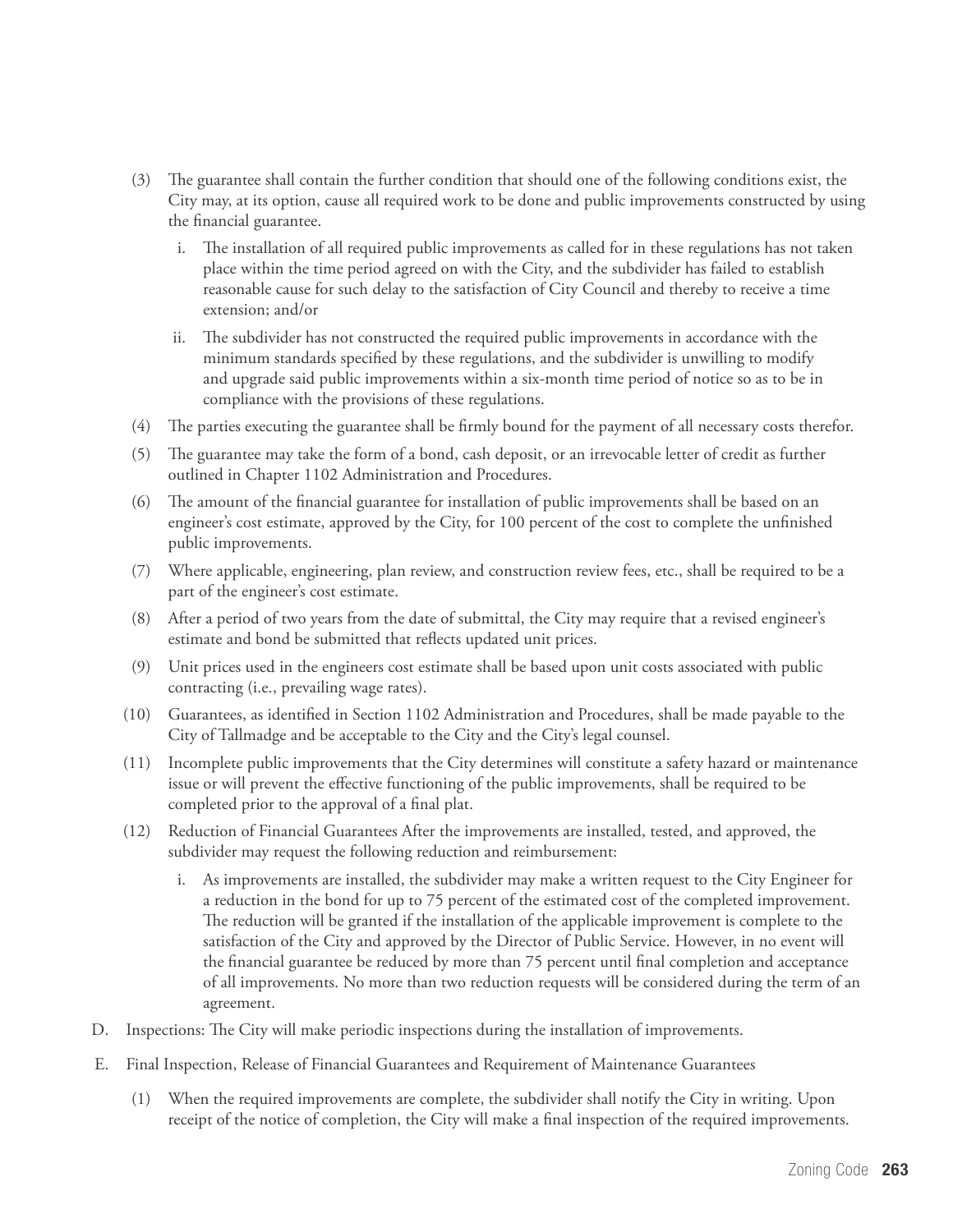- (2) If the required improvements are completed to the City's satisfaction, the Director of Public Service shall release the financial guarantee for improvements.
- (3) The Director of Public Service shall not release the financial guarantee without the following:
	- i. Receipt of a Final Inspection Report letter from the City Engineer certifying a satisfactory completion of all required improvements.
	- ii. Proof that the subdivider has installed all survey monuments or has provided a separate financial guarantee to secure the installation of iron pins not previously set; and
	- iii. Receipt of a maintenance guarantee in the amount of 10 percent of the total estimated cost of installing the required improvements.
	- iv. Set of As-Built Plans using final approved plans.
	- v. Approved Stormwater Long Term Maintenance Agreement
- (4) The maintenance guarantee shall be held for a period of two years and shall be subject to the same requirements of Section 1102.19 P. Types of Guarantees.
- (5) During the two-year maintenance period, the City may authorize the maintenance guarantee to repair any public improvements and return them to the condition they were in at the time of completion. Any remaining guarantee will then be released to the subdivider after one year from the date the original financial guarantee was released. Such release shall only occur with the approval of the Director of Public Service.
- F. Penalties

If there is a violation of this chapter, the City is entitled to enforce the following penalties in addition to or in conjunction with any other penalty available under this code, in law, or in equity.

- (1) Development Standards. The final plat may not be recorded, and no zoning permits may be issued if the required improvements are not completed as required by this code, or the final plat, construction drawings, and related specifications.
- (2) Whenever construction and installation of required improvements are not accomplished in accordance with the requirements of this code, or the final plat, construction drawings, and related specifications, the Director of Public Service may foreclose on the any of the outstanding financial guarantees, as may be applicable.
- (3) If, in the opinion of the City, installations are improper or inadequate, a stop order will be issued. Failure to comply with the inspector will be deemed a violation of this chapter subject to the penalty set forth in Chapter 1102.19 Violations, Remedies, and Fees.

## **Section 1110.09** RIPARIAN SETBACKS

- A. Purpose.
	- (1) The City of Tallmadge has determined that the system of streams within the City contributes to the health, safety, and general welfare of the residents of the City. The purpose of this chapter is to protect and preserve the water quality within streams of the City and to protect residents of the City from property loss and damage because of flooding and other impacts of the stream. The City will implement this chapter by controlling uses and developments within a riparian setback that would impair the ability of the riparian area to: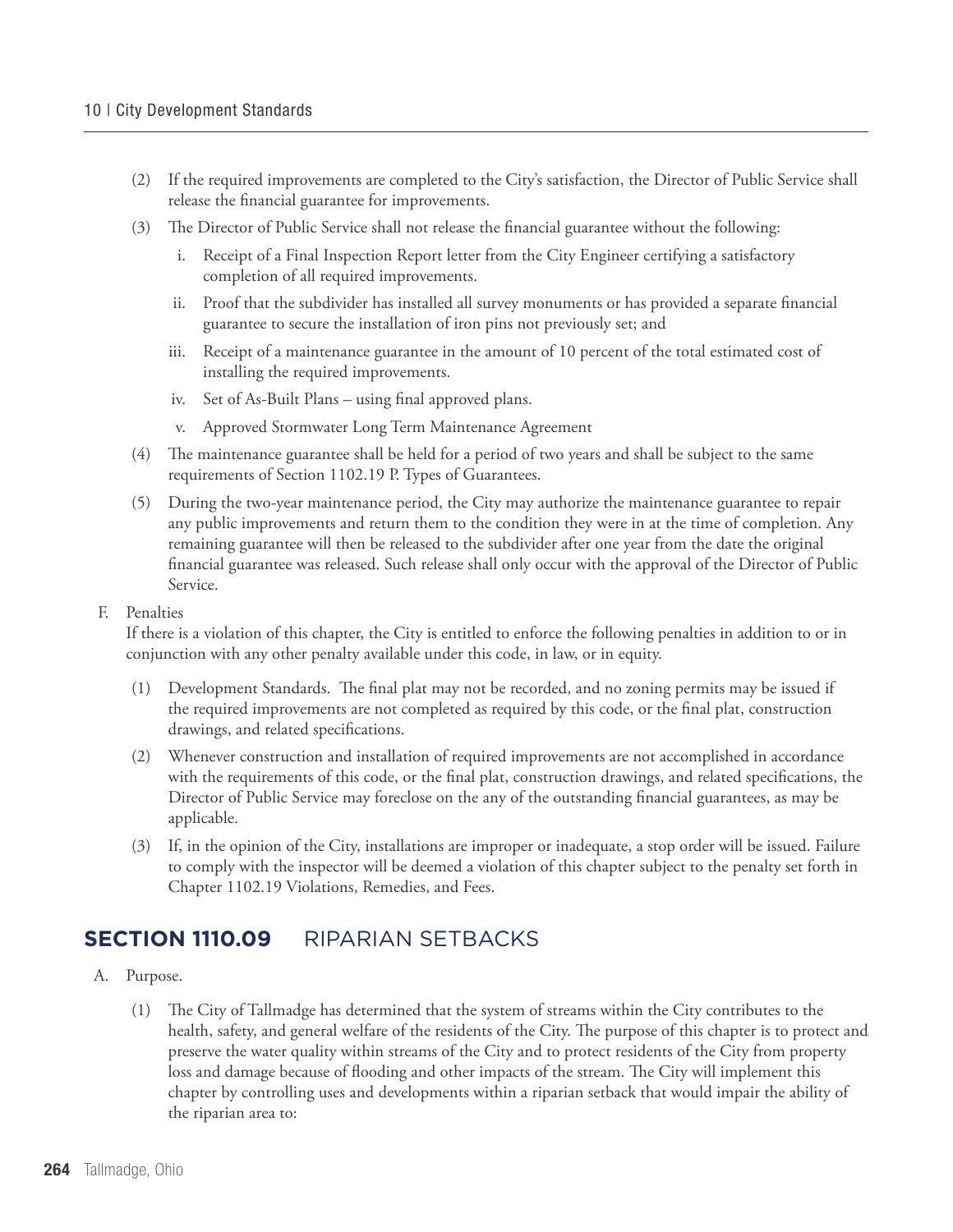- i. Reduce flood impacts by absorbing peak flows, slowing the velocity of flood waters and regulating base flow.
- ii. Stabilize the banks of streams to reduce bank erosion and the downstream transport of sediments eroded from stream banks.
- iii. Reduce pollutants in streams during periods of high flows by filtering, settling, and transforming pollutants already present in streams or in runoff before they enter streams.
- iv. Provide areas for natural meandering and lateral movement of stream channels.
- v. Reduce the presence of aquatic nuisance species to maintain diverse and connected riparian vegetation.
- vi. Provide high quality stream habitats with shade and food to a wide array of wildlife by maintaining diverse and connected riparian vegetation.
- vii. Benefit the City economically by minimizing encroachment on stream channels and reducing the need for costly engineering solutions such as dams and riprap, to protect structures and reduce property damage and threats to the safety of watershed residents, and by contributing to the scenic beauty and to the environment of the City, the quality of life of the residents of the City, and corresponding property values.
- (2) This chapter has been enacted to protect these services of riparian areas by providing reasonable controls governing structures and uses in riparian setbacks.
- B. Compliance and Violations.
	- (1) No preliminary plan or zoning approvals shall be issued by the City without full compliance with the terms of these regulations where applicable.
	- (2) Any person or organization who violates this Chapter shall be guilty of a minor misdemeanor and, upon conviction, shall be subject to punishment as provided in Chapter 1102 of the Codified Ordinances of the City, and shall be required to restore the riparian setback through a plan approved by the appropriate Soil and Water Conservation District (SWCD).
	- (3) The imposition of any other penalties provided herein shall not preclude the City from instituting an appropriate action or proceeding in a Court of proper jurisdiction to prevent an unlawful development, or to restrain, correct, or abate a violation, or to require compliance with the provisions of this Chapter or other applicable laws, ordinances, rules, or regulations, or the orders of the City.
- C. Conflicts with other Regulations and Severability.
	- (1) Where this chapter imposes a greater restriction upon land than is imposed or required by any other provision of law, regulation, contract, or deed, the provisions of this chapter shall control.
	- (2) These regulations shall not limit or restrict the application of other provisions of law, regulation, contract, or deed, or the legal remedies available thereunder, except as provided in division (1) of this section.
	- (3) If any clause, section, or provision of these regulations is declared invalid or unconstitutional by a court of competent jurisdiction, validity of the remainder shall not be affected.
- D. Establishment of a Riparian Setback.
	- (1) Riparian setbacks are established as provided in this chapter.
	- (2) Streams addressed by this chapter are those which meet the definition of "stream" in Appendix A.5. and are indicated on at least one of the following maps: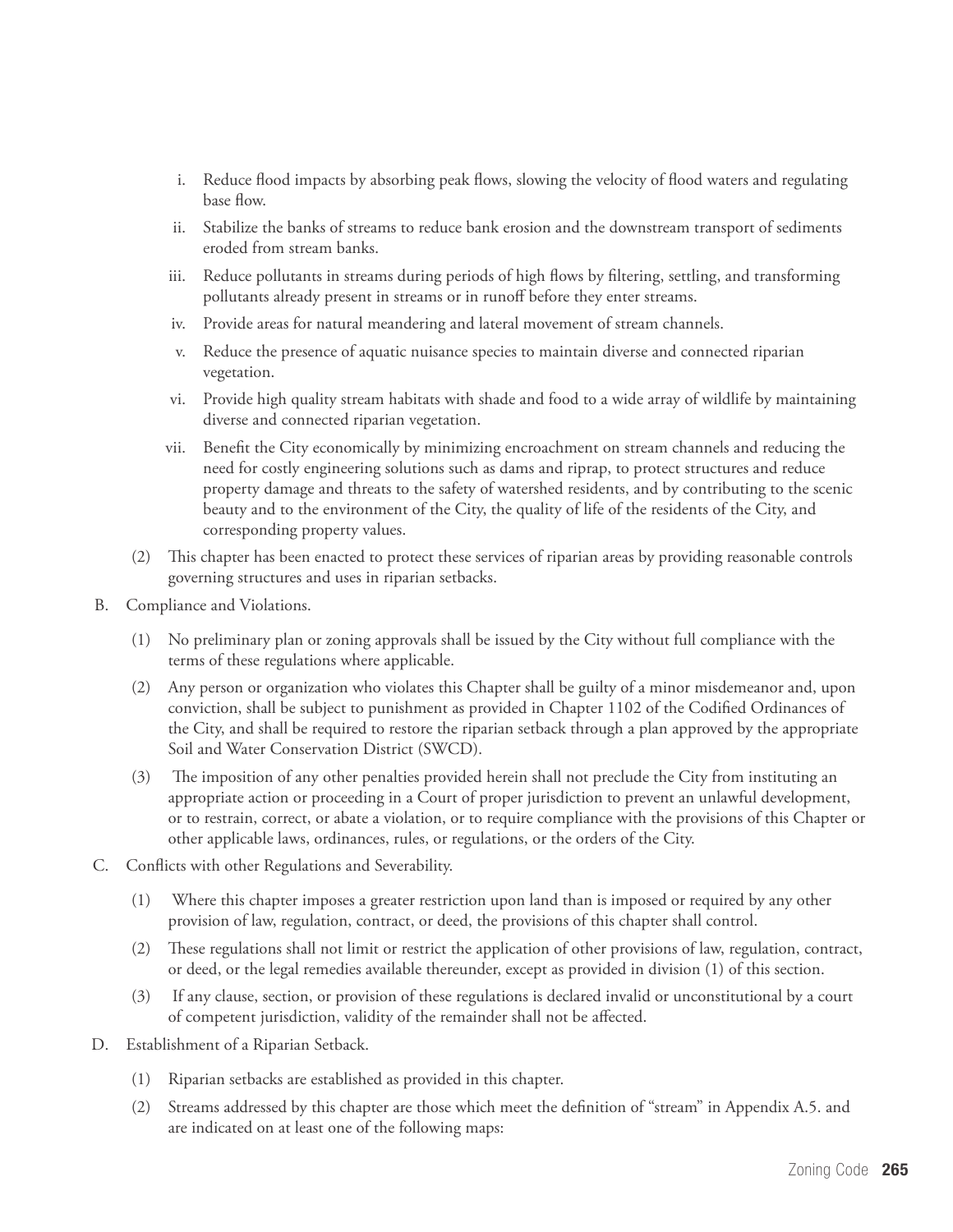- i. USGS topographical map.
- ii. Applicable County Riparian Setback Map.
- iii. Soils maps located in the Soil Survey for, as applicable, Summit or Portage County, Ohio, USDA, NRCS.
- iv. City of Tallmadge Riparian Setback Map is on file in the Zoning Department.
- (3) Widths of setbacks are measured as horizontal map distance outward from the ordinary high water mark on each side of a stream, and are established as follows:
	- i. A minimum of 300 feet on each side of all streams draining an area greater than 300 square miles.
	- ii. A minimum of 100 feet on each side of all streams draining an area greater than 20 square miles and up to 300 square miles.
	- iii. A minimum of 75 feet on each side of all streams draining an area greater than 0.5 square mile (320 acres) and up to 20 square miles.
	- iv. A minimum of 50 feet on each side of all streams draining an area greater than 0.05 square mile (32 acres) and up to 0.5 square mile (320 acres).
	- v. A minimum of 30 feet on each side of all streams draining an area less than 0.05 square mile (32 acres).
- (4) The following are exempt from the terms and protection of this chapter: grassy swales, roadside ditches, drainage ditches created at the time of a subdivision to convey storm water to another system, tile drainage systems, and stream culverts.
- (5) The following shall apply to the riparian setback:
	- i. Where the 100-year floodplain is wider than the riparian setback on either or both sides of the stream, the riparian setback shall be extended to the outer edge of the 100-year floodplain. The 100 year floodplain shall be defined by FEMA and subject to review and approval by the City Engineer.
	- Because the gradient of the riparian corridor significantly influences impacts on the stream, the following adjustment for steep slopes will be integrated into the riparian setback formulae for width determination:
		- (a) Average Percent Slope Width of Setback
		- (b) 15% to 20% Add 25 feet
		- (c) 21% to 25% Add 50 feet (d) >25% Add 100 feet
	- iii. Average stream bank slope is to be calculated using methodology outlined in "The Ohio Supplement to Urban Hydrology for Small Watersheds, Technical Release Number 55 (TR-55)" by USDA, NRCS.
	- iv. Where wetlands protected under Federal or State law are identified within the riparian setback, the riparian setback shall consist of the full extent of the wetlands plus the following additional setback widths:
		- (a) A 50-foot setback extending beyond the outer boundary of a Category 3 wetlands.
		- (b) A 30-foot setback extending beyond the outer boundary of a Category 2 wetlands.
		- (c) No additional setback will be required adjacent to Category 1 wetlands.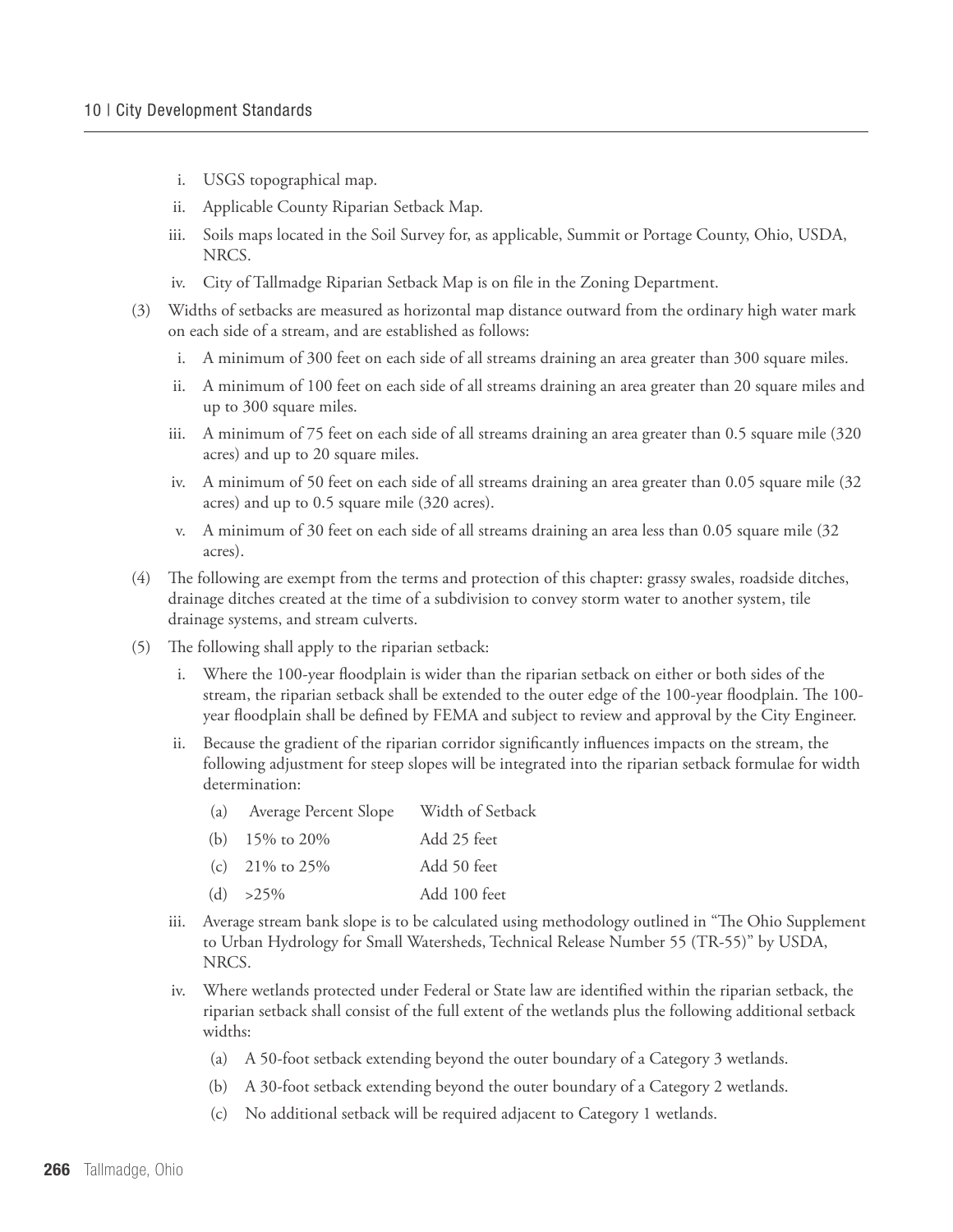- v. Wetlands shall be delineated by a qualified professional under guidelines established by the U.S. Army Corps of Engineers and Ohio Environmental Protection Agency and the delineation approved by the appropriate agencies. All wetland delineations shall also include the latest version of the Ohio Rapid Assessment Method for wetland evaluation approved at the time of application of these regulations.
- vi. The applicant shall be responsible for delineating the riparian setback, including any expansions or modifications as required by subsections ii. through v. hereof, and identifying this setback on all subdivisions, land development plans, and/or building permit applications. This delineation shall be done at the time of application of the preliminary plans, or all plans that are required, or at the time of submission of any permit applications. This delineation shall be subject to review and approval by the applicable SWCD. As the result of this review, the SWCD may require further studies from the applicant.
- vii. Prior to any soil-disturbing activity, the riparian setback shall be clearly delineated with construction fencing or other suitable material by the applicant on site, and such delineation shall be maintained throughout soil- disturbing activities. The delineated area shall be maintained in an undisturbed state unless otherwise permitted by these regulations. All fencing shall be removed when a development project is completed.
- viii. No approvals or permits shall be issued by the City prior to delineation of the riparian setback in conformance with these regulations.
- ix. Upon completion of an approved subdivision, planned residential development, or other land development, the riparian setback shall be permanently recorded on the plat records for the City.
- E. Uses Permitted.
	- (1) The following uses are permitted by right within the riparian setbacks without prior approval:
		- i. Open space uses. Open space uses that are passive in character shall be permitted in the riparian setback, including but not limited to those listed in divisions (a)(2) through (4) of this section. No use permitted under these regulations shall be construed as allowing trespass on privately-held lands. Alteration of this natural area is strictly limited. Except as otherwise provided in these regulations, the riparian setback shall be preserved in its natural state.
		- ii. Recreational activity. Passive recreational uses, as permitted by Federal, State, and local laws, such as hiking, non-motorized bicycling, fishing, hunting, picnicking and similar uses and associated structures, including boardwalks, pathways constructed of pervious material, picnic tables, and wildlife viewing areas.
		- iii. Removal of damaged or diseased trees. Damaged or diseased trees may be removed. Because of the potential for felled logs and branches to damage downstream properties and/or block ditches or otherwise exacerbate flooding, logs and branches resulting from the removal of damaged or diseased trees that are greater than 6 inches in diameter shall be anchored to the shore or removed from the 100-year floodplain.
		- iv. Revegetation and/or reforestation. The revegetation and/or reforestation of the riparian setback shall be allowed without approval of the appropriate SWCD. Species of shrubs and vines recommended for stabilizing flood- prone areas along streams within the City are listed in the Appendix.
	- (2) The following uses are permitted by right within the riparian setbacks with prior approval of the design.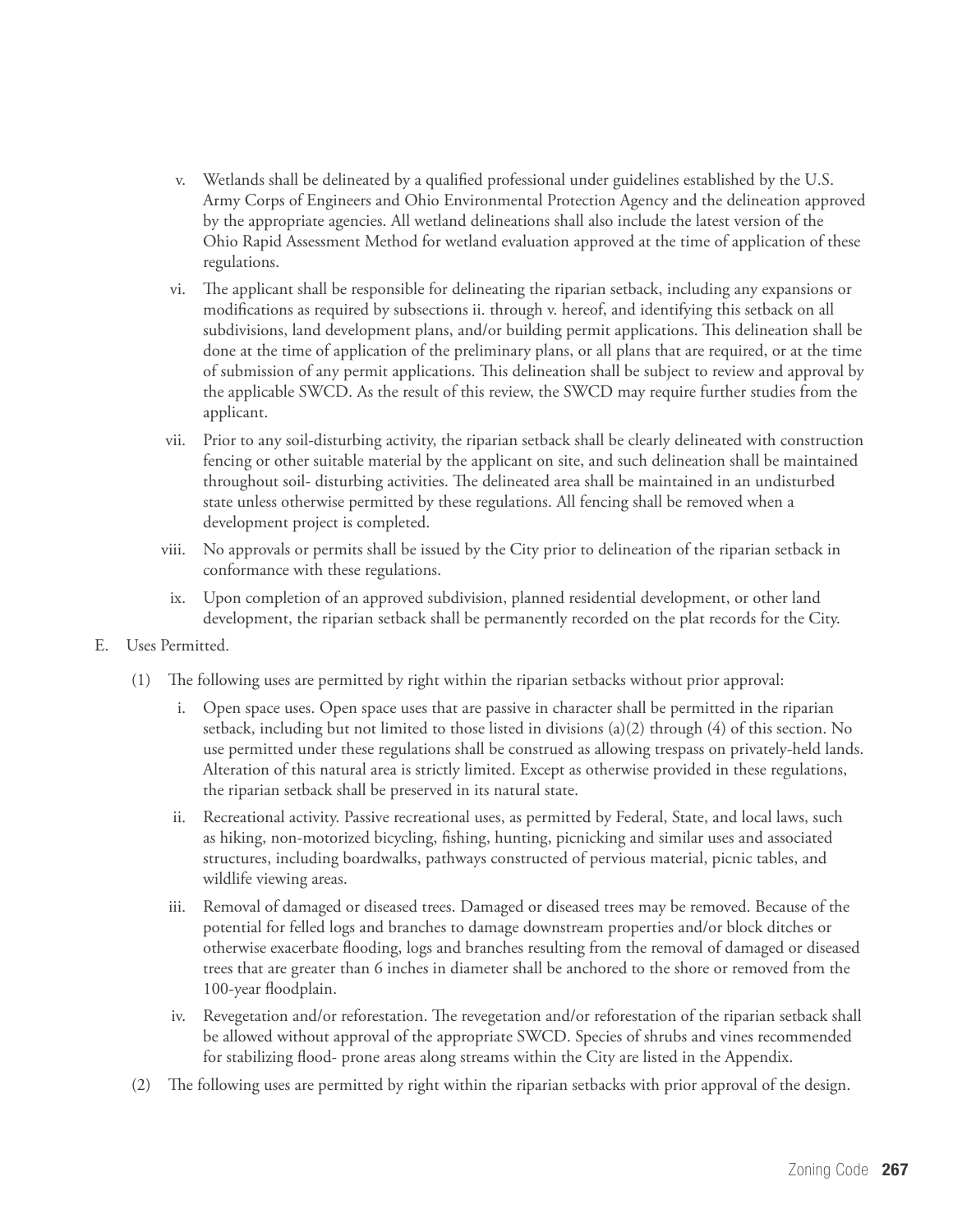- i. Stream bank stabilization/erosion control measures. Best management practices (BMPs) for stream bank stabilization or erosion control may be allowed if such practices are within permitted uses by the local, State and Federal government regulations and are ecologically compatible and emphasize the use of natural materials and native plant species where practical and available. Such stream bank stabilization/erosion control practices shall only be undertaken upon approval of a Storm Water Pollution Prevention Plan (SWPPP or SW3P) by the SWCD.
- ii. Crossings. In reviewing plans for stream crossings, the City may confer with the SWCD, the Ohio Department of Natural Resources, Division of Natural Areas; the Ohio Environmental Protection Agency, Division of Surface Water; the County Engineer; the Department of Environmental Services of the County; the County Health Department or other technical experts as necessary.
	- (a) Limited crossings of designated streams through the riparian setback by vehicles, storm sewers, sewer and/or water lines and public utility lines will be per the approval of local, County, and State governing agencies and as a part of the regular zoning review process.
	- (b) One driveway crossing per stream per tax parcel will be allowed for individual landowners.
	- (c) Roadway crossings for major and minor subdivisions, open space subdivisions, or any other non-single family residential use shall be designed and constructed per the City Development Standards and as approved by the City Planning and Zoning Commission. If more than two crossings per 1,000 linear feet of stream center are required for these areas, the applicant must apply for a variance.
	- (d) All roadway crossings shall be perpendicular to the stream flow and shall minimize disturbance to the riparian setback and shall mitigate any necessary disturbances.
- iii. Placement of storm water retention or detention facilities may be considered within the riparian setback if:
	- (a) Storm water quality treatment that is consistent with current State standards is incorporated into the basin.
	- (b) The storm water quality treatment basin is located at least 50 feet from the ordinary high water mark of the stream.
- iv. Dredging may be permitted, provided the City or property owner obtains all necessary permits that may be required, and notification and presentation of the plan are provided to the City Engineer for review and approval.
- F. Uses Prohibited.
	- (1) The following uses are specifically prohibited within the riparian setback:
		- i. Construction. There shall be no structures of any kind, except as permitted under these regulations.
		- ii. Dredging or Dumping. There shall be no drilling for petroleum or mineral products, mining activity, filling or dredging of soil, spoils, or any material (natural or man-made) except as permitted under these regulations.
		- iii. Roads or Driveways. There shall be no roads or driveways, except as permitted under these regulations.
		- iv. Motorized Vehicles. There shall be no use of motorized vehicles of any kind, except as permitted under these regulations.
		- v. Modification of Natural Vegetation. Modification of the natural vegetation shall be limited to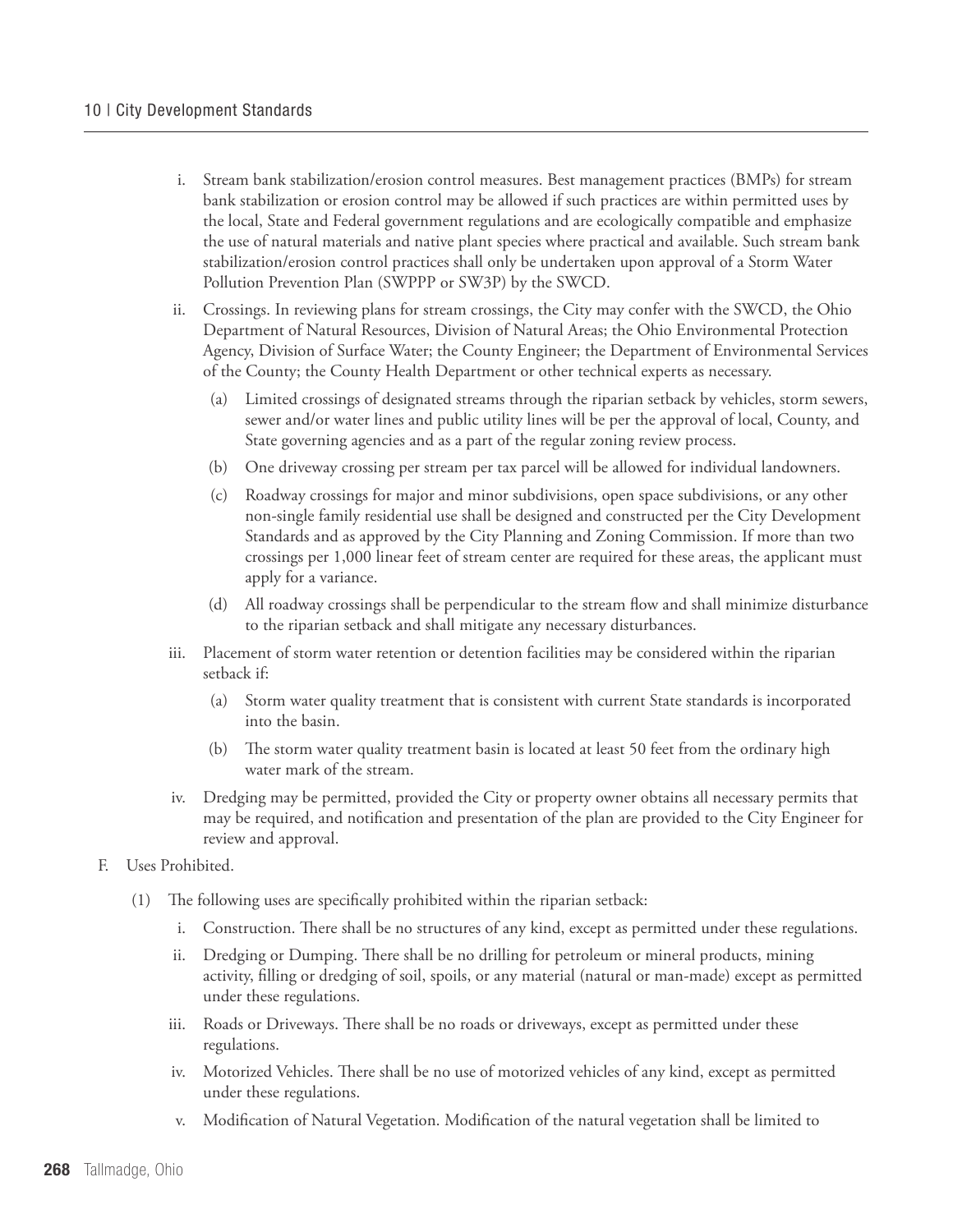conservation maintenance that the landowner deems necessary to control noxious weeds; for such plantings as are consistent with these regulations; for such disturbances as are approved under these regulations; and for the passive enjoyment, access and maintenance of landscaping or lawns existing at the time of passage of these regulations. Nothing in this section shall be construed as requiring a landowner to plant or undertake any other activities in the riparian setback, provided the landowner allows for natural succession.

- vi. Parking Lots. There shall be no parking lots or other human made impervious cover, except as permitted under these regulations.
- vii. New Surface and/or Subsurface Sewage Disposal or Treatment Area. Riparian setbacks shall not be used for the disposal or treatment of sewage except for:
	- (a) Undeveloped parcels that have received site evaluation approval and/or permit approval prior to the enactment of this chapter.
	- (b) Dwellings served by disposal/treatment systems existing at the time of passage of these regulations when such systems are properly sited (approved site evaluation) and permitted or in accordance with the County Health Department and/or the Ohio Environmental Protection Agency. Existing failing systems which are located within the riparian setback can be upgraded with approval of the County Health Department and/or the Ohio Environmental Protection Agency.
	- (c) Sanitary sewer systems, either public or private, that may need to be sited along riparian corridors to provide for flows and are commensurate with an approved sanitary system approved by the Ohio Environmental Protection Agency.
- G. Nonconforming Structures or Uses.
	- (1) Structures and uses within the riparian setback, existing at the time of passage of these regulations, that are not permitted under these regulations may be continued but shall not be expanded except as set forth in this chapter.
	- (2) If damaged or destroyed, these structures or uses may be repaired or restored in accordance with existing zoning regulations within two years from the date of damage/destruction or the adoption of these regulations, whichever is later, at the property owners' own risk.
	- (3) A residential structure or use within the riparian setback existing at the time of passage of these regulations may be expanded subject to the following provisions:
		- i. The expansion conforms to existing zoning regulations.
		- ii. The expansion must not impact the stream channel or the 100-year floodplain.
		- iii. The expansion must not exceed an area of fifteen percent (15%) of the total footprint of existing structure or use that lies within the riparian setback. Expansions exceeding fifteen percent (15%) of the total footprint within the riparian setback must be obtained through the variance process.
- H. Nonresidential structure or use expansions will be permitted only through the variance process.
- I. Boundary Interpretation and Appeals Procedure.
	- (1) When an applicant disputes the boundary of the riparian setback or the ordinary high water mark of a stream, the applicant shall submit evidence to the Building and Zoning Department and applicable SWCD that describes the boundary, presents the applicant's proposed boundary, and presents all justification for the proposed boundary change.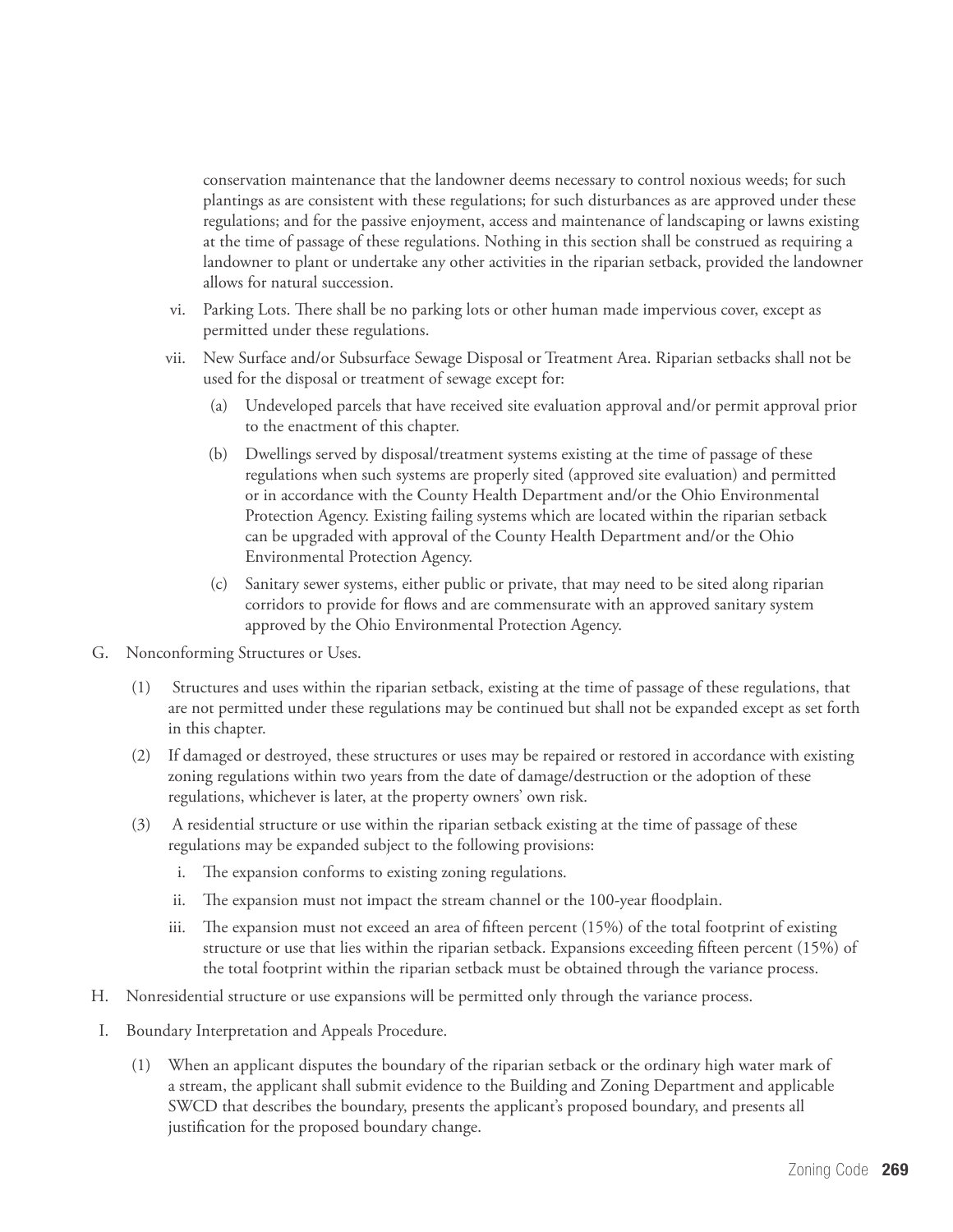- (2) The City Engineer and applicable SWCD shall evaluate all materials submitted and shall make a written recommendation to the Planning and Zoning Commission within a reasonable period of time, not to exceed sixty days. A copy of this recommendation shall be submitted to the applicant. If during this evaluation the City or SWCD requires further information to complete this evaluation, the applicant may be required to provide additional information.
- (3) The Planning and Zoning Commission shall decide such boundary disputes. The party contesting the location of the riparian setback or the ordinary high water mark of the streams as determined by these regulations shall have the burden of proof in case of any such appeal.
- J. Variances within Riparian Setback.
	- (1) Applications for a hearing before the Planning and Zoning Commission for variances to the provisions of this chapter shall be submitted to the Planning and Zoning Department.
	- (2) The Planning and Zoning Commission may consult with representatives from the applicable SWCD; the Ohio Department of Natural Resources, Division of Natural Areas; the Ohio Environmental Protection Agency, Division of Surface Water; the County Engineer; the applicable Department of Environmental Services of the County; the County Health Department; or other technical experts as necessary to provide the necessary data for the Planning and Zoning Commission to consider variance requests.
	- (3) Expansions of residential structures or uses exceeding fifteen percent (15%) of the footprint area and expansions of all nonresidential structures or uses are subject to the following:
		- i. The expansion conforms to the existing zoning regulations.
		- ii. The expansion must not impact the stream channel or the 100-year floodplain.
		- iii. The expansion of a nonresidential structure or use must not affect upstream or downstream hydrologic conditions which could cause damage from flooding or stream bank erosion to landowners in those areas. A hydrologic study must be completed by nonresidential applicants only as a process of the variance application.
		- iv. The expansion of a nonresidential structure or use will not exceed twenty-five percent (25%) of the footprint area. The twenty-five percent (25%) expansion limit is per the portion of the structure or use that lies within the riparian setback.
	- (4) Requests for variances for subdivisions or planned residential developments (PRD) will be considered for the following:
		- i. An additional stream crossing or crossings for a subdivision, PRD, or open space development which is necessary for the health, welfare, and safety of the residents of the subdivision.
		- ii. A reduction of the setback width, not to exceed ten percent (10%) of the prescribed riparian setback width.
	- (5) No variances shall be granted for expansion of the following structures or uses:
		- i. Facilities which use, store, distribute, or sell petroleum-based products or any hazardous materials. Such facilities include, but are not limited to asphalt plants, dry cleaners, gasoline service stations, and road maintenance facilities.
		- ii. Facilities which use, store, distribute, or sell products which may contribute higher than acceptable concentrations of dissolved or particulate matter to storm water runoff around the facility. Such facilities include, but are not limited to landfills or transfer stations, junk yards, recycling facilities, quarries and borrow pits, sand and gravel extraction operations and road salt storage barns.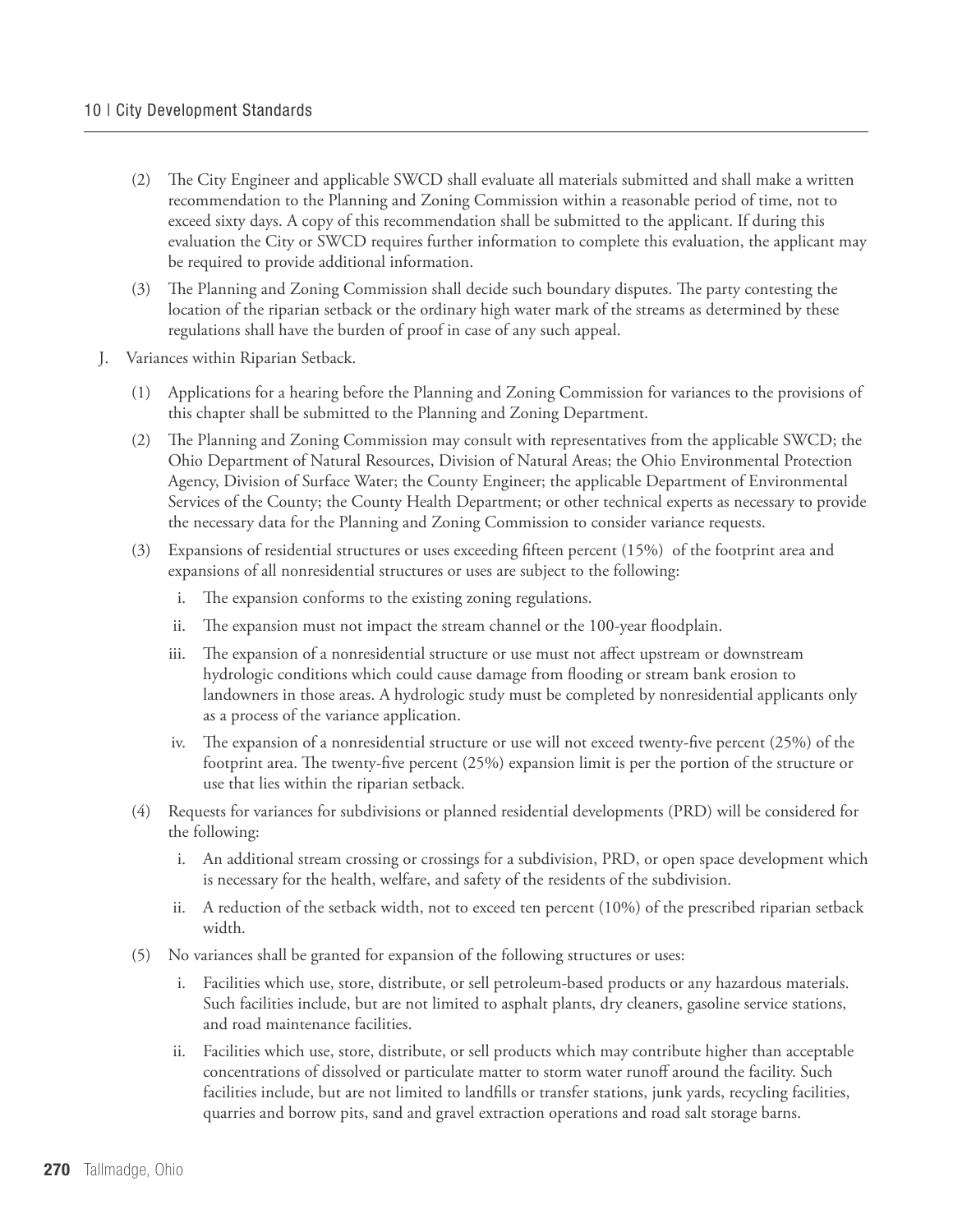- (6) In reviewing whether to grant variances, the Planning and Zoning Commission shall consider the following:
	- i. The extent to which the requested variance impairs the functions of the riparian area. This determination shall be based on sufficient technical and scientific evidence as provided by the applicant and the agencies listed in subsections 1 through 5 hereof.
	- ii. The soil type and natural vegetation of the parcel as well as the percentage of the parcel that is in the 100-year floodplain.
	- iii. The degree of hardship these regulations place on the applicant and the availability of alternatives to the proposed activity.
- K. Inspection.
	- (1) The riparian setback shall be inspected by the applicable SWCD:
		- i. When a preliminary subdivision plat or other land development plan is submitted to the City.
		- ii. When a building or zoning permit is requested.
		- iii. Prior to any soil-disturbing activity to inspect the delineation of the riparian setback as required under these regulations.
	- (2) The riparian setback shall also be inspected annually or as time permits by the SWCD or approved monitoring entity for compliance with any approvals under these regulations or at any time evidence is brought to the attention of the SWCD that uses or structures are occurring that may reasonably be expected to violate the provisions of these regulations.
	- (3) Violations of these regulations will be handled as noted in Section 1102.
- L. Appendix: Woody Plants Suitable for Riparian Area

| <b>FLOOD TOLERANCE*</b>      | <b>SHADE</b><br><b>TOLERANCE **</b> | <b>COMMON NAME</b>      |  |  |  |  |
|------------------------------|-------------------------------------|-------------------------|--|--|--|--|
| <b>HIGH FLOOD TOLERANCE*</b> |                                     |                         |  |  |  |  |
| Aronia arbutifolia           | 3                                   | Red chokeberry          |  |  |  |  |
| Aronia melanocarpa           | 3                                   | <b>Black chokeberry</b> |  |  |  |  |
| Cephalanthus occidentalis    | 5                                   | Common buttonbush       |  |  |  |  |
| Clethra alnifolia            | $\overline{2}$                      | Summersweet clethra *** |  |  |  |  |
| Cornus amomum                | $\overline{4}$                      | Silky dogwood           |  |  |  |  |
| Cornus stolonifera (sericea) | 5                                   | Redosier dogwood        |  |  |  |  |
| Hamamelis vernalis           | 3                                   | Vernal witchhazel ***   |  |  |  |  |
| Ilex decidua                 | 3                                   | Possumhaw ***           |  |  |  |  |
| Ilex glabra                  | $\overline{2}$                      | Inkberry ***            |  |  |  |  |
| Ilex verticillata            | 3                                   | Common winterberry      |  |  |  |  |
| Itea virginica               | 1                                   | Virginia sweetspire *** |  |  |  |  |
| Magnolia virginiana          | $\overline{2}$                      | Sweetbay magnolia ***   |  |  |  |  |
| Myrica pensylvanica          | $\overline{4}$                      | Northern bayberry       |  |  |  |  |
| Physocarpus opulifolius      | $\overline{4}$                      | Common ninebark         |  |  |  |  |
| Potentilla fruticosa         | $\overline{4}$                      | Bush cinquefoil         |  |  |  |  |
| Sambucus canadensis          | 1                                   | American elderberry     |  |  |  |  |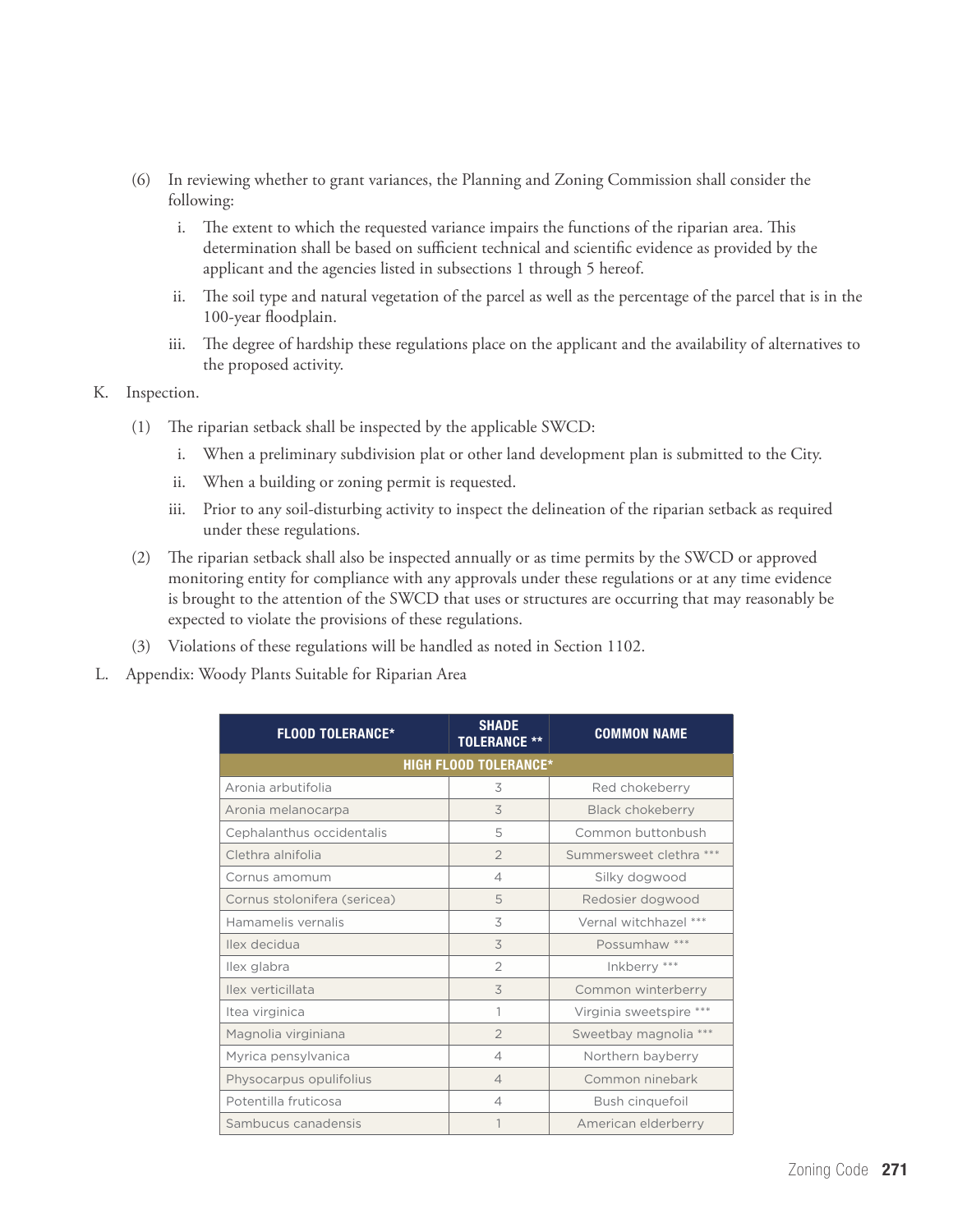| <b>FLOOD TOLERANCE*</b>     | <b>SHADE</b><br><b>TOLERANCE **</b>  | <b>COMMON NAME</b>        |  |  |  |
|-----------------------------|--------------------------------------|---------------------------|--|--|--|
| Salix x cotteti             | 5                                    | Bankers willow ***        |  |  |  |
| Salix exigua                | 5                                    | Sandbar willow            |  |  |  |
| Salix purpurea              | 5                                    | Streamco willow ***       |  |  |  |
| Viburnum cassinoides        | $\overline{2}$                       | Witherod viburnum         |  |  |  |
| Parthenocissus quinquefolia | 1                                    | Virginia creeper (vine)   |  |  |  |
|                             | <b>MODERATE FLOOD TOLERANCE*</b>     |                           |  |  |  |
| Calycanthus floridus        | 1                                    | Common sweetshrub         |  |  |  |
| Hypericum kalmianurn        | 5                                    | Kalm St. John's wort      |  |  |  |
| Viburnum dentatum           | 2                                    | Arrowwood viburnum        |  |  |  |
| Xanthorhiza simplicissima   | 1                                    | Yellowroot ***            |  |  |  |
|                             | <b>INTERMEDIATE FLOOD TOLERANCE*</b> |                           |  |  |  |
| Aesculus parviflora         | $\overline{2}$                       | Bottlebush buckeye ***    |  |  |  |
| Aesculus pavia              | $\overline{2}$                       | Red buckeye ***           |  |  |  |
| Cornus racemosa             | $\overline{2}$                       | Gray dogwood              |  |  |  |
| Lindera benzoin             | 1                                    | Common spicebush          |  |  |  |
| Rosa setigera               | 4                                    | Prairie rose              |  |  |  |
| Campsis radicans            | 3                                    | Trumpetcreeper (vine)     |  |  |  |
| Lonicera dioica             | $\overline{2}$                       | Limber honeysuckle (vine) |  |  |  |
| Corylus americana           | $\overline{2}$                       | American filbert          |  |  |  |
| Diervilla Ionicera          | $\mathbf{1}$                         | Dwarf bushhoneysuckle     |  |  |  |
| Fothergilla gardeni         | 1                                    | Dwarf fothergilla ***     |  |  |  |
| Fothergilla major           | 1                                    | Large fothergilla ***     |  |  |  |
| Hydrangea arborescens       | 1                                    | Smooth hydrangea          |  |  |  |
| Hydrangea quericifolia      | $\mathbf{1}$                         | Oakleaf hydrangea ***     |  |  |  |
| Mahonia aquifolium          | 1                                    | Oregongrape holly ***     |  |  |  |
| Rosa carolina               | 4                                    | Carolina rose             |  |  |  |
| Rubus odoratus              | 1                                    | Fragrant thimbleberry     |  |  |  |
| Vaccinium stamineum         | $\overline{2}$                       | Common deerberry          |  |  |  |
| <b>LOW FLOOD TOLERANCE*</b> |                                      |                           |  |  |  |
| Arctostaphylos uva-ursi     | $\overline{4}$                       | Bearberry                 |  |  |  |
| Cornus rogusa               | 1                                    | Roundleaf dogwood         |  |  |  |
| Corylus americana           | $\overline{2}$                       | American filbert          |  |  |  |
| Diervilla Ionicera          | 1                                    | Dwarf bushhoneysuckle     |  |  |  |
| Fothergilla gardeni         | $\overline{1}$                       | Dwarf fothergilla ***     |  |  |  |
| Fothergilla major           | 1                                    | Large fothergilla ***     |  |  |  |
| Hydrangea arborescens       | $\mathbb{1}$                         | Smooth hydrangea          |  |  |  |
| Hydrangea quericifolia      | 1                                    | Oakleaf hydrangea ***     |  |  |  |
| Mahonia aquifolium          | $\mathbf{1}$                         | Oregongrape holly ***     |  |  |  |
| Rosa carolina               | 4                                    | Carolina rose             |  |  |  |
| Rubus odoratus              | $\mathbf{1}$                         | Fragrant thimbleberry     |  |  |  |
| Symphoricarpos albus        | 1                                    | Common snowberry          |  |  |  |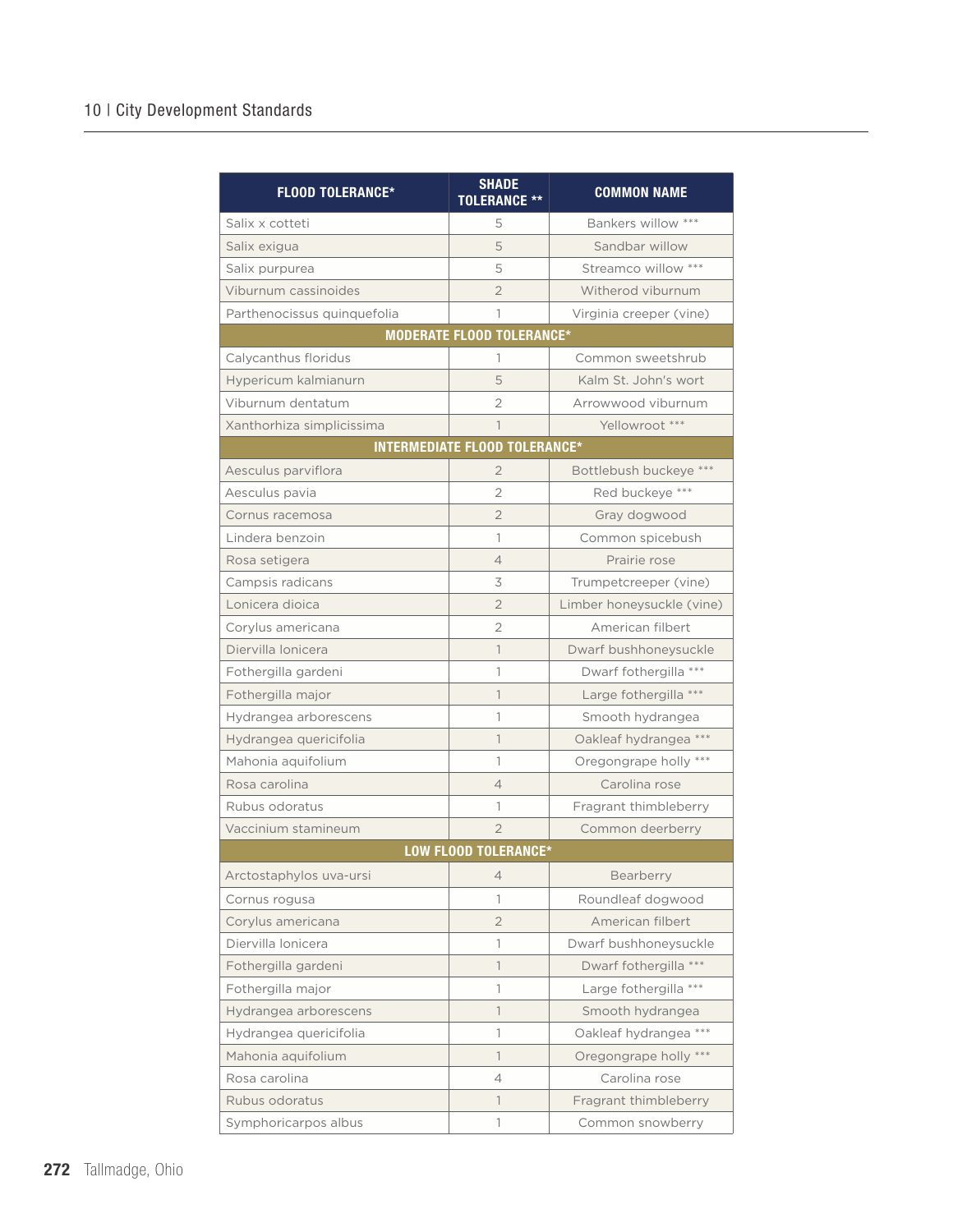| <b>FLOOD TOLERANCE*</b>                                                                                                                              |                                                                                                                                                                                                                                            | <b>SHADE</b><br><b>TOLERANCE **</b> | <b>COMMON NAME</b>     |  |
|------------------------------------------------------------------------------------------------------------------------------------------------------|--------------------------------------------------------------------------------------------------------------------------------------------------------------------------------------------------------------------------------------------|-------------------------------------|------------------------|--|
| Vaccinium stamineum                                                                                                                                  |                                                                                                                                                                                                                                            | $\mathfrak{D}$                      | Common deerberry       |  |
|                                                                                                                                                      |                                                                                                                                                                                                                                            | NO FLOOD TOLERANCE*                 |                        |  |
| Amorpha canescens                                                                                                                                    |                                                                                                                                                                                                                                            | 5                                   | Leadplant ***          |  |
| Ceanothus americanus                                                                                                                                 |                                                                                                                                                                                                                                            | 3                                   | New Jersey tea         |  |
| Comptonia peregrina                                                                                                                                  |                                                                                                                                                                                                                                            | $\overline{2}$                      | Sweetfern              |  |
| Dirca palustris                                                                                                                                      |                                                                                                                                                                                                                                            | 1                                   | Leatherwood            |  |
| Hypericum frondosum                                                                                                                                  |                                                                                                                                                                                                                                            | 5                                   | Golden St. John's wort |  |
| Juniperus communis                                                                                                                                   |                                                                                                                                                                                                                                            | 5                                   | Common juniper         |  |
| Juniperus horizontalis                                                                                                                               |                                                                                                                                                                                                                                            | 5                                   | Creeping juniper ***   |  |
| Rhus aromatica                                                                                                                                       |                                                                                                                                                                                                                                            | 5                                   | Fragrant sumac         |  |
| Sambucus pubens                                                                                                                                      |                                                                                                                                                                                                                                            | $\mathbf{1}$                        | Scarlet elder          |  |
| Symphoricarpos albus                                                                                                                                 |                                                                                                                                                                                                                                            | 1                                   | Common snowberry       |  |
|                                                                                                                                                      |                                                                                                                                                                                                                                            | <b>KEY</b>                          |                        |  |
| *High Flood Tolerance:                                                                                                                               | Generally lowland wet species surviving when flooded<br>or exposed to high water table more than 40% of the<br>growing season.                                                                                                             |                                     |                        |  |
| *Moderate Flood<br>Tolerance:                                                                                                                        | Generally lowland wet species surviving when flooded<br>or exposed to high water table more than 30% of the<br>growing season but less than 40%.                                                                                           |                                     |                        |  |
| *Intermediate Flood<br>Tolerance:                                                                                                                    | Generally lowland wet-mesic species surviving<br>occasional inundation or elevated water table between<br>20% and 30% of the growing season.                                                                                               |                                     |                        |  |
| *Low Flood Tolerance:                                                                                                                                | Generally upland mesic and mesic-dry species rarely<br>inundated or exposed to an elevated water table for<br>periods of short duration, between 5% and 20% of the<br>growing season.                                                      |                                     |                        |  |
| *No Flood Tolerance:                                                                                                                                 | Generally upland dry species exhibiting immediate<br>and rapid decline frequently culminating in death if<br>inundated or exposed to elevated water table for more<br>than 5% of the growing season.                                       |                                     |                        |  |
| **Shade Tolerance:                                                                                                                                   | Shade tolerance means able to grow in a state of<br>health and vigor beneath dense shade. In this ranking,<br>shrubs and vines are ranked on a scale of 1 to 5, with<br>1 being very shade tolerant, and 5 being very shade<br>intolerant. |                                     |                        |  |
| Notes:                                                                                                                                               |                                                                                                                                                                                                                                            |                                     |                        |  |
| 1. The majority of plants listed are available on the local commercial market and<br>do not displace native species.                                 |                                                                                                                                                                                                                                            |                                     |                        |  |
| 2. The cultivated varieties ("cultivars") of the species listed above may also be<br>used.                                                           |                                                                                                                                                                                                                                            |                                     |                        |  |
| 3. Primary information taken from Hightshoe, Gary, 1987. Native Trees, Shrubs,<br>and vines for Urban and Rural America. Van Nostrand. NY, NY.       |                                                                                                                                                                                                                                            |                                     |                        |  |
| 4. For further assistance contact Roger Gettig, Landscape Consulting Program,<br>The Holden Arboretum, or Steve Roloson, ODNR Scenic Rivers Program. |                                                                                                                                                                                                                                            |                                     |                        |  |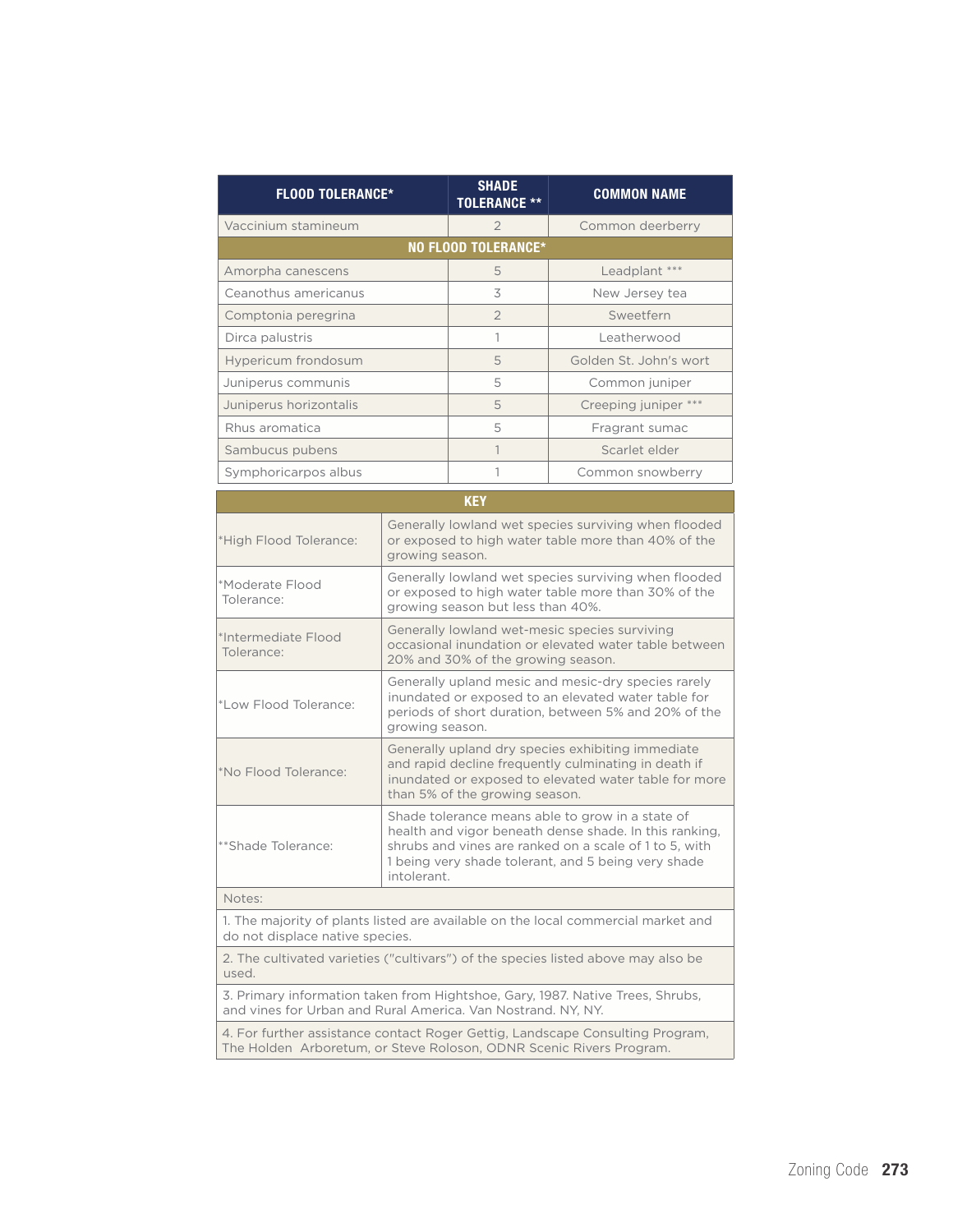## **Section 1110.10** FLOOD DAMAGE CONTROL

A. General Provisions.

Statutory Authorization. Article XVIII, Section 3, of the Ohio Constitution grants municipalities the legal authority to adopt land use and control measures for promoting the health, safety, and general welfare of its citizens. Therefore, the Council of the City of Tallmadge, State of Ohio, does ordain as follows:

- (1) Findings of Fact. The City of Tallmadge has special flood hazard areas that are subject to periodic inundation which may result in loss of life and property, health and safety hazards, disruption of commerce and governmental services, extraordinary public expenditures for flood protection and relief, and impairment of the tax base. Additionally, structures that are inadequately elevated, floodproofed, or otherwise protected from flood damage also contribute to the flood loss. In order to minimize the threat of such damages and to achieve the purposes hereinafter set forth, these regulations are adopted.
- (2) Statement of Purpose. It is the purpose of these regulations to promote the public health, safety and general welfare, and to:
	- i. Protect human life and health;
	- ii. Minimize expenditure of public money for costly flood control projects;
	- iii. Minimize the need for rescue and relief efforts associated with flooding and generally undertaken at the expense of the general public;
	- iv. Minimize prolonged business interruptions;
	- v. Minimize damage to public facilities and utilities such as water and gas mains, electric, telephone and sewer lines, streets and bridges located in areas of special flood hazard;
	- vi. Help maintain a stable tax base by providing for the proper use and development of areas of special flood hazard so as to protect property and minimize future flood blight areas;
	- vii. Ensure that those who occupy the areas of special flood hazard assume responsibility for their actions;
	- viii. Minimize the impact of development on adjacent properties within and near floodprone areas;
	- ix. Ensure that the flood storage and conveyance functions of the floodplain are maintained;
	- x. Minimize the impact of development on the natural, beneficial values of the floodplain;
	- xi. Prevent floodplain uses that are either hazardous or environmentally incompatible; and
	- xii. Meet community participation requirements of the National Flood Insurance Program.
- (3) Methods of Reducing Flood Loss. In order to accomplish its purposes, these regulations include methods and provisions for:
	- i. Restricting or prohibiting uses which are dangerous to health, safety, and property due to water hazards, or which result in damaging increases in flood heights or velocities;
	- ii. Requiring that uses vulnerable to floods, including facilities which serve such uses, be protected against flood damage at the time of initial construction;
	- iii. Controlling the alteration of natural floodplains, stream channels, and natural protective barriers, which help accommodate or channel flood waters;
	- iv. Controlling filling, grading, dredging, excavating, and other development which may increase flood damage; and,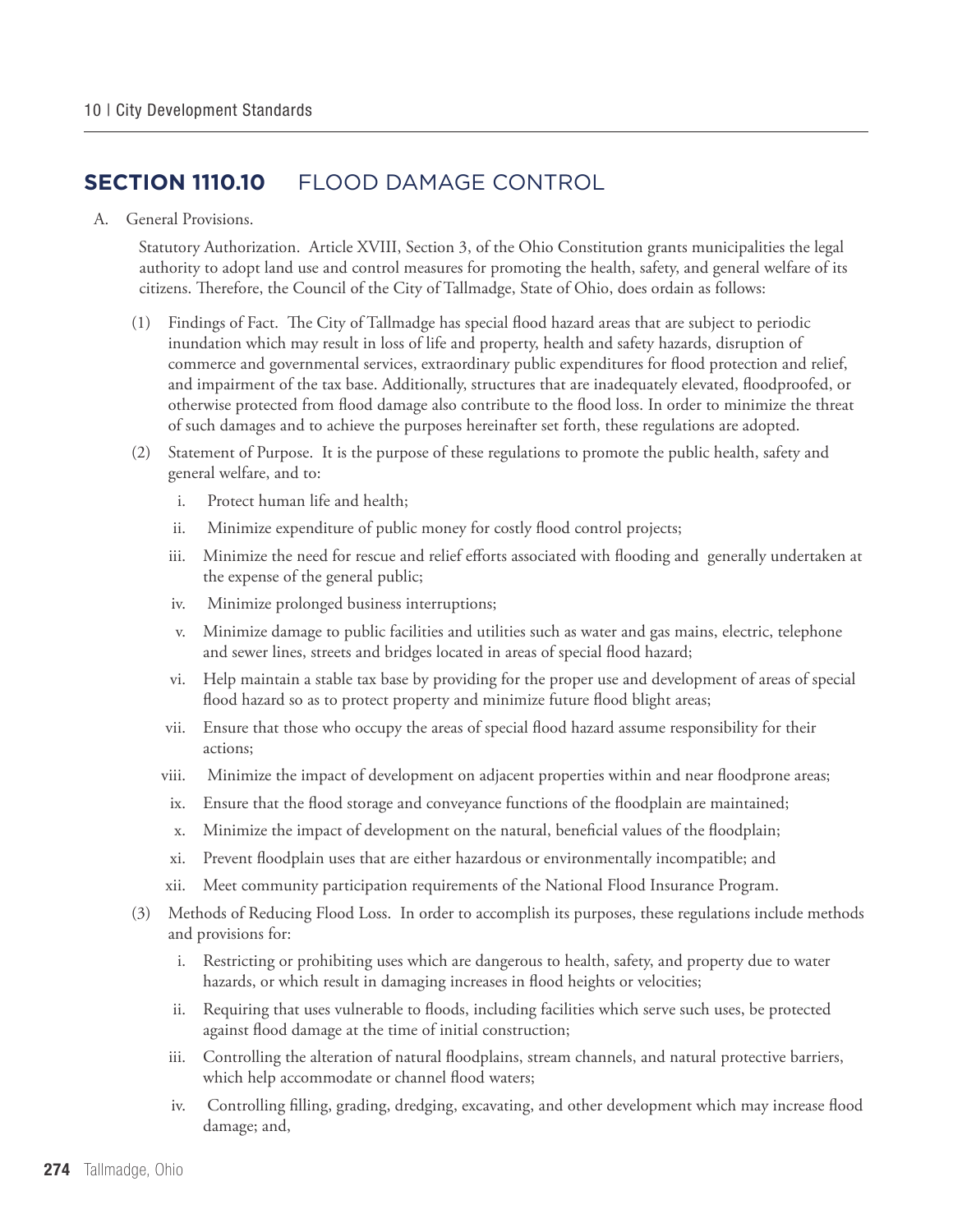- v. Preventing or regulating the construction of flood barriers, which will unnaturally divert flood waters or which may increase flood hazards in other areas.
- (4) Lands to Which These Regulations Apply. These regulations shall apply to all areas of special flood hazard within the jurisdiction of the City of Tallmadge, including any additional areas of special flood hazard annexed by the City of Tallmadge.
- (5) Basis for Establishing the Areas of Special Flood Hazard. For the purposes of these regulations, the following studies and/or maps are adopted:
	- i. Flood Insurance Study (FIS) Summit County, Ohio and incorporated areas and flood insurance Rate Map (FIRM) Summit County, Ohio and incorporated Areas both effective July 20, 2009.
	- ii. Other studies and/or maps, which may be relied upon for establishment of the flood protection elevation, delineation of the 100-year floodplain, floodways or delineation of other areas of special flood hazard.
	- iii. Any hydrologic and hydraulic engineering analysis authored by a registered Professional Engineer in the State of Ohio which has been approved by the City of Tallmadge.
	- iv. Any revisions to the aforementioned maps and/or studies are hereby adopted by reference and declared to be a part of these regulations. Such maps and/or studies are on file at the office of the Clerk of Council of the City of Tallmadge, 46 North Avenue, Tallmadge, Ohio 44278.
- (6) Abrogation and Greater Restrictions. These regulations are not intended to repeal any existing ordinances including Subdivision Regulations, Zoning or Building Codes. In the event of a conflict between these regulations and any other ordinance, the more restrictive shall be followed. These regulations shall not impair any deed restriction covenant or easement but the land subject to such interests shall also be governed by these regulations.
- (7) Interpretation. In the interpretation and application of these regulations, all provisions shall be:
	- i. Considered as minimum requirements;
	- ii. Liberally construed in favor of the governing body; and,
	- iii. Deemed neither to limit nor repeal any other powers granted under state statutes. Where a provision of these regulations may be in conflict with a state or Federal law, such state or Federal law shall take precedence over these regulations.
		- (a) Warning and Disclaimer of Liability. The degree of flood protection required by these regulations is considered reasonable for regulatory purposes and is based on scientific and engineering considerations. Larger floods can and will occur on rare occasions. Flood heights may be increased by man made or natural causes. These regulations do not imply that land outside the areas of special flood hazard or uses permitted within such areas will be free from flooding or flood damage. These regulations shall not create liability on the part of the City of Tallmadge, any officer or employee thereof, or the Federal Emergency Management Agency, for any flood damage that results from reliance on these regulations or any administrative decision lawfully made thereunder.
- (8) Severability. Should any section or provision of these regulations be declared by the courts to be unconstitutional or invalid, such decision shall not affect the validity of the regulations as a whole, or any part thereof other than the part so declared to be unconstitutional or invalid.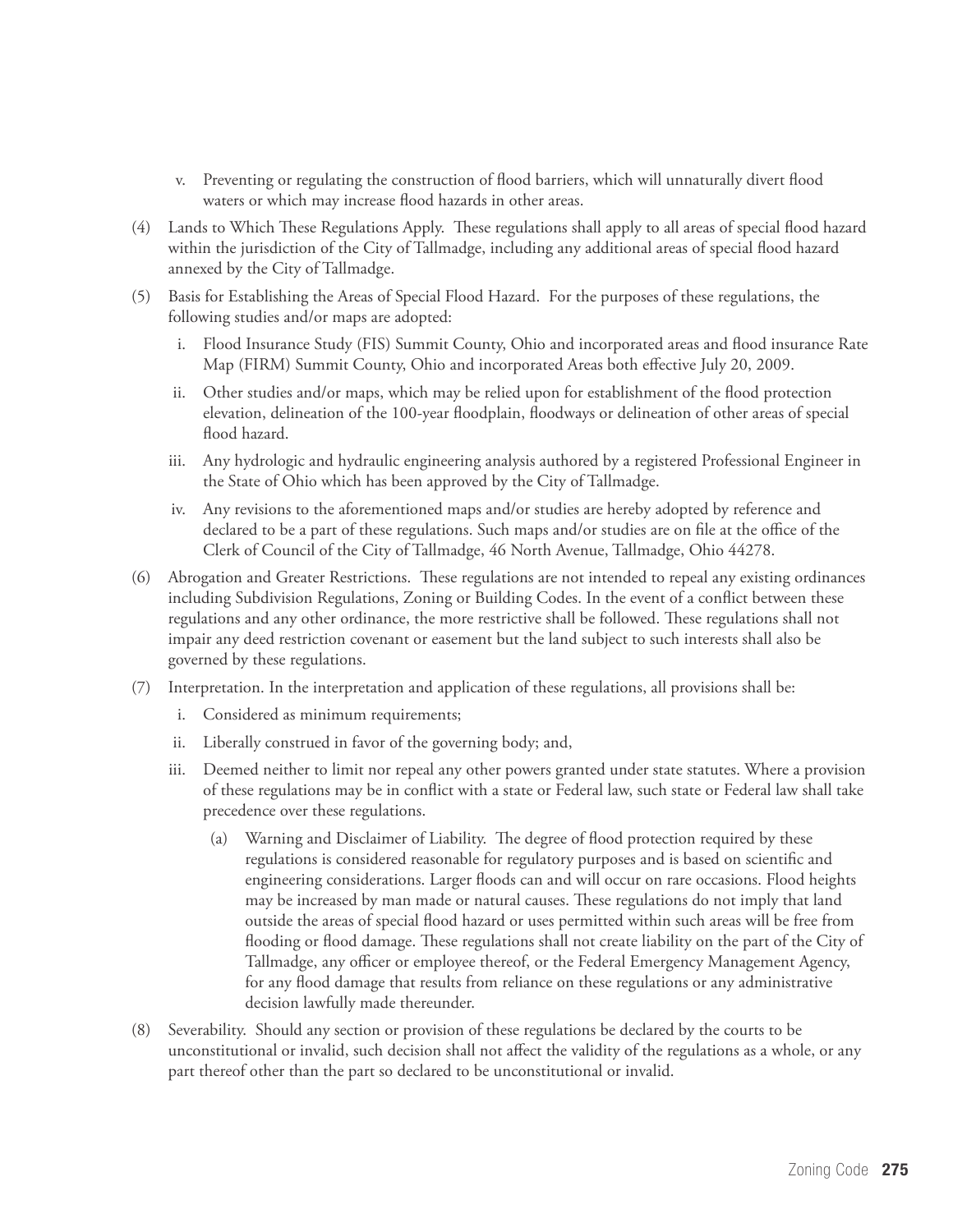#### B. Administration.

- (1) Designation of the Floodplain Administrator. The City Engineer is hereby appointed to administer and implement these regulations and is referred to herein as the Floodplain Administrator.
- (2) Duties and Responsibilities of the Floodplain Administrator. The duties and responsibilities of the Floodplain Administrator shall include but are not limited to:
	- Evaluate applications for permits to develop in special flood hazard areas.
	- ii. Interpret floodplain boundaries and provide flood hazard and flood protection elevation information.
	- iii. Issue permits to develop in special flood hazard areas when the provisions of these regulations have been met, or refuse to issue the same in the event of noncompliance.
	- iv. Inspect buildings and lands to determine whether any violations of these regulations have been committed.
	- v. Make and permanently keep all records for public inspection necessary for the administration of these regulations including Flood Insurance Rate Maps, Letters of Map Amendment and Revision, records of issuance and denial of permits to develop in special flood hazard areas, determinations of whether development is in or out of special flood hazard areas for the purpose of issuing floodplain development permits, elevation certificates, variances, and records of enforcement actions taken for violations of these regulations.
	- vi. Enforce the provisions of these regulations.
	- vii. Provide information, testimony, or other evidence as needed during variance hearings.
	- viii. Coordinate map maintenance activities and FEMA follow-up.
	- ix. Conduct substantial damage determinations to determine whether existing structures, damaged from any source and in special flood hazard areas identified by FEMA, must meet the development standards of these regulations.
- (3) Floodplain Development Permits. It shall be unlawful for any person to begin construction or other development activity including but not limited to filling; grading; construction; alteration, remodeling, or expanding any structure; or alteration of any watercourse wholly within, partially within or in contact with any identified special flood hazard area, as established in this chapter, until a floodplain development permit is obtained from the Floodplain Administrator. Such floodplain development permit shall show that the proposed development activity is in conformity with the provisions of these regulations. No such permit shall be issued by the Floodplain Administrator until the requirements of these regulations have been met.
- (4) Application Required. An application for a floodplain development permit shall be required for all development activities located wholly within, partially within, or in contact with an identified special flood hazard area. Such application shall be made by the owner of the property or his/her authorized agent, herein referred to as the applicant, prior to the actual commencement of such construction on a form furnished for that purpose. Where it is unclear whether a development site is in a special flood hazard area, the Floodplain Administrator may require an application for a floodplain development permit to determine the development's location. Such applications shall include, but not be limited to:
	- i. Site plans drawn to scale showing the nature, location, dimensions, and topography of the area in question; the location of existing or proposed structures, fill, storage of materials, drainage facilities, and the location of the foregoing.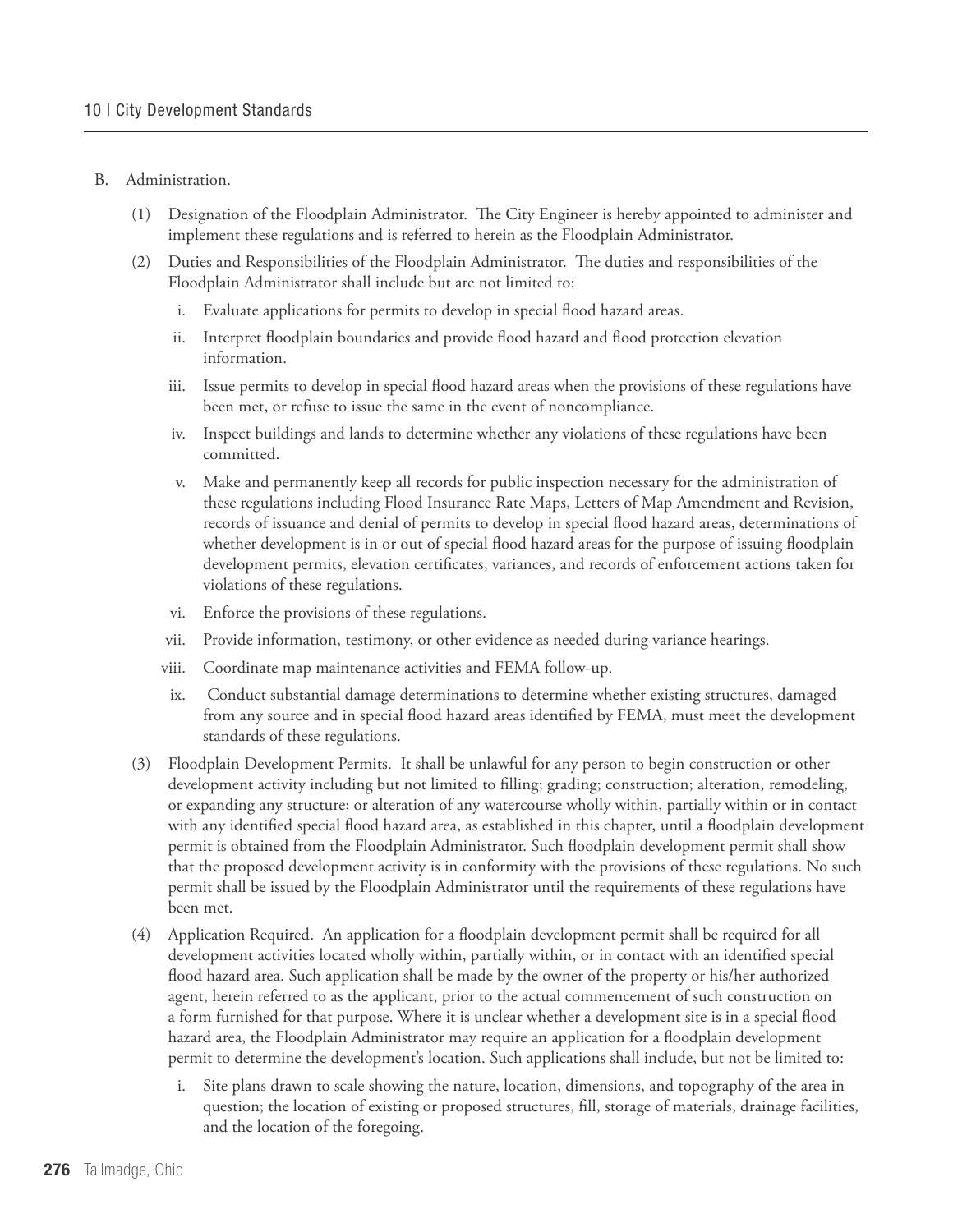- ii. Elevation of the existing, natural ground where structures are proposed.
- iii. Elevation of the lowest floor, including basement, of all proposed structures.
- iv. Such other material and information as may be requested by the Floodplain Administrator to determine conformance with, and provide enforcement of these regulations.
- v. Technical analyses conducted by the appropriate design professional registered in the State of Ohio and submitted with an application for a floodplain development permit when applicable:
	- (a) Floodproofing certification for non-residential floodproofed structure.
	- (b) Certification that fully enclosed areas below the lowest floor of a structure not meeting the design requirements of this chapter are designed to automatically equalize hydrostatic flood forces.
	- (c) Description of any watercourse alteration or relocation that the flood carrying capacity of the watercourse will not be diminished, and maintenance assurances.
	- (d) A hydrologic and hydraulic analysis demonstrating that the cumulative effect of proposed development, when combined with all other existing and anticipated development will not increase the water surface elevation of the base flood by more than one foot in special flood hazard areas where the Federal Emergency Management Agency has provided base flood elevations but no floodway.
	- (e) A hydrologic and hydraulic engineering analysis showing impact of any development on flood heights in an identified floodway.
	- (f) Generation of base flood elevation(s) for subdivision and large-scale developments.
- vi. A floodplain development permit application fee set by the schedule of fees adopted by the City Council of the City of Tallmadge.
- (5) Review and Approval of a Floodplain Development Permit Application.
	- i. Review.
		- (a) After receipt of a complete application, the Floodplain Administrator shall review the application to ensure that the standards of these regulations have been met. No floodplain development permit application shall be reviewed until all required information under this Chapter has been received by the Floodplain Administrator.
		- (b) The Floodplain Administrator shall review all floodplain development permit applications to assure that all necessary permits have been received from those federal, state or local governmental agencies from which prior approval is required. The applicant shall be responsible for obtaining such permits as required including permits issued by the U.S. Army Corps of Engineers under the Rivers and Harbors Act and the Clean Water Act, and the Ohio Environmental Protection Agency under the Clean Water Act.
	- ii. Approval. Within thirty (30) days after the receipt of a complete application, the Floodplain Administrator shall either approve or disapprove the application. If an application is approved, a floodplain development permit shall be issued. All floodplain development permits shall be conditional upon the commencement of work within one (1) year. A floodplain development permit shall expire one (1) year after issuance unless the permitted activity has been substantially begun and is thereafter pursued to completion.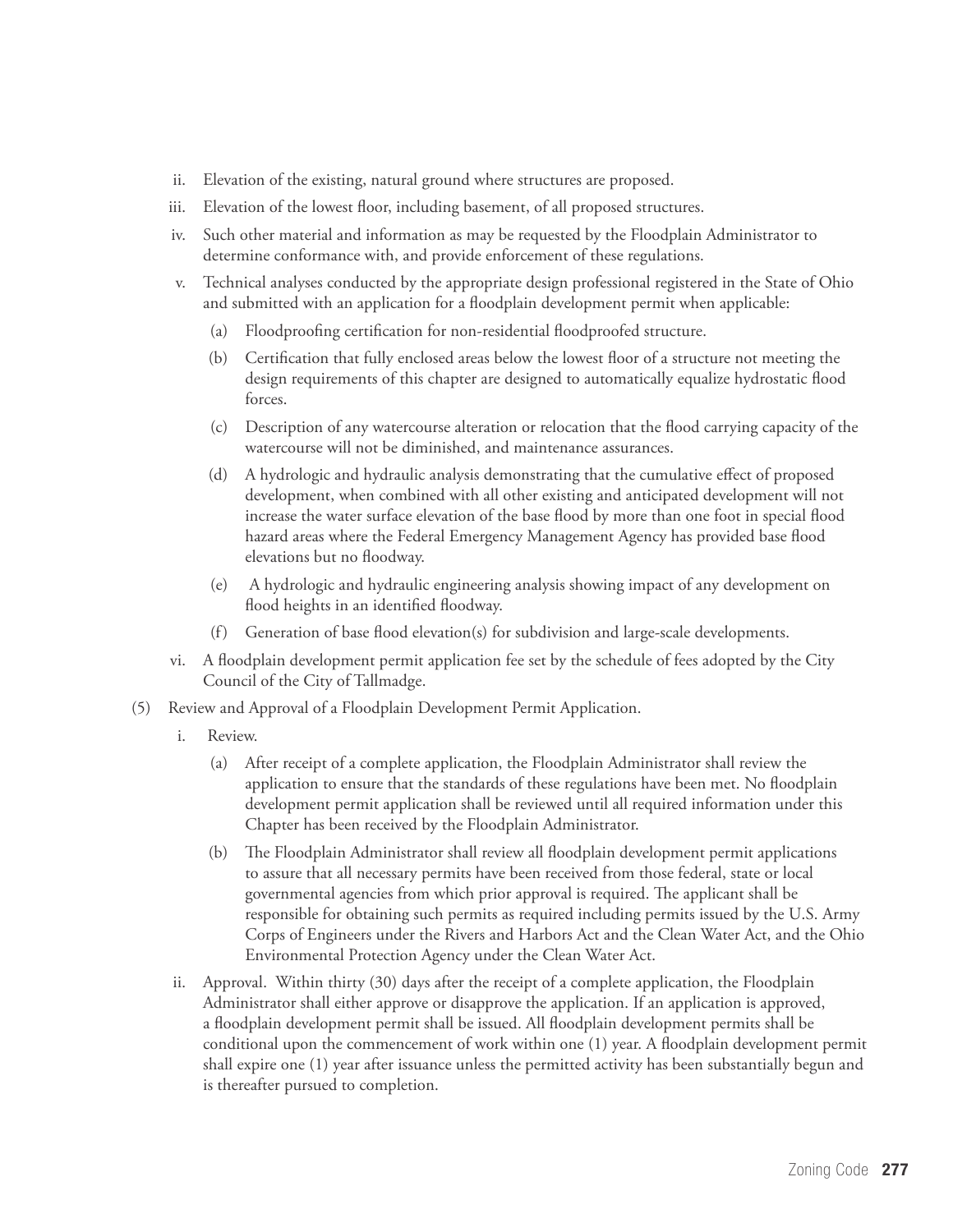- (6) Inspections. The Floodplain Administrator shall make periodic inspections at appropriate times throughout the period of construction in order to monitor compliance with permit conditions.
- (7) Post-Construction Certifications Required. The following as-built certifications are required after a floodplain development permit has been issued:
	- i. For new or substantially improved residential structures, or nonresidential structures that have been elevated, the applicant shall have a Federal Emergency Management Agency Elevation Certificate completed by a registered surveyor to record as-built elevation data. For elevated structures in Zone A and Zone AO areas without a base flood elevation, the elevation certificate may be completed by the property owner or owner's representative.
	- ii. For all development activities subject to this chapter, a Letter of Map Revision.
- (8) Revoking a Floodplain Development Permit. A floodplain development permit shall be revocable, if among other things, the actual development activity does not conform to the terms of the application and permit granted thereon. In the event of the revocation of a permit, an appeal may be taken to the Appeals Board.
- (9) Exemption from Filing a Development Permit. An application for a floodplain development permit shall not be required for:
	- i. Maintenance work such as roofing, painting, and basement sealing, or for small nonstructural development activities (except for filling and grading) valued at less than five thousand dollars (\$5,000).
	- Development activities in an existing or proposed manufactured home park that are under the authority of the Ohio Department of Health and subject to the flood damage reduction provisions of the Ohio Administrative Code.
	- iii. Major utility facilities permitted by the Ohio Power Siting Board under the Ohio Revised Code.
	- iv. Hazardous waste disposal facilities permitted by the Hazardous Waste Siting Board under the Ohio Revised Code.
	- v. Development activities undertaken by a federal agency and which are subject to Federal Executive Order 11988 - Floodplain Management.
	- vi. Any proposed action exempt from filing for a floodplain development permit is also exempt from the standards of these regulations.
- (10) Map Maintenance Activities. To meet National Flood Insurance Program minimum requirements to have flood data reviewed and approved by FEMA, and to ensure that the City of Tallmadge flood maps, studies and other data accurately represent flooding conditions so appropriate floodplain management criteria are based on current data, the following map maintenance activities are identified:
	- i. Requirement to submit new technical data.
		- (a) For all development proposals that impact floodway delineations or base flood elevations, the community shall ensure that technical data reflecting such changes be submitted to FEMA within six months of the date such information becomes available. These development proposals include:
			- 1) Floodway encroachments that increase or decrease base flood elevations or alter floodway boundaries;
			- 2) Fill sites to be used for the placement of proposed structures where the applicant desires to remove the site from the special flood hazard area;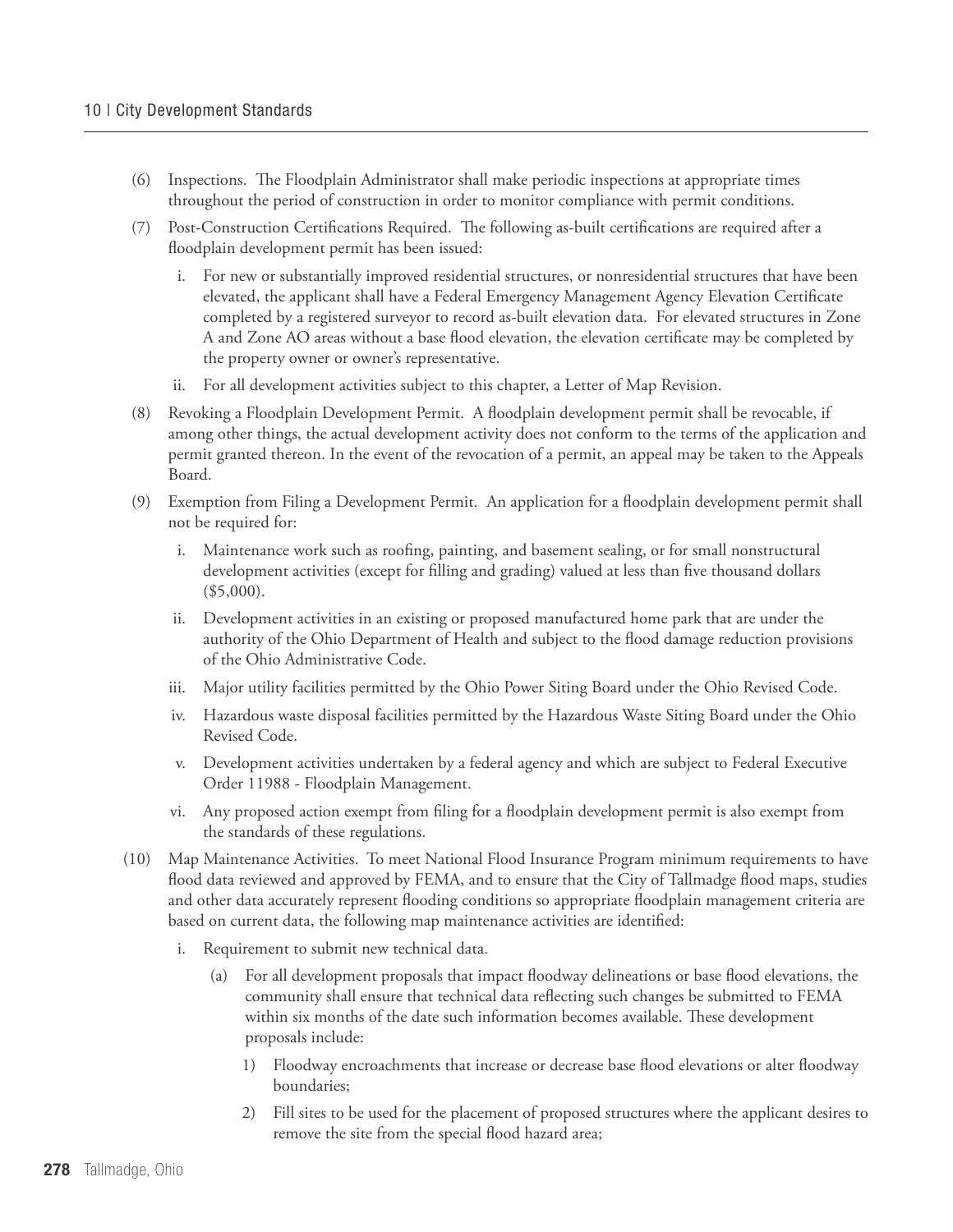- 3) Alteration of watercourses that result in a relocation or elimination of the special flood hazard area, including the placement of culverts; and
- 4) Subdivision or large scale development proposals requiring the establishment of base flood elevations in accordance with this chapter.
- (b) It is the responsibility of the applicant to have all technical data prepared in a format required for a Conditional Letter of Map Revision or Letter of Map Revision, and submitted to FEMA. Submittal and processing fees for these map revisions shall be the responsibility of the applicant.
- (c) The Floodplain Administrator shall require a Conditional Letter of Map Revision prior to the issuance of a floodplain development permit for:
	- 1) Proposed floodway encroachments that increase the base flood elevation; and
	- 2) Proposed development which increases the base flood elevation by more than one foot in areas where FEMA has provided base flood elevations but no floodway.
- (d) Floodplain development permits issued by the Floodplain Administrator shall be conditioned upon the applicant obtaining a Letter of Map Revision from FEMA for any development proposal subject to this chapter.
- ii. Right to submit new technical data. The Floodplain Administrator may request changes to any of the information shown on an effective map that does not impact floodplain or floodway delineations or base flood elevations, such as labeling or planimetric details. Such a submission shall include appropriate supporting documentation made in writing by the Director of Public Service and the Mayor of the City of Tallmadge, and may be submitted at any time.
- iii. Annexation/Detachment. Upon occurrence, the Floodplain Administrator shall notify FEMA in writing whenever the boundaries of the City of Tallmadge have been modified by annexation or the community has assumed authority over an area, or no longer has authority to adopt and enforce floodplain management regulations for a particular area. In order that the City of Tallmadge's Flood Insurance Rate Map accurately represents the City of Tallmadge boundaries, include within such notification a copy of a map of the City of Tallmadge suitable for reproduction, clearly showing the new corporate limits or the new area for which the City of Tallmadge has assumed or relinquished floodplain management regulatory authority.
- (11) Data Use and Flood Map Interpretation. The following guidelines shall apply to the use and interpretation of maps and other data showing areas of special flood hazard:
	- i. In areas where FEMA has not identified special flood hazard areas, or in FEMA identified special flood hazard areas where base flood elevation and floodway data have not been identified, the Floodplain Administrator shall review and reasonably utilize any other flood hazard data available from a federal, state, or other source.
	- ii. Base flood elevations and floodway boundaries produced on FEMA flood maps and studies shall take precedence over base flood elevations and floodway boundaries by any other source that reflect a reduced floodway width and/or lower base flood elevations. Other sources of data, showing increased base flood elevations and/or larger floodway areas than are shown on FEMA flood maps and studies, shall be reasonably used by the Floodplain Administrator.
	- iii. When Preliminary Flood Insurance Rate Maps and/or Flood Insurance Study have been provided by FEMA: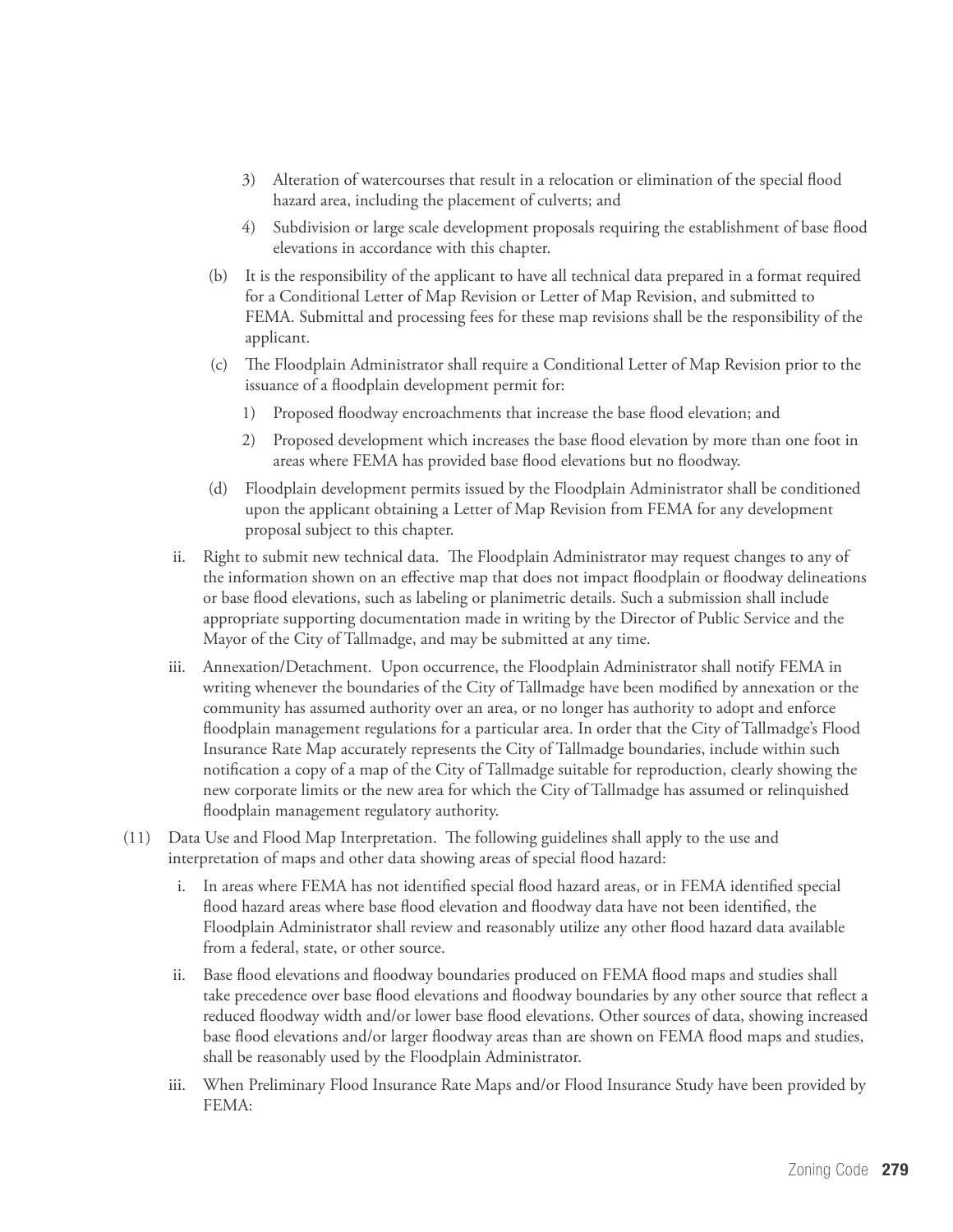- (a) Upon the issuance of a Letter of Final Determination by the FEMA, the preliminary flood hazard data shall be used and replace all previously existing flood hazard data provided from FEMA for the purposes of administering these regulations.
- (b) Prior to the issuance of a Letter of Final Determination by FEMA, the use of preliminary flood hazard data shall only be required where no base flood elevations and/or floodway areas exist or where the preliminary base flood elevations or floodway area exceed the base flood elevations and/or floodway widths in existing flood hazard data provided from FEMA. Such preliminary data may be subject to change and/or appeal to FEMA.
- iv. The Floodplain Administrator shall make interpretations, where needed, as to the exact location of the flood boundaries and areas of special flood hazard. A person contesting the determination of the location of the boundary shall be given a reasonable opportunity to appeal the interpretation.
- v. Where a map boundary showing an area of special flood hazard and field elevations disagree, the base flood elevations or flood protection elevations (as found on an elevation profile, floodway data table, established high water marks, etc.) shall prevail.
- (12) Substantial Damage Determinations. Damages to structures may result from a variety of causes including flood, tornado, wind, heavy snow, fire, etc. After such a damage event, the Floodplain Administrator shall:
	- i. Determine whether damaged structures are located in special flood hazard areas;
	- ii. Conduct substantial damage determinations for damaged structures located in special flood hazard areas; and
	- iii. Make a reasonable attempt to notify owners of substantially damaged structures of the need to obtain a floodplain development permit prior to repair, rehabilitation, or reconstruction.

Additionally, the Floodplain Administrator may implement other measures to assist with the substantial damage determination and subsequent repair process. These measures include issuing press releases, public service announcements, and other public information materials related to the floodplain development permits and repair of damaged structures; coordinating with other federal, state, and local agencies to assist with substantial damage determinations; providing owners of damaged structures materials and other information related to the proper repair of damaged structures in special flood hazard areas; and assist owners of substantially damaged structures with Increased Cost of Compliance insurance claims.

### C. Use and Development Standards for Flood Hazard Reduction. The following use and development standards apply to development wholly within, partially within, or in contact with any special flood hazard area:

- (1) Use Regulations.
	- Permitted Uses. All uses not otherwise prohibited in this section or any other applicable land use regulation adopted by the City of Tallmadge are allowed provided they meet the provisions of these regulations.
	- ii. Prohibited Uses.
		- (a) Private water supply systems in all special flood hazard areas identified by FEMA.
		- (b) Infectious waste treatment facilities in all special flood hazard areas.
- (2) Water and Wastewater Systems. The following standards apply to all water supply, sanitary sewerage and waste disposal systems not otherwise regulated by the Ohio Revised Code:
	- i. All new and replacement water supply systems shall be designed to minimize or eliminate infiltration of floodwaters into the systems;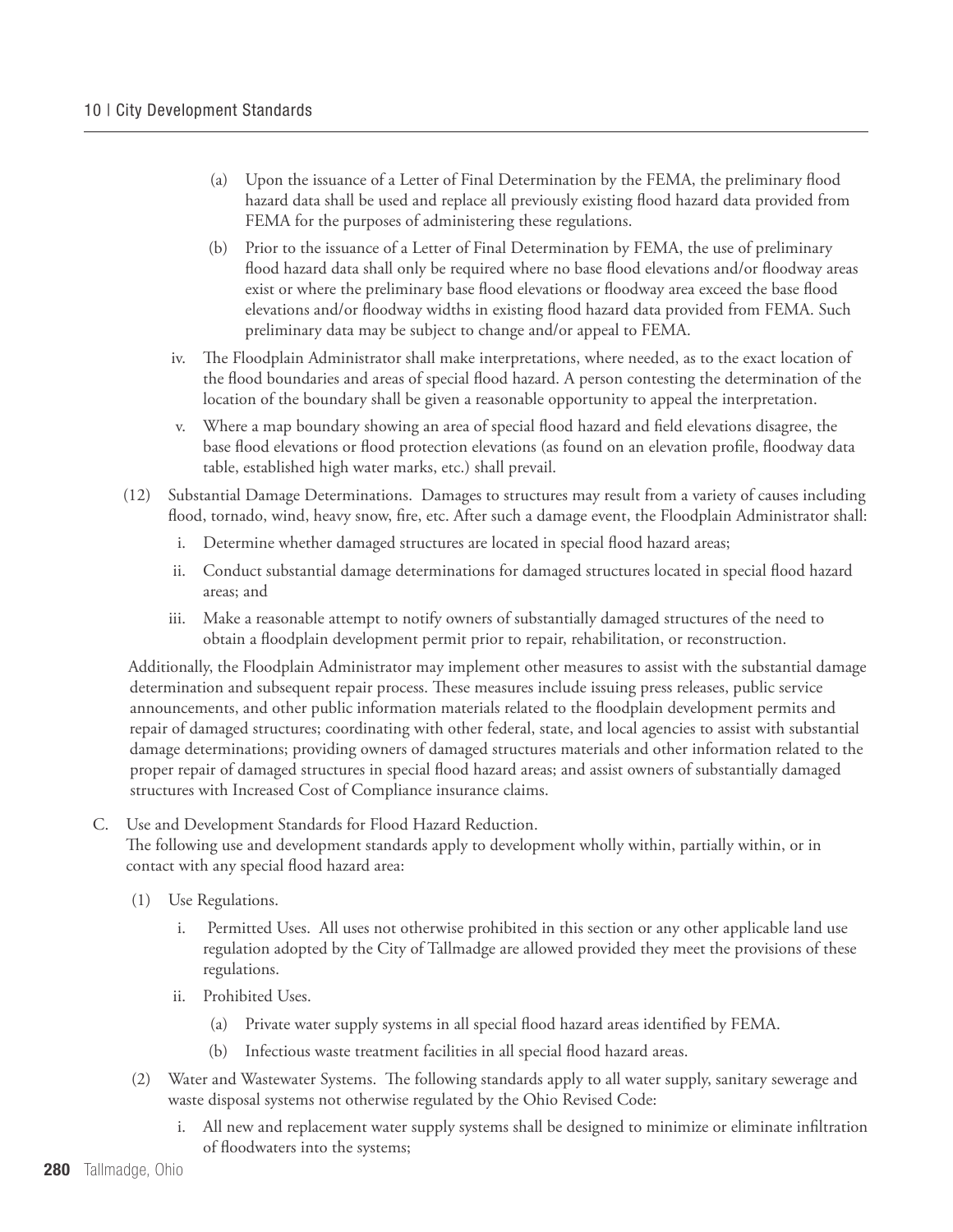- ii. New and replacement sanitary sewerage systems shall be designed to minimize or eliminate infiltration of flood waters into the systems and discharge from the systems into flood waters; and,
- iii. On-site waste disposal systems shall be located to avoid impairment to or contamination from them during flooding.
- (3) Subdivisions and Large Developments.
	- i. All subdivision proposals shall be consistent with the need to minimize flood damage and are subject to all applicable standards in these regulations;
	- ii. All subdivision proposals shall have public utilities and facilities such as sewer, gas, electrical, and water systems located and constructed to minimize flood damage;
	- iii. All subdivision proposals shall have adequate drainage provided to reduce exposure to flood damage; and
	- iv. In all areas of special flood hazard where base flood elevation data are not available, the applicant shall provide a hydrologic and hydraulic engineering analysis that generates base flood elevations for all subdivision proposals and other proposed developments containing at least 50 lots or 5 acres, whichever is less.
	- v. The applicant shall submit the technical data required under this chapter to FEMA when a hydrologic and hydraulic analysis is completed that generates base flood elevations.
- (4) Residential Structures.
	- i. New construction and substantial improvements shall be anchored to prevent flotation, collapse, or lateral movement of the structure resulting from hydrodynamic and hydrostatic loads, including the effects of buoyancy. Where a structure, including its foundation members, is elevated on fill to or above the base flood elevation, the requirements for anchoring and construction materials resistant to flood damage are satisfied.
	- ii. New construction and substantial improvements shall be constructed with methods and materials resistant to flood damage.
	- iii. New construction and substantial improvements shall be constructed with electrical, heating, ventilation, plumbing and air conditioning equipment and other service facilities that are designed and/or elevated so as to prevent water from entering or accumulating within the components during conditions of flooding.
	- iv. New construction and substantial improvement of any residential structure, including manufactured homes, shall have the lowest floor, including basement, elevated to or above the flood protection elevation. In Zone AO areas with no elevations specified, the structure shall have the lowest floor, including basement, elevated at least two feet above the highest adjacent natural grade.
	- v. New construction and substantial improvements, including manufactured homes, that do not have basements and that are elevated to the flood protection elevation using pilings, columns, posts, or solid foundation perimeter walls with openings sufficient to allow unimpeded movement of flood waters may have an enclosure below the lowest floor provided the enclosure meets the following standards:
		- (a) Be used only for the parking of vehicles, building access, or storage; and
		- (b) Be designed and certified by a registered professional engineer or architect to automatically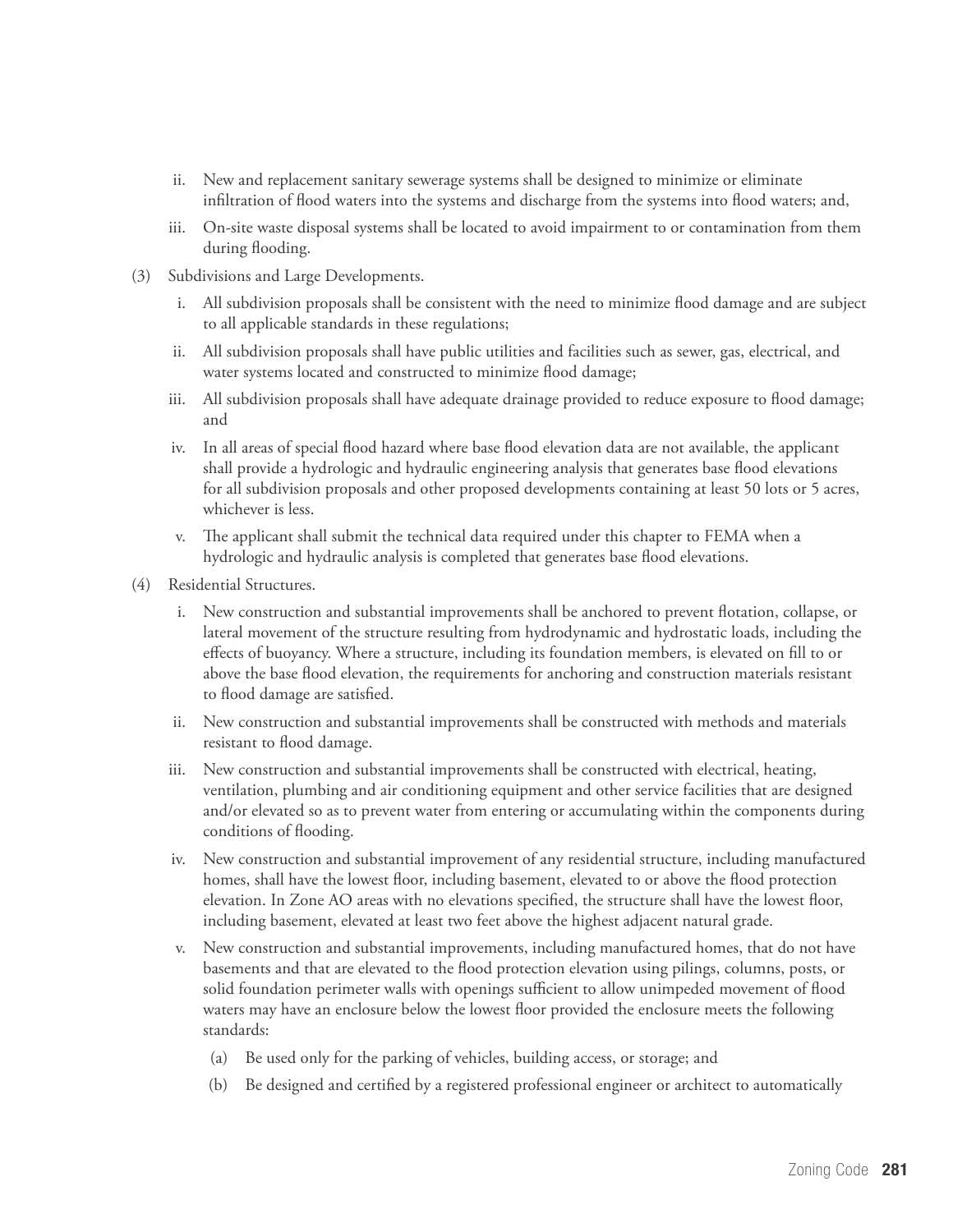equalize hydrostatic flood forces on exterior walls by allowing for the entry and exit of floodwaters; or

- (c) Have a minimum of two openings on different walls having a total net area not less than one square inch for every square foot of enclosed area, and the bottom of all such openings being no higher than one foot above grade. The openings may be equipped with screens, louvers, or other coverings or devices provided that they permit the automatic entry and exit of floodwaters.
- vi. Manufactured homes shall be affixed to a permanent foundation and anchored to prevent flotation, collapse or lateral movement of the structure resulting from hydrodynamic and hydrostatic loads, including the effects of buoyancy. Methods of anchoring may include, but are not limited to, use of over-the-top or frame ties to ground anchors.
- vii. Repair or rehabilitation of historic structures upon a determination that the proposed repair or rehabilitation will not preclude the structure's continued designation as a historic structure and is the minimum necessary to preserve the historic character and design of the structure, shall be exempt from the development standards of this section.
- viii. In AO Zones, new construction and substantial improvement shall have adequate drainage paths around structures on slopes to guide floodwaters around and away from the structure.
- (5) Nonresidential Structures.
	- i. New construction and substantial improvement of any commercial, industrial or other nonresidential structure shall meet the requirements of the preceding subsection 4 excluding paragraph iv.
	- ii. New construction and substantial improvement of any commercial, industrial or other nonresidential structure shall either have the lowest floor, including basement, elevated to or above the level of the flood protection elevation; or, together with attendant utility and sanitary facilities, shall meet all of the following standards:
		- (a) Be dry floodproofed so that the structure is watertight with walls substantially impermeable to the passage of water to the level of the flood protection elevation;
		- (b) Have structural components capable of resisting hydrostatic and hydrodynamic loads and effects of buoyancy; and,
		- (c) Be certified by a registered professional engineer or architect, through the use of a Federal Emergency Management Agency Floodproofing Certificate, that the design and methods of construction are in accordance with the applicable requirements of this chapter.
	- iii. In Zone AO areas with no elevations specified, the structure shall have the lowest floor, including basement, elevated at least two feet above the highest adjacent natural grade.
- (6) Accessory Structures. Relief to the elevation or dry floodproofing standards may be granted for accessory structures containing no more than 600 square feet. Such structures must meet the following standards:
	- i. They shall not be used for human habitation;
	- ii. They shall be constructed of flood resistant materials;
	- iii. They shall be constructed and placed on the lot to offer the minimum resistance to the flow of floodwaters;
	- iv. They shall be firmly anchored to prevent flotation;
	- v. Service facilities such as electrical and heating equipment shall be elevated or floodproofed to or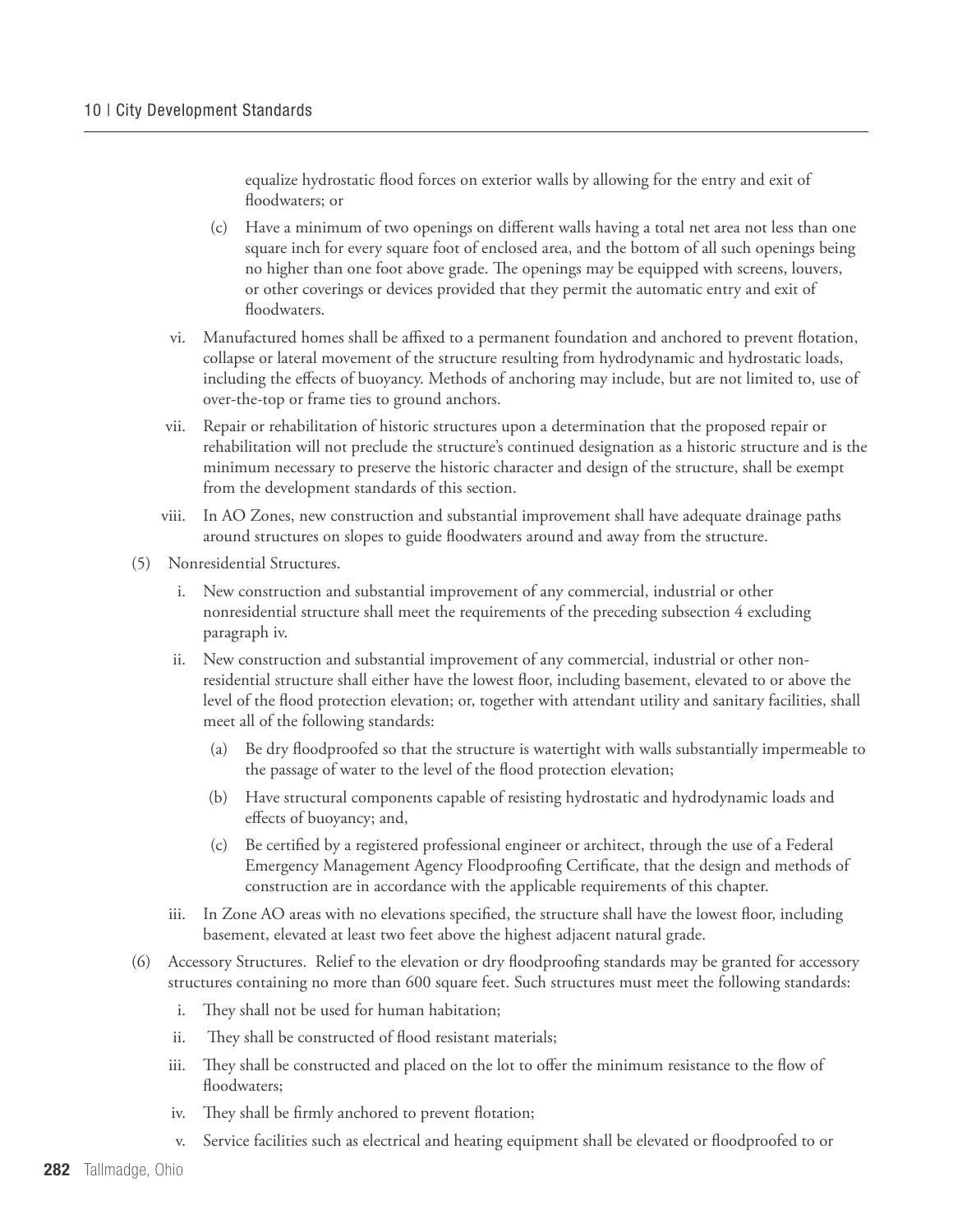above the level of the flood protection elevation; and

- vi. They shall meet the opening requirements of Section 1110.10 C (4) v. (c).
- (7) Recreational Vehicles. Recreational vehicles must meet at least one of the following standards:
	- i. They shall not be located on sites in special flood hazard areas for more than 180 days, or
	- ii. They must be fully licensed and ready for highway use, or
	- iii. They must meet all standards of Section 1110.10 C (4).
- (8) Above Ground Gas or Liquid Storage Tanks. All above ground gas or liquid storage tanks shall be anchored to prevent flotation or lateral movement resulting from hydrodynamic and hydrostatic loads.
- (9) Assurance of Flood Carrying Capacity. Pursuant to the purpose and methods of reducing flood damage stated in these regulations, the following additional standards are adopted to assure that the reduction of the flood carrying capacity of watercourses is minimized:
	- i. Development in Floodways.
		- (a) In floodway areas, development shall cause no increase in flood levels during the occurrence of the base flood discharge. Prior to issuance of a floodplain development permit, the applicant must submit a hydrologic and hydraulic analysis, conducted by a registered professional engineer, demonstrating that the proposed development would not result in any increase in the base flood elevation; or
		- (b) Development in floodway areas causing increases in the base flood elevation may be permitted provided all of the following are completed by the applicant:
			- 1) Meet the requirements to submit technical data required by this chapter;
			- 2) An evaluation of alternatives, which would not result in increased base flood elevations and an explanation why these alternatives are not feasible;
			- 3) Certification that no structures are located in areas that would be impacted by the increased base flood elevation;
			- 4) Documentation of individual legal notices to all impacted property owners within and outside the community, explaining the impact of the proposed action on their property; and
			- 5) Concurrence of the Director of Public Service and the Mayor of the City of Tallmadge and the Chief Executive or other appropriate officer of any other communities impacted by the proposed actions.
	- ii. Development in Riverine Areas with Base Flood Elevations but No Floodways.
		- (a) In riverine special flood hazard areas identified by FEMA where base flood elevation data are provided but no floodways have been designated, the cumulative effect of any proposed development, when combined with all other existing and anticipated development, shall not increase the base flood elevation more than 1.0 (one) foot at any point. Prior to issuance of a floodplain development permit, the applicant must submit a hydrologic and hydraulic analysis, conducted by a registered professional engineer, demonstrating that this standard has been met; or,
		- (b) Development in riverine special flood hazard areas identified by FEMA where base flood elevation data are provided but no floodways have been designated causing more than one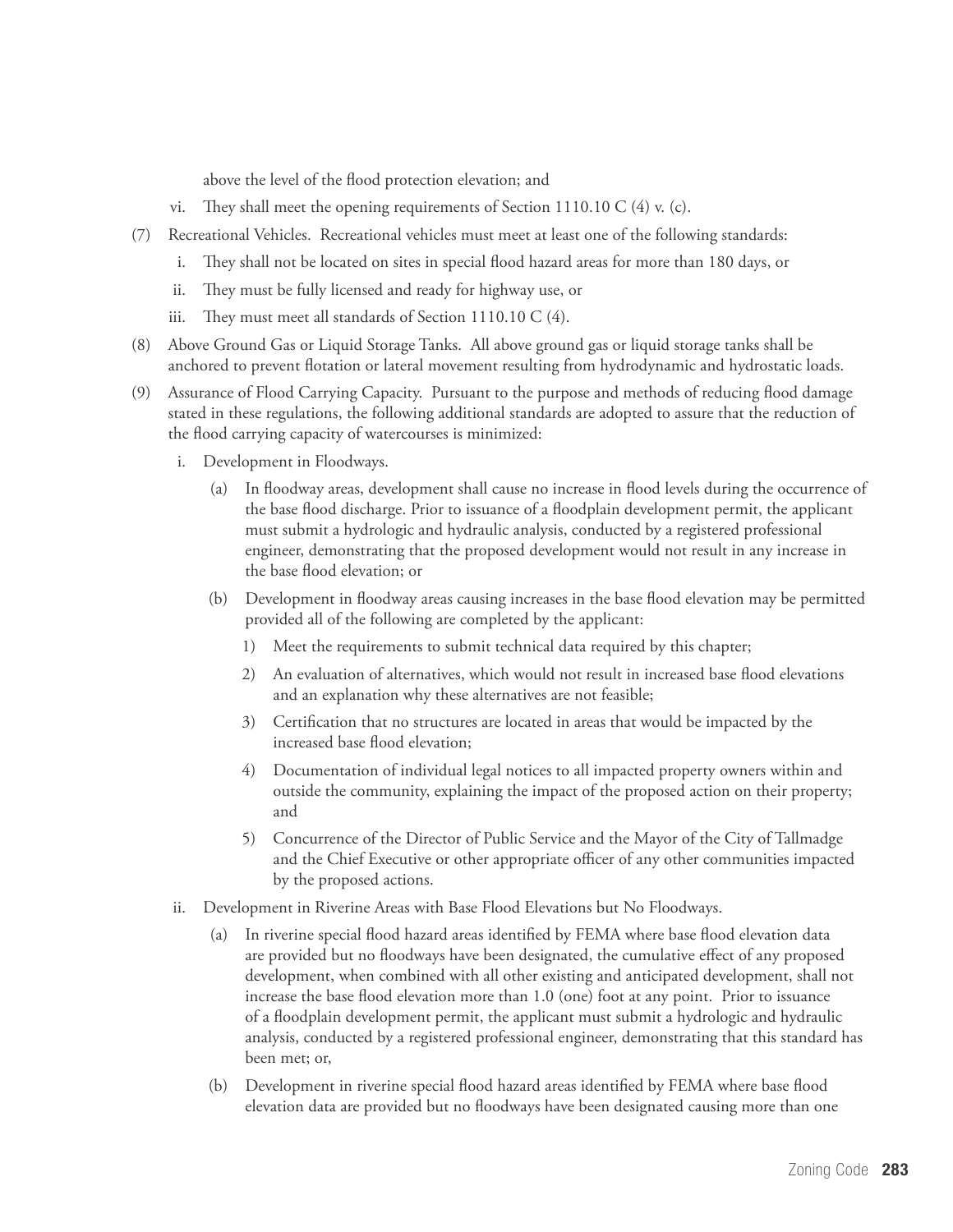foot increase in the base flood elevation may be permitted provided all of the following are completed by the applicant:

- 1) An evaluation of alternatives which would result in an increase of one foot or less of the base flood elevation and an explanation why these alternatives are not feasible;
- 2) Compliance with Section 1110.10 C (9) i. (b), items 1. and 3.-5.
- iii. Alterations of a Watercourse. For the purpose of these regulations, a watercourse is altered when any change occurs within its banks. The extent of the banks shall be established by a field determination of the "bankfull stage." The field determination of "bankfull stage" shall be based on methods presented in Chapter 7 of the USDA Forest Service General Technical Report RM-245, Stream Channel Reference Sites: An Illustrated Guide to Field Technique or other applicable publication available from a Federal, State, or other authoritative source. For all proposed developments that alter a watercourse, the following standards apply:
	- (a) The bankfull flood carrying capacity of the altered or relocated portion of the watercourse shall not be diminished. Prior to the issuance of a floodplain development permit, the applicant must submit a description of the extent to which any watercourse will be altered or relocated as a result of the proposed development, and certification by a registered professional engineer that the bankfull flood carrying capacity of the watercourse will not be diminished.
	- (b) Adjacent communities, the U.S. Army Corps of Engineers, and the Ohio Department of Natural Resources, Division of Water, must be notified prior to any alteration or relocation of a watercourse. Evidence of such notification must be submitted to the Federal Emergency Management Agency.
	- (c) The applicant shall be responsible for providing the necessary maintenance for the altered or relocated portion of said watercourse so that the flood carrying capacity will not be diminished. The Floodplain Administrator may require the permit holder to enter into an agreement with the City of Tallmadge specifying the maintenance responsibilities. If an agreement is required, it shall be made a condition of the floodplain development permit.
	- (d) The applicant shall meet the requirements to submit technical data required by this chapter when an alteration of a watercourse results in the relocation or elimination of the special flood hazard area, including the placement of culverts.
- D. Appeals and Variances.
	- (1) Appeals Board Established.
		- i. Pursuant to Article XII of the Tallmadge Charter, the Board of Zoning Appeals shall hear all appeals and variances from this Chapter.
		- ii. All meetings of the Appeals Board shall be open to the public except that the Board may deliberate in executive sessions as part of quasi-judicial hearings in accordance with law. The Appeals Board shall keep minutes of its proceedings showing the vote of each member upon each question and shall keep records of all official actions. Records of the Appeals Board shall be kept and filed in the Office of the Planning and Zoning Department of the City of Tallmadge.
	- (2) Powers and Duties.
		- i. The Appeals Board shall hear and decide appeals where it is alleged there is an error in any order, requirement, decision or determination made by the Floodplain Administrator in the administration or enforcement of these regulations.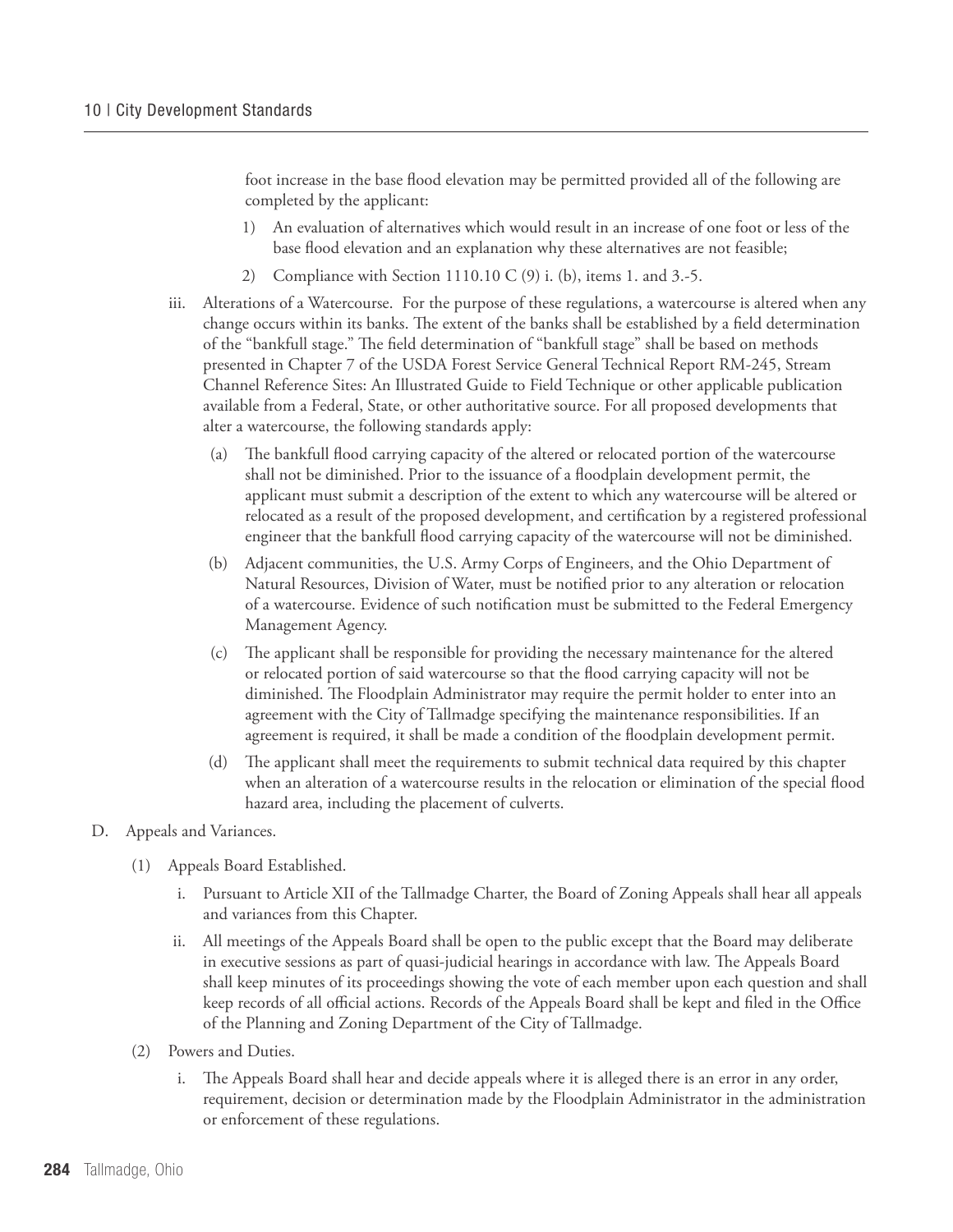- ii. Authorize variances in accordance with this Chapter.
- (3) Appeals. Any person affected by any notice and order, or other official action of the Floodplain Administrator may request and shall be granted a hearing on the matter before the Appeals Board provided that such person shall file, within thirty (30) days of the date of such notice and order, or other official action, a brief statement of the grounds for such hearing or for the mitigation of any item appearing on any order of the Floodplain Administrator's decision. Such appeal shall be in writing on form(s) provided by the City together with payment of the required fee pursuant to Chapter 1137, signed by the applicant, and be filed with the Floodplain Administrator. Upon receipt of the appeal, the Floodplain Administrator shall transmit said notice and all pertinent information on which the Floodplain Administrator's decision was made to the Appeals Board.

Upon receipt of the notice of appeal, the Appeals Board shall fix a reasonable time for the appeal, give notice in writing to parties in interest, and decide the appeal within a reasonable time after it is submitted.

- (4) Variances. Any person believing that the use and development standards of these regulations would result in unnecessary hardship may file an application for a variance. The Appeals Board shall have the power to authorize, in specific cases, such variances from the standards of these regulations, not inconsistent with Federal regulations, as will not be contrary to the public interest where, owing to special conditions of the lot or parcel, a literal enforcement of the provisions of these regulations would result in unnecessary hardship.
	- i. Application for a Variance.
		- (a) Any owner, or agent thereof, of property for which a variance is sought shall make an application for a variance by filing it with the Floodplain Administrator, who upon receipt of the variance shall transmit it to the Appeals Board.
		- (b) Such application shall be on a form provided by the City and at a minimum shall contain the following information: Name, address, and telephone number of the applicant; legal description of the property; parcel map; description of the existing use; description of the proposed use; location of the floodplain; description of the variance sought; and reason for the variance request.
		- (c) All applications for a variance shall be accompanied by a variance application fee set in the schedule of fees adopted by the City Council of the City of Tallmadge.
	- ii. Public Hearing. At such hearing the applicant shall present such statements and evidence as the Appeals Board requires. In considering such variance applications, the Appeals Board shall consider and make findings of fact on all evaluations, all relevant factors, standards specified in other sections of these regulations and the following factors:
		- (a) The danger that materials may be swept onto other lands to the injury of others.
		- (b) The danger to life and property due to flooding or erosion damage.
		- (c) The susceptibility of the proposed facility and its contents to flood damage and the effect of such damage on the individual owner.
		- (d) The importance of the services provided by the proposed facility to the community.
		- (e) The availability of alternative locations for the proposed use that are not subject to flooding or erosion damage.
		- (f) The necessity to the facility of a waterfront location, where applicable.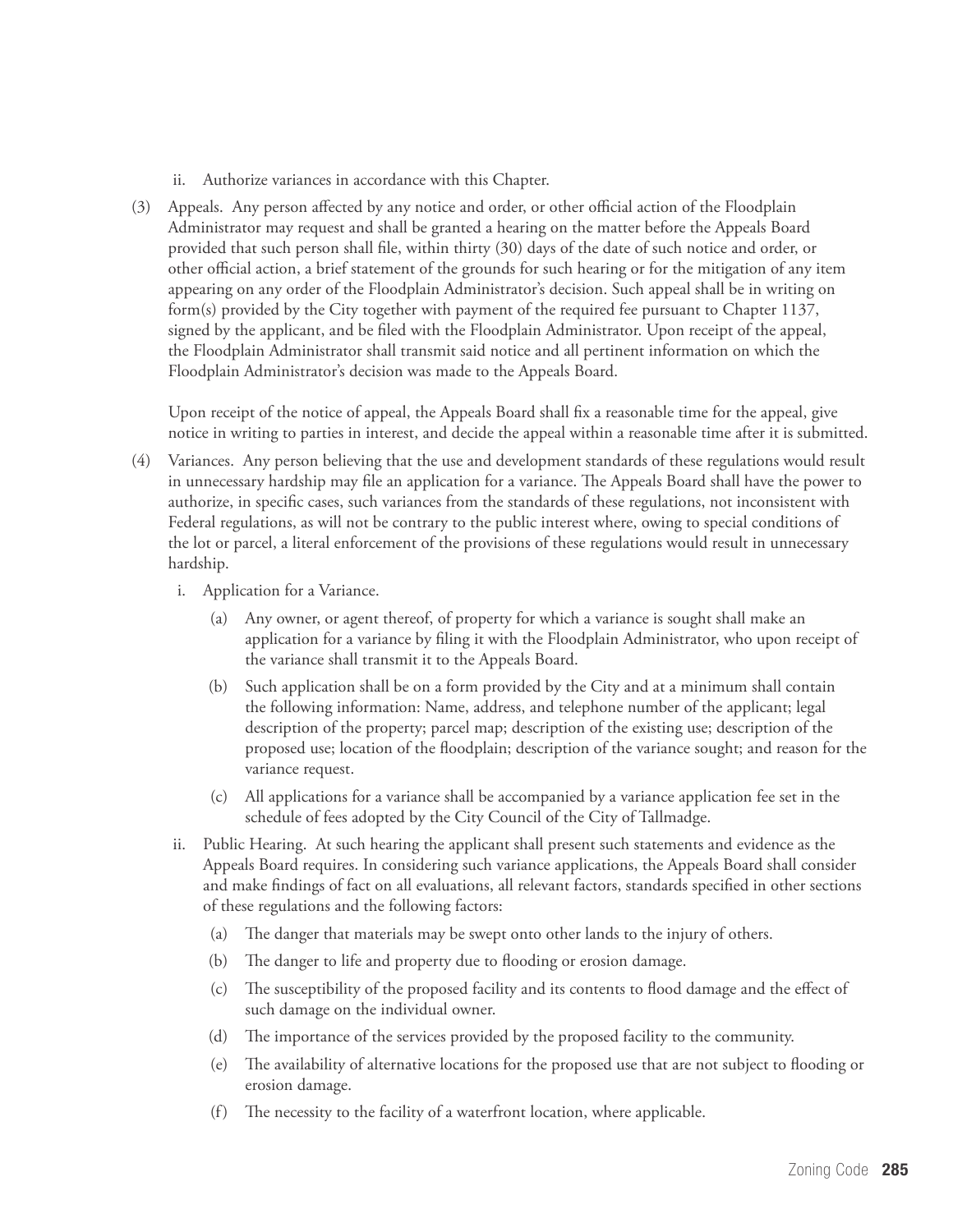- (g) The compatibility of the proposed use with existing and anticipated development.
- (h) The relationship of the proposed use to the comprehensive plan and floodplain management program for that area.
- (i) The safety of access to the property in times of flood for ordinary and emergency vehicles.
- (j) The expected heights, velocity, duration, rate of rise, and sediment transport of the floodwaters and the effects of wave action, if applicable, expected at the site.
- (k) The costs of providing governmental services during and after flood conditions, including maintenance and repair of public utilities and facilities such as sewer, gas, electrical, and water systems, and streets and bridges.
- iii. Variances shall be granted upon a finding of:
	- (a) Good and sufficient cause;
	- (b) A determination that failure to grant the variance would result in exceptional hardship due to the physical characteristics of the property. Increased cost or inconvenience of meeting the requirements of these regulations does not constitute an exceptional hardship to the applicant;
	- (c) A determination that the granting of a variance will not result in increased flood heights beyond that which is allowed in these regulations; additional threats to public safety; extraordinary public expense, nuisances, fraud on or victimization of the public, or conflict with existing local laws;
	- (d) A determination that the structure or other development is protected by methods to minimize flood damages; and
	- (e) A determination that the variance is the minimum necessary, considering the flood hazard, to afford relief.

Upon consideration of the above factors and the purposes of these regulations, the Appeals Board may attach such conditions to the granting of variances, as it deems necessary to further the purposes of these regulations.

- iv. Other Conditions for Variances.
	- (a) Variances shall not be issued within any designated floodway if any increase in flood levels during the base flood discharge would result.
	- (b) Generally, variances may be issued for new construction and substantial improvements to be erected on a lot of one-half acre or less in size contiguous to and surrounded by lots with existing structures constructed below the base flood level, providing items in Section 1110.10E.(4)ii. have been fully considered. As the lot size increases beyond one-half acre, the technical justification required for issuing the variance increases.
	- (c) Any applicant to whom a variance is granted shall be given written notice that the structure will be permitted to be built with a lowest floor elevation below the base flood elevation and the cost of flood insurance will be commensurate with the increased risk resulting from the reduced lowest floor elevation.
- (5) Procedure at Hearings.
	- i. All testimony shall be given under oath.
	- ii. A complete record of the proceedings shall be kept, except confidential deliberations of the Board, but including all documents presented and a verbatim record of the testimony of all witnesses.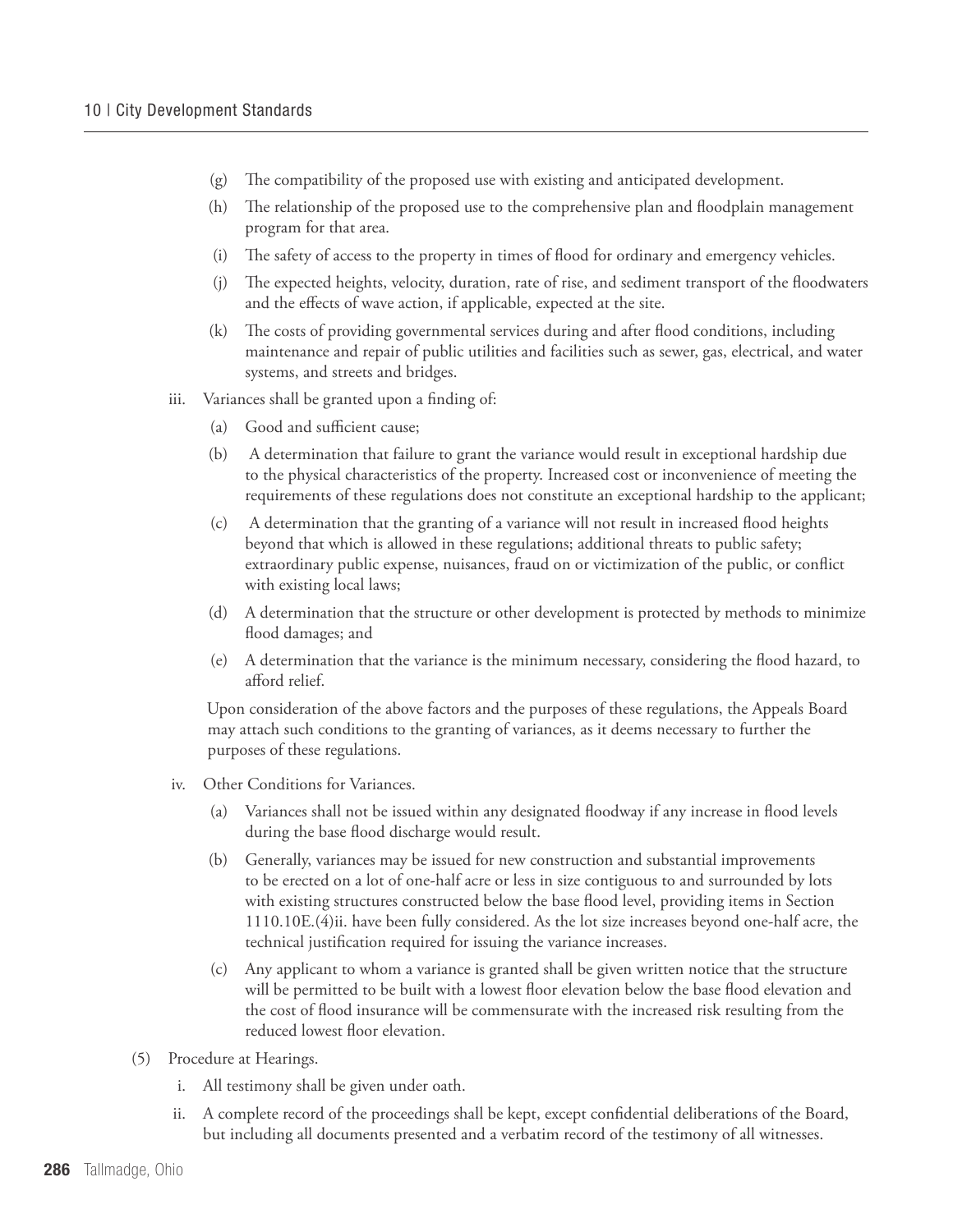- iii. The applicant shall proceed first to present evidence and testimony in support of the appeal or variance.
- iv. The Administrator may present evidence or testimony in opposition to the appeal or variance.
- v. All witnesses shall be subject to cross-examination by the adverse party or their counsel.
- vi. Evidence that is not admitted may be proffered and shall become part of the record for appeal.
- vii. The Board shall issue subpoenas upon written request for the attendance of witnesses. A reasonable deposit to cover the cost of issuance and service shall be collected in advance.
- viii. The Board shall prepare conclusions of fact supporting its decision. The decision may be announced at the conclusion of the hearing and thereafter issued in writing or the decision may be issued in writing within a reasonable time after the hearing.
- (6) Appeal to the Court. Those aggrieved by the decision of the Appeals Board may appeal such decision to the Summit County or Portage County Court of Common Pleas as appropriate, as provided in Chapter 2506 of the Ohio Revised Code.

E. Enforcement.

- (1) Compliance Required.
	- i. No structure or land shall hereafter be located, erected, constructed, reconstructed, repaired, extended, converted, enlarged or altered without full compliance with the terms of these regulations and all other applicable regulations which apply to uses within the jurisdiction of these regulations, unless expressly exempted under this chapter from filing for a development permit.
	- ii. Failure to obtain a floodplain development permit shall be a violation of these regulations.
	- iii. Floodplain development permits issued on the basis of plans and applications approved by the Floodplain Administrator authorize only the use, and arrangement, set forth in such approved plans and applications or amendments thereto. Use, arrangement, or construction contrary to that authorized shall be deemed a violation of these regulations.
- (2) Notice of Violation. Whenever the Floodplain Administrator determines that there has been a violation of any provision of these regulations, he shall give notice of such violation to the person responsible therefor, including but not limited to the property owner, operator, agent, applicant, or other person, and order compliance with these regulations as hereinafter provided. Such notice and order shall:
	- i. Be put in writing on an appropriate form;
	- ii. Include a list of violations, referring to the section or sections of these regulations that have been violated, and order remedial action, which, if taken, will effect compliance with the provisions of these regulations;
	- iii. Specify a reasonable time for performance;
	- iv. Advise the person of the right to appeal;
	- v. Service shall be made in person or by certified mail to the person's last known mailing address, residence, or place of business, and/or a copy is posted in a conspicuous place in or on the property affected.
- (3) Violations and Penalties. Violation of the provisions of these regulations or failure to comply with any of its requirements shall be deemed to be a strict liability offense, and shall constitute a fourth degree misdemeanor. Any person who violates these regulations or fails to comply with any of its requirements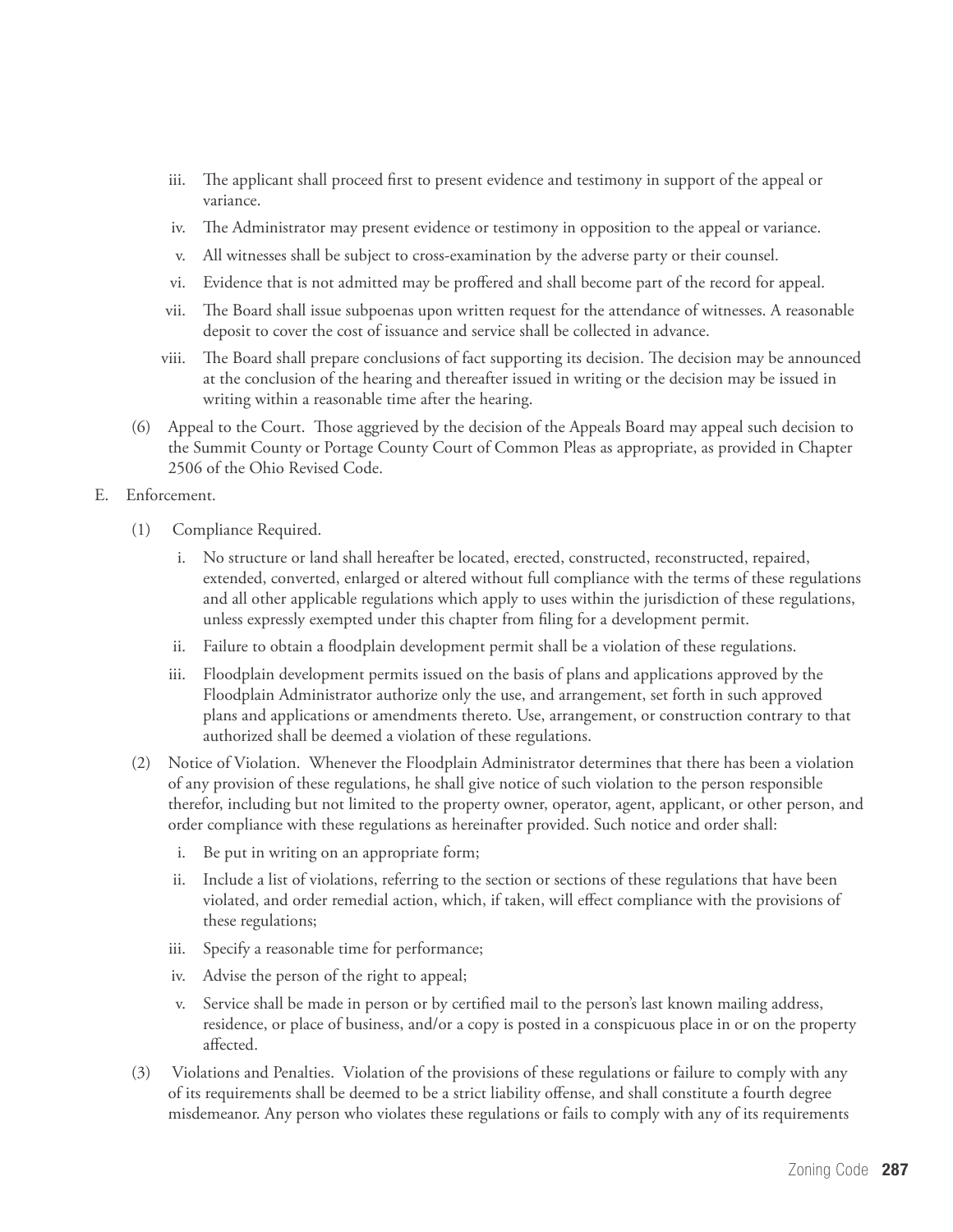shall upon conviction thereof be fined and/or incarcerated as provided by the laws of the City of Tallmadge. Each day such violation continues shall be considered a separate offense. Nothing herein contained shall prevent the City of Tallmadge from taking such other lawful action as is necessary to prevent or remedy any violation.

## **Section 1110.11** ILLICIT DISCHARGE AND ILLEGAL CONNECTION **CONTROL**

#### A. Purpose and Scope.

The purpose of this regulation is to provide for the health, safety, and general welfare of the citizens of the City of Tallmadge through the regulation of illicit discharges to the municipal separate storm sewer system (MS4). This regulation establishes methods for controlling the introduction of pollutants into the MS4 in order to comply with requirements of the National Pollutant Discharge Elimination System (NPDES) permit process as required by the Ohio Environmental Protection Agency (Ohio EPA). The objectives of this regulation are:

- (1) To prohibit illicit discharges and illegal connections to the MS4.
- (2) To establish legal authority to carry out inspections, monitoring procedures, and enforcement actions necessary to ensure compliance with this regulation.

#### B. Applicability.

This regulation shall apply to all residential, commercial, industrial, or institutional facilities responsible for discharges to the MS4 and on any lands in the City of Tallmadge, except for those discharges generated by the activities detailed in Section 1110.11 G 1.i to iii of this regulation.

#### C. Definitions.

The words and terms used in this regulation, unless otherwise expressly stated, shall have the following meaning:

- (1) Best Management Practices (BMPs): means schedules of activities, prohibitions of practices, general good housekeeping practices, pollution prevention and educational practices, maintenance procedures, and other management practices to prevent or reduce the discharge of pollutants to storm water. BMPs also include treatment practices, operating procedures, and practices to control site runoff, spillage or leaks, sludge or water disposal, or drainage from raw materials storage.
- (2) Community: means the City of Tallmadge, its designated representatives, boards, or commissions.
- (3) Environmental Protection Agency or United States Environmental Protection Agency (USEPA): means the United States Environmental Protection Agency, including but not limited to the Ohio Environmental Protection Agency (Ohio EPA), or any duly authorized official of said agency.
- (4) Floatable Material: in general this term means any foreign matter that may float or remain suspended in the water column, and includes but is not limited to, plastic, aluminum cans, wood products, bottles, and paper products.
- (5) Hazardous Material: means any material including any substance, waste, or combination thereof, which because of its quantity, concentration, or physical, chemical, or infectious characteristics may cause, or significantly contribute to, a substantial present or potential hazard to human health, safety, property, or the environment when improperly treated, stored, transported, disposed of, or otherwise managed.
- (6) Illicit Discharge: as defined at 40 C.F.R. 122.26 (b)(2) means any discharge to an MS4 that is not composed entirely of storm water, except for those discharges to an MS4 pursuant to a NPDES permit or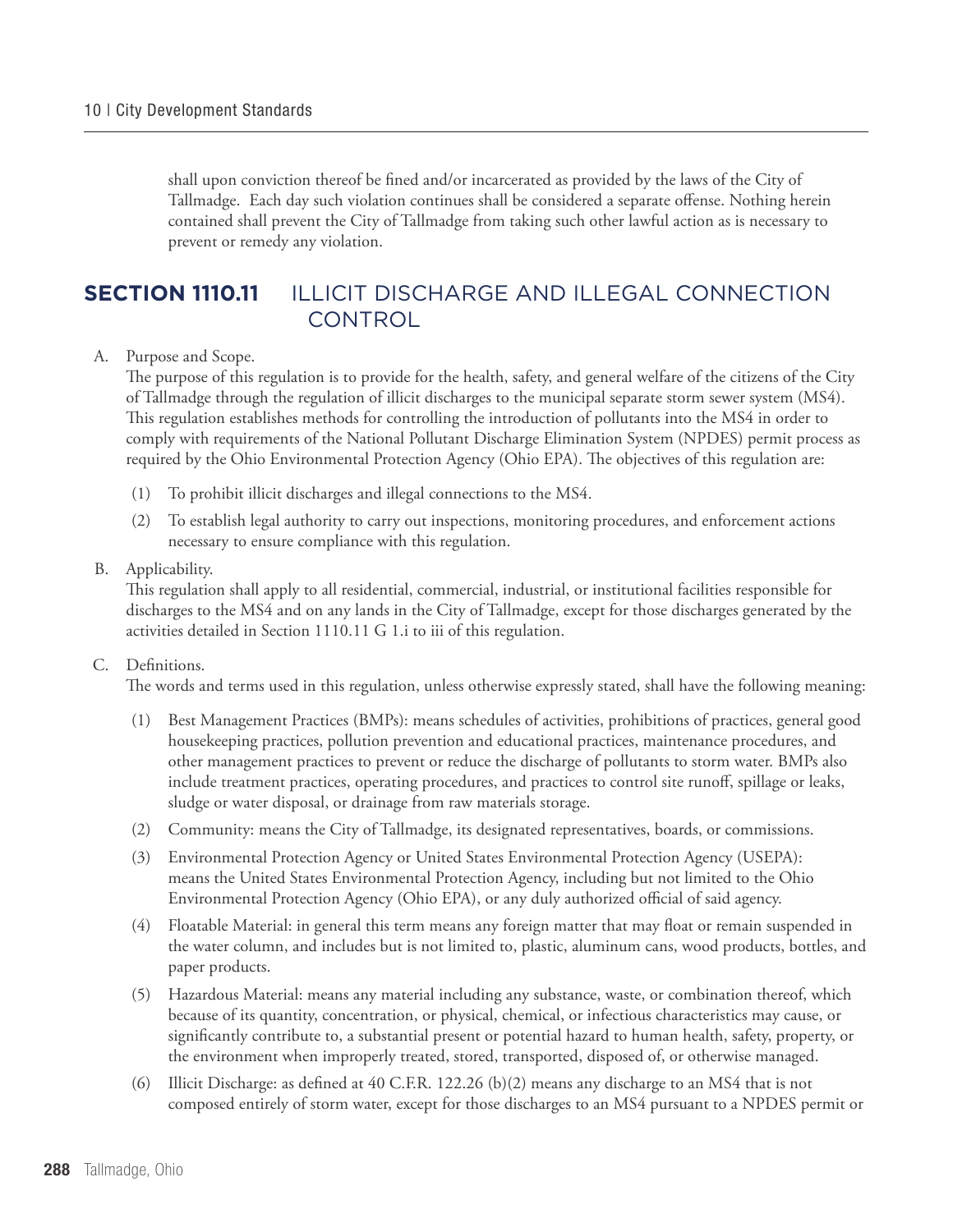noted in Section 1110.11 G of this regulation.

- (7) Illegal Connection: means any drain or conveyance, whether on the surface or subsurface, that allows an illicit discharge to enter the MS4.
- (8) Municipal Separate Storm Sewer System (MS4): as defined at 40 C.F.R. 122.26 (b)(8), municipal separate storm sewer system means a conveyance or system of conveyances (including roads with drainage systems, municipal streets, catch basins, curbs, gutters, ditches, man-made channels, or storm drains):
	- i. Owned or operated by a State, city, town, borough, county, parish, district, municipality, township, county, district, association, or other public body (created by or pursuant to State law) having jurisdiction over sewage, industrial wastes, including special districts under State law such as a sewer district, or similar entity, or an Indian tribe or an authorized Indian tribal organization, or a designated and approved management agency under section 208 of the Clean Water Act that discharges to waters of the United States;
	- ii. Designed or used for collecting or conveying storm water;
	- iii. Which is not a combined sewer; and
	- iv. Which is not part of a Publicly Owned Treatment Works (POTW) as defined at 40 C.F.R. 122.2.
		- (a) National Pollutant Discharge Elimination System (NPDES) Storm Water Discharge Permit: means a permit issued by EPA (or by a State under authority delegated pursuant to 33 USC § 1342(b)) that authorizes the discharge of pollutants to waters of the United States, whether the permit is applicable on an individual, group, or general areawide basis.
- (9) Off-Lot Discharging Household Sewage Treatment System: means a system designed to treat household sewage on-site and discharges treated wastewater effluent off the property into a storm water or surface water conveyance or system.
- (10) Owner/Operator: means any individual, association, organization, partnership, firm, corporation or other entity recognized by law and acting as either the owner or on the owner's behalf.
- (11) Pollutant: means anything that causes or contributes to pollution. Pollutants may include, but are not limited to, paints, varnishes, solvents, oil and other automotive fluids, non-hazardous liquid and solid wastes, yard wastes, refuse, rubbish, garbage, litter or other discarded or abandoned objects, floatable materials, pesticides, herbicides, fertilizers, hazardous materials, wastes, sewage, dissolved and particulate metals, animal wastes, residues that result from constructing a structure, and noxious or offensive matter of any kind.
- (12) Storm Water: any surface flow, runoff, and drainage consisting entirely of water from any form of natural precipitation, and resulting from such precipitation.
- (13) Wastewater: The spent water of a community. From the standpoint of a source, it may be a combination of the liquid and water-carried wastes from residences, commercial buildings, industrial plants, and institutions.
- D. Disclaimer of Liability.

Compliance with the provisions of this regulation shall not relieve any person from responsibility for damage to any person otherwise imposed by law. The provisions of this regulation are promulgated to promote the health, safety, and welfare of the public and are not designed for the benefit of any individual or for the benefit of any particular parcel of property.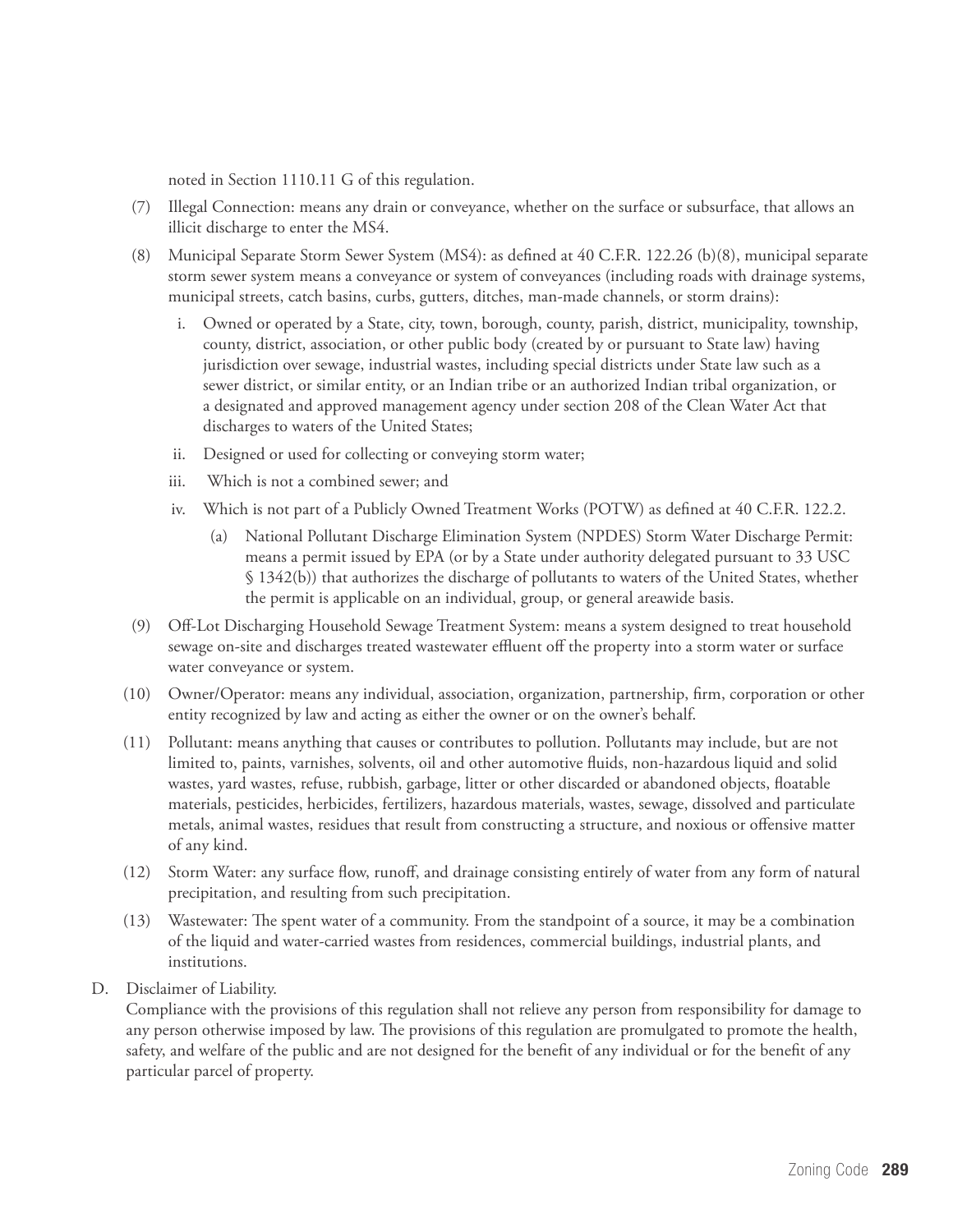- E. Conflicts, Severability, Nuisances and Responsibility.
	- (1) Where this regulation is in conflict with other provisions of law or ordinance, the most restrictive provisions, as determined by the City of Tallmadge, shall prevail.
	- (2) If any clause, section, or provision of this regulation is declared invalid or unconstitutional by a court of competent jurisdiction, the validity of the remainder shall not be affected thereby.
	- (3) This regulation shall not be construed as authorizing any person to maintain a nuisance on their property, and compliance with the provisions of this regulation shall not be a defense in any action to abate such a nuisance.
	- (4) Failure of the City of Tallmadge to observe or recognize hazardous or unsightly conditions or to recommend corrective measures shall not relieve the site owner from the responsibility for the condition or damage resulting therefrom, and shall not result in the City of Tallmadge, its officers, employees, or agents being responsible for any condition or damage resulting therefrom.
- F. Responsibility for Administration.

The City of Tallmadge shall administer, implement, and enforce the provisions of this regulation. The City of Tallmadge may contract with the Summit County Public Health or the Portage County Health Department to conduct inspections and monitoring and to assist with enforcement actions.

- G. Discharge and Connection Prohibitions.
	- (1) Prohibition of Illicit Discharges. No person shall discharge, or cause to be discharged, an illicit discharge into the MS4. The commencement, conduct, or continuance of any illicit discharge to the MS4 is prohibited except as described below:
		- i. Water line flushing; landscape irrigation; diverted stream flows; rising ground waters; uncontaminated ground water infiltration; uncontaminated pumped ground water; discharges from potable water sources; foundation drains; air conditioning condensate; irrigation water; springs; water from crawl space pumps; footing drains; lawn watering; individual residential car washing; flows from riparian habitats and wetlands; dechlorinated swimming pool discharges; street wash water; and discharges or flows from fire fighting activities. These discharges are exempt until such time as they are determined by the City of Tallmadge to be significant contributors of pollutants to the MS4.
		- ii. Discharges specified in writing by the City of Tallmadge as being necessary to protect public health and safety.
		- iii. Discharges from off-lot discharging household sewage treatment systems existing prior to January 1, 2007, and permitted by the Summit County Public Health or the Portage County Health Department for the purpose of discharging treated sewage effluent in accordance with Ohio Administrative Code 3701-29, or other applicable Summit County Public Health or the Portage County Health Department regulations, until such time as the Ohio Environmental Protection Agency issues an NPDES permitting mechanism for household sewage treatment systems existing prior to January 1, 2007. These discharges are exempt unless such discharges are deemed to be creating a public health nuisance by the Summit County Public Health or the Portage County Health Department. Discharges from new or replacement off-lot household sewage treatment systems installed after January 1, 2007, are not exempt from the requirements of this regulation.

In compliance with the City of Tallmadge Storm Water Management Program, discharges from all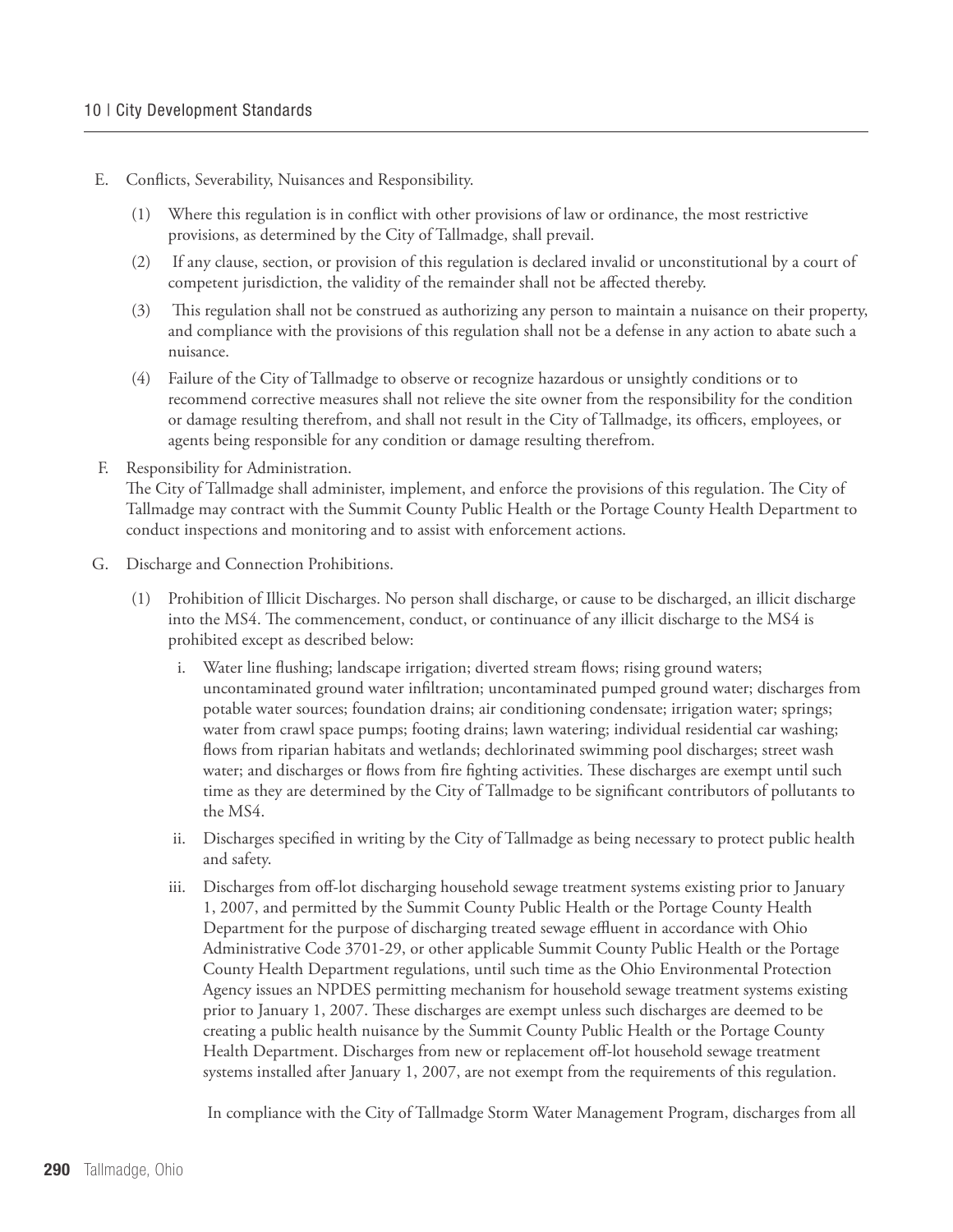offlot discharging household sewage treatment systems must either be eliminated or have coverage under an appropriate NPDES permit issued and approved by the Ohio Environmental Protection agency. When such permit coverage is available for systems existing prior to January 1, 2007, discharges from off-lot discharging household sewage treatment systems existing prior to January 1, 2007, will no longer be exempt from the requirements of this regulation.

- (2) Prohibition of Illegal Connections. The construction, use, maintenance, or continued existence of illegal connections to the MS4 is prohibited.
	- i. This prohibition expressly includes, without limitation, illegal connections made in the past, regardless of whether the connection was permissible under law or practices applicable or prevailing at the time of connection.
	- ii. A person is considered to be in violation of this regulation if the person connects a line conveying illicit discharges to the MS4, or allows such a connection to continue.
- H. Monitoring of Illicit Discharges and Illegal Connections.
	- (1) Establishment of an Illicit Discharge and Illegal Connection Monitoring Program. The City of Tallmadge shall establish a program to detect and eliminate illicit discharges and illegal connections to the MS4. This program shall include the mapping of the MS4, including MS4 outfalls and household sewage treatment systems; the routine inspection of storm water outfalls to the MS4, and the systematic investigation of potential residential, commercial, industrial, and institutional facilities for the sources of any dry weather flows found as the result of these inspections.
	- (2) Inspection of Residential, Commercial, Industrial, or Institutional Facilities.
		- i. The City of Tallmadge shall be permitted to enter and inspect facilities subject to this regulation as often as may be necessary to determine compliance with this regulation.
		- ii. The City of Tallmadge shall have the right to set up at facilities subject to this regulation such devices as are necessary to conduct monitoring and/or sampling of the facility's storm water discharge, as determined by the City of Tallmadge.
		- iii. The City of Tallmadge shall have the right to require the facility owner/operator to install monitoring equipment as necessary. This sampling and monitoring equipment shall be maintained at all times in safe and proper operating condition by the facility owner/operator at the owner/ operator's expense. All devices used to measure storm water flow and quality shall be calibrated by the City of Tallmadge or Summit County Public Health or the Portage County Health Department to ensure their accuracy.
		- iv. Any temporary or permanent obstruction to safe and reasonable access to the facility to be inspected and/or sampled shall be promptly removed by the facility's owner/operator at the written or oral request of the City of Tallmadge and shall not be replaced. The costs of clearing such access shall be borne by the facility owner/operator.
		- v. Unreasonable delays in allowing the City of Tallmadge access to a facility subject to this regulation for the purposes of illicit discharge inspection is a violation of this regulation.
		- vi. If the City of Tallmadge is refused access to any part of the facility from which storm water is discharged, and the City of Tallmadge demonstrates probable cause to believe that there may be a violation of this regulation, or that there is a need to inspect and/or sample as part of an inspection and sampling program designed to verify compliance with this regulation or any order issued hereunder, or to protect the public health, safety, and welfare, the City of Tallmadge may seek issuance of a search warrant, civil remedies including but not limited to injunctive relief, and/or